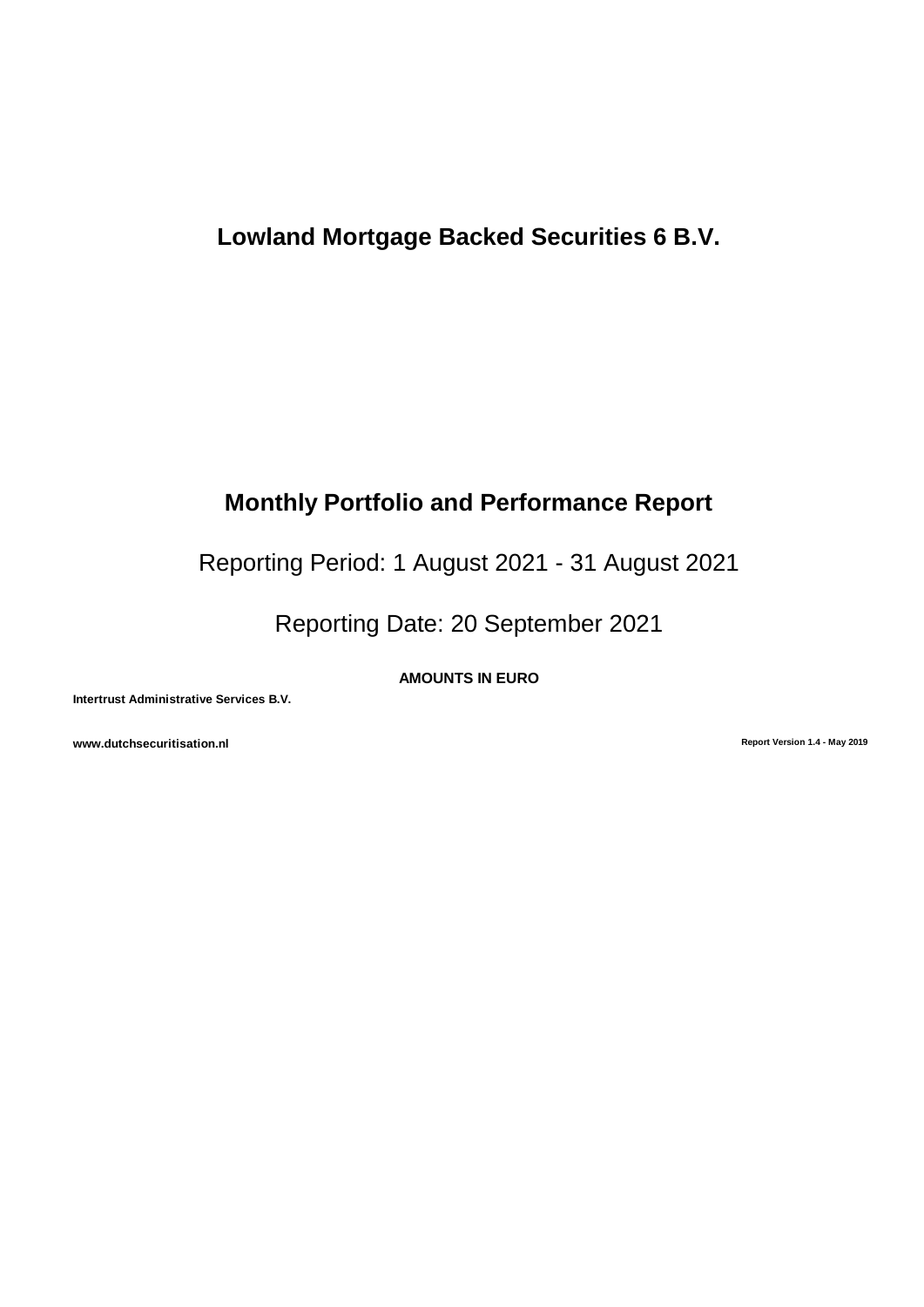### **Table of Contents**

|                                           | Page |
|-------------------------------------------|------|
| <b>Key Dates</b>                          | 3    |
| The Mortgage Loan Portfolio               | 4    |
| Delinquencies                             | 5    |
| <b>Foreclosure Statistics - Total</b>     | 6    |
| <b>Foreclosure Statistics - NHG Loans</b> |      |
| Foreclosure Statistics - Non NHG Loans    | 9    |
| <b>Performance Ratios</b>                 | 10   |
| <b>Stratification Tables</b>              | 11   |
| Glossary                                  | 47   |
| Contact Information                       | 50   |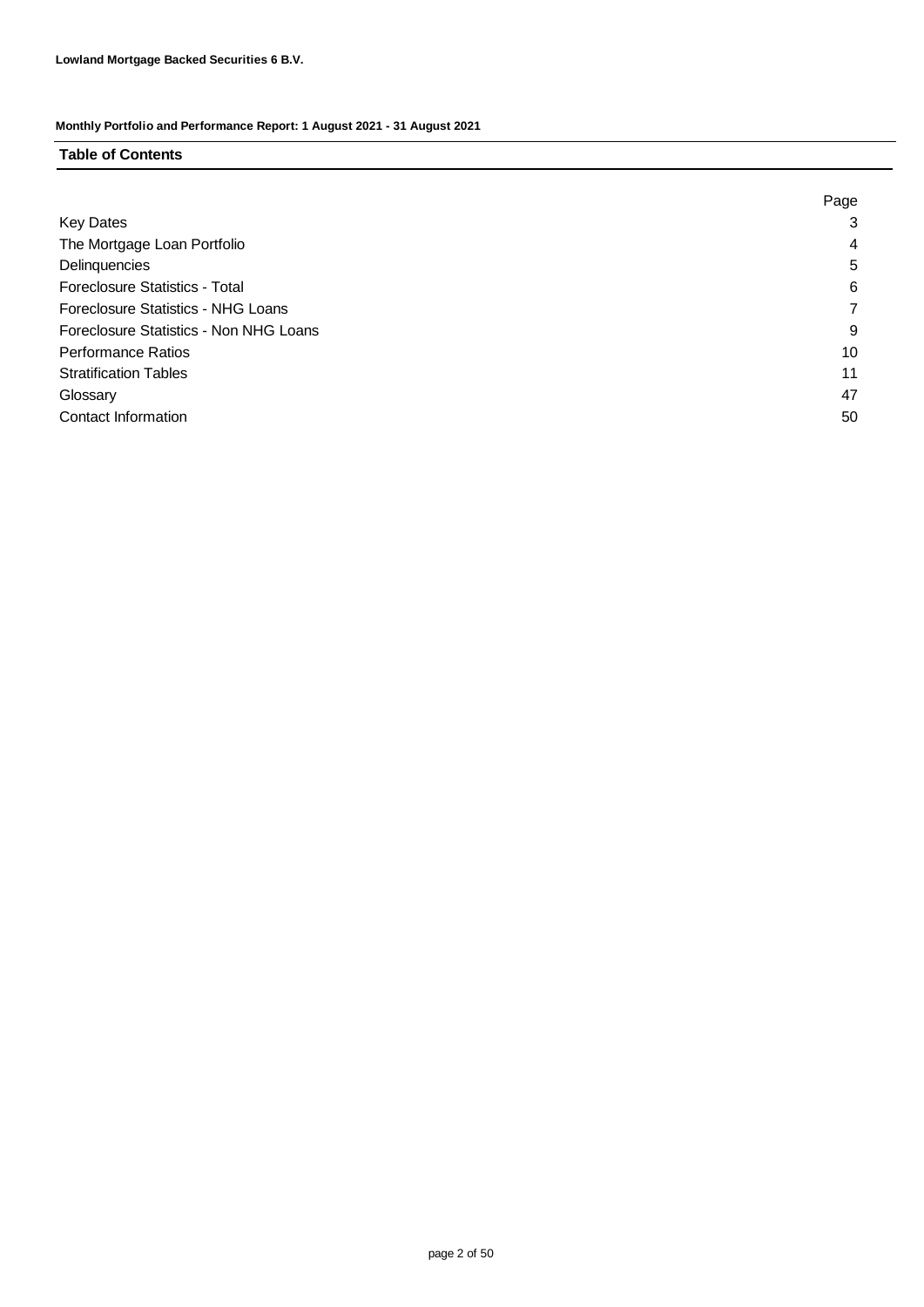| <b>Key Dates</b>                                             |                                                            |                                                            |                                                            |                                                            |                                                            |                                                            |
|--------------------------------------------------------------|------------------------------------------------------------|------------------------------------------------------------|------------------------------------------------------------|------------------------------------------------------------|------------------------------------------------------------|------------------------------------------------------------|
| <b>Note Class</b>                                            | Class A1                                                   | Class A2                                                   | <b>Class B</b>                                             | Class C                                                    | Class D                                                    | Class E                                                    |
|                                                              |                                                            |                                                            |                                                            |                                                            |                                                            |                                                            |
| <b>Key Dates</b>                                             |                                                            |                                                            |                                                            |                                                            |                                                            |                                                            |
| <b>Closing Date</b>                                          | 22 Oct 2018                                                | 22 Oct 2018                                                | 22 Oct 2018                                                | 22 Oct 2018                                                | 22 Oct 2018                                                | 22 Oct 2018                                                |
| First Optional Redemption Date                               | 18 Oct 2023                                                | 18 Oct 2023                                                | 18 Oct 2023                                                | 9 Jan 1900                                                 | 18 Oct 2023                                                | 18 Oct 2023                                                |
| Step Up Date                                                 | N/A                                                        | N/A                                                        | N/A                                                        | 10                                                         | N/A                                                        | N/A                                                        |
| Legal Maturity Date                                          | 18 Oct 2055                                                | 18 Oct 2055                                                | 18 Oct 2055                                                | 18 Oct 1955                                                | 18 Oct 1955                                                | 18 Oct 1955                                                |
|                                                              |                                                            |                                                            |                                                            |                                                            |                                                            |                                                            |
| Portfolio Date                                               | 31 Aug 2021                                                | 31 Aug 2021                                                | 31 Aug 2021                                                | 31 Aug 2021                                                | 31 Aug 2021                                                | 31 Aug 2021                                                |
| <b>Determination Date</b>                                    | 16 Sep 2021                                                | 16 Sep 2021                                                | 16 Sep 2021                                                | 16 Sep 2021                                                | 16 Sep 2021                                                | 16 Sep 2021                                                |
| Interest Payment Date                                        | 20 Sep 2021                                                | 20 Sep 2021                                                | N/A                                                        | N/A                                                        | N/A                                                        | N/A                                                        |
| <b>Principal Payment Date</b>                                | 20 Sep 2021                                                | 20 Sep 2021                                                | 20 Sep 2021                                                | 20 Sep 2021                                                | 20 Sep 2021                                                | 20 Sep 2021                                                |
| <b>Current Reporting Period</b><br>Previous Reporting Period | 1 Aug 2021 -<br>31 Aug 2021<br>1 Jul 2021 -<br>31 Jul 2021 | 1 Aug 2021 -<br>31 Aug 2021<br>1 Jul 2021 -<br>31 Jul 2021 | 1 Aug 2021 -<br>31 Aug 2021<br>1 Jul 2021 -<br>31 Jul 2021 | 1 Aug 2021 -<br>31 Aug 2021<br>1 Jul 2021 -<br>31 Jul 2021 | 1 Aug 2021 -<br>31 Aug 2021<br>1 Jul 2021 -<br>31 Jul 2021 | 1 Aug 2021 -<br>31 Aug 2021<br>1 Jul 2021 -<br>31 Jul 2021 |
| <b>Accrual Start Date</b>                                    | 18 Aug 2021                                                | 18 Aug 2021                                                | N/A                                                        | N/A                                                        | N/A                                                        | N/A                                                        |
| <b>Accrual End Date</b>                                      | 20 Sep 2021                                                | 20 Sep 2021                                                | N/A                                                        | N/A                                                        | N/A                                                        | N/A                                                        |
| Accrual Period (in days)                                     | 33                                                         | 30                                                         | N/A                                                        | N/A                                                        | N/A                                                        | N/A                                                        |
| Fixing Date Reference Rate                                   | 16 Aug 2021                                                | N/A                                                        | N/A                                                        | N/A                                                        | N/A                                                        | N/A                                                        |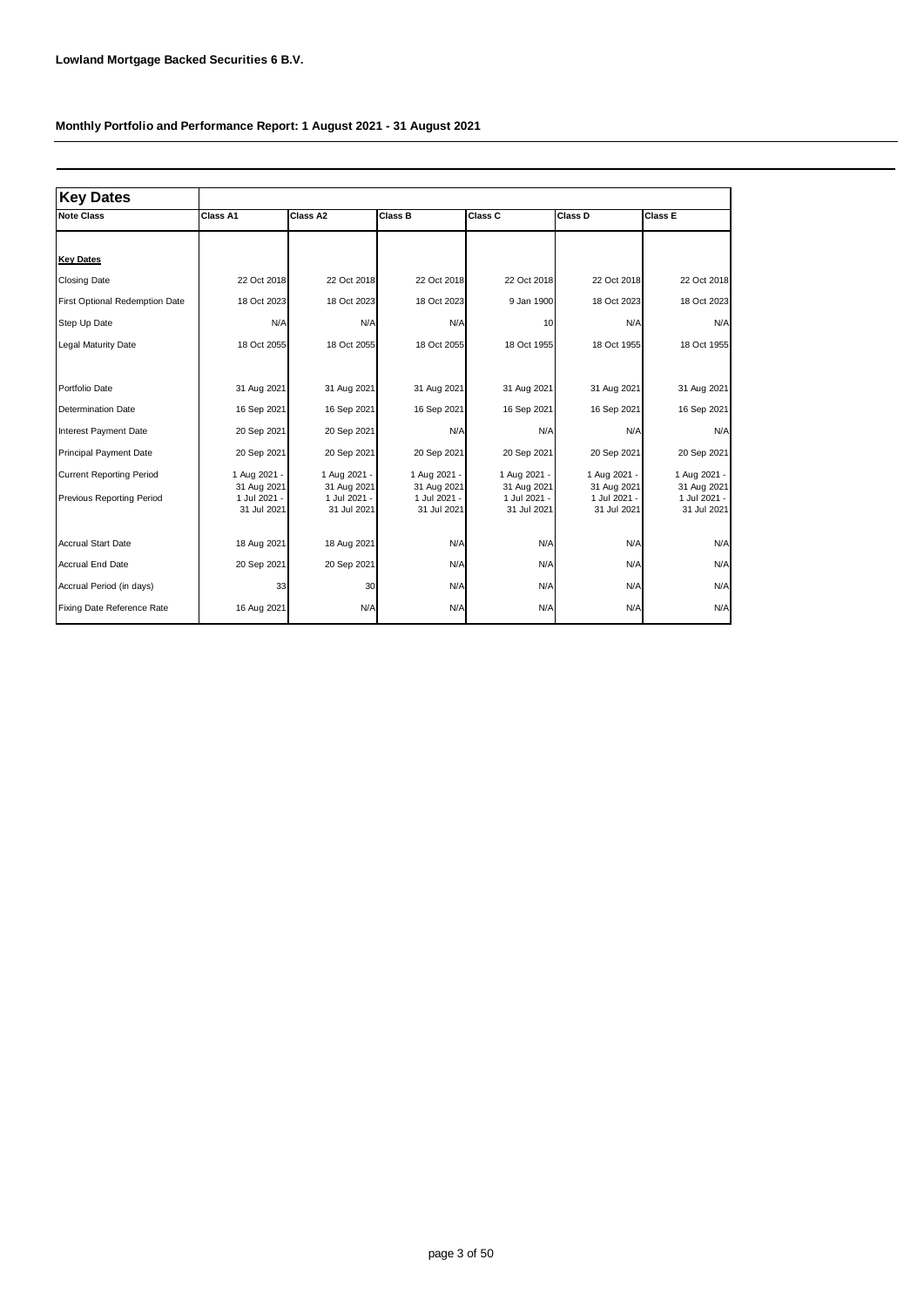| The Mortgage Loan Portfolio                                               |       |                  |
|---------------------------------------------------------------------------|-------|------------------|
| <b>Number of Mortgage Loans</b>                                           |       |                  |
| Number of Mortgage Loans at the beginning of the Reporting Period         |       | 12,578           |
| Matured Mortgage Loans                                                    | $-/-$ | $\mathbf 0$      |
| Prepaid Mortgage Loans                                                    | -/-   | 8                |
| Further Advances / Modified Mortgage Loans                                |       | O                |
| Replacements                                                              |       | $\Omega$         |
| Replenishments                                                            |       | 20               |
| Loans repurchased by the Seller                                           | -/-   | 27               |
| Foreclosed Mortgage Loans                                                 | $-/-$ | $\mathbf 0$      |
| Others                                                                    |       | $\mathbf 0$      |
| Number of Mortgage Loans at the end of the Reporting Period               |       | 12,563           |
| <b>Amounts</b>                                                            |       |                  |
| Net Outstanding balance at the beginning of the Reporting Period          |       | 2,499,999,996.06 |
| Scheduled Principal Receipts                                              | $-/-$ | 4,536,827.33     |
| Prepayments                                                               | -/-   | -7,392,387.26    |
| Further Advances / Modified Mortgage Loans                                |       | 0.00             |
| Replacements                                                              |       | 0.00             |
| Replenishments                                                            |       | 5,372,485.55     |
| Loans repurchased by the Seller                                           | -/-   | 8,228,892.56     |
| Foreclosed Mortgage Loans                                                 | $-/-$ | 0.00             |
| Others                                                                    |       | 0.00             |
| Rounding                                                                  |       | 0.00             |
| Net Outstanding balance at the end of the Reporting Period                |       | 2,499,999,148.98 |
| <b>Amount of Construction Deposit Obligations</b>                         |       |                  |
| Construction Deposit Obligations at the beginning of the Reporting Period |       | 19,923,734.82    |
| Changes in Construction Deposit Obligations                               |       | 1,991,292.64     |
| Construction Deposit Obligations at the end of the Reporting Period       |       | 21,915,027.46    |
| <b>Amount of Saving Deposits</b>                                          |       |                  |
| Saving Deposit at the beginning of the Reporting Period                   |       | -52,764,784.76   |
| Changes in Saving Deposits                                                |       | $-204,359.68$    |
| Saving Deposits at the end of the Reporting Period                        |       | $-52,969,144.44$ |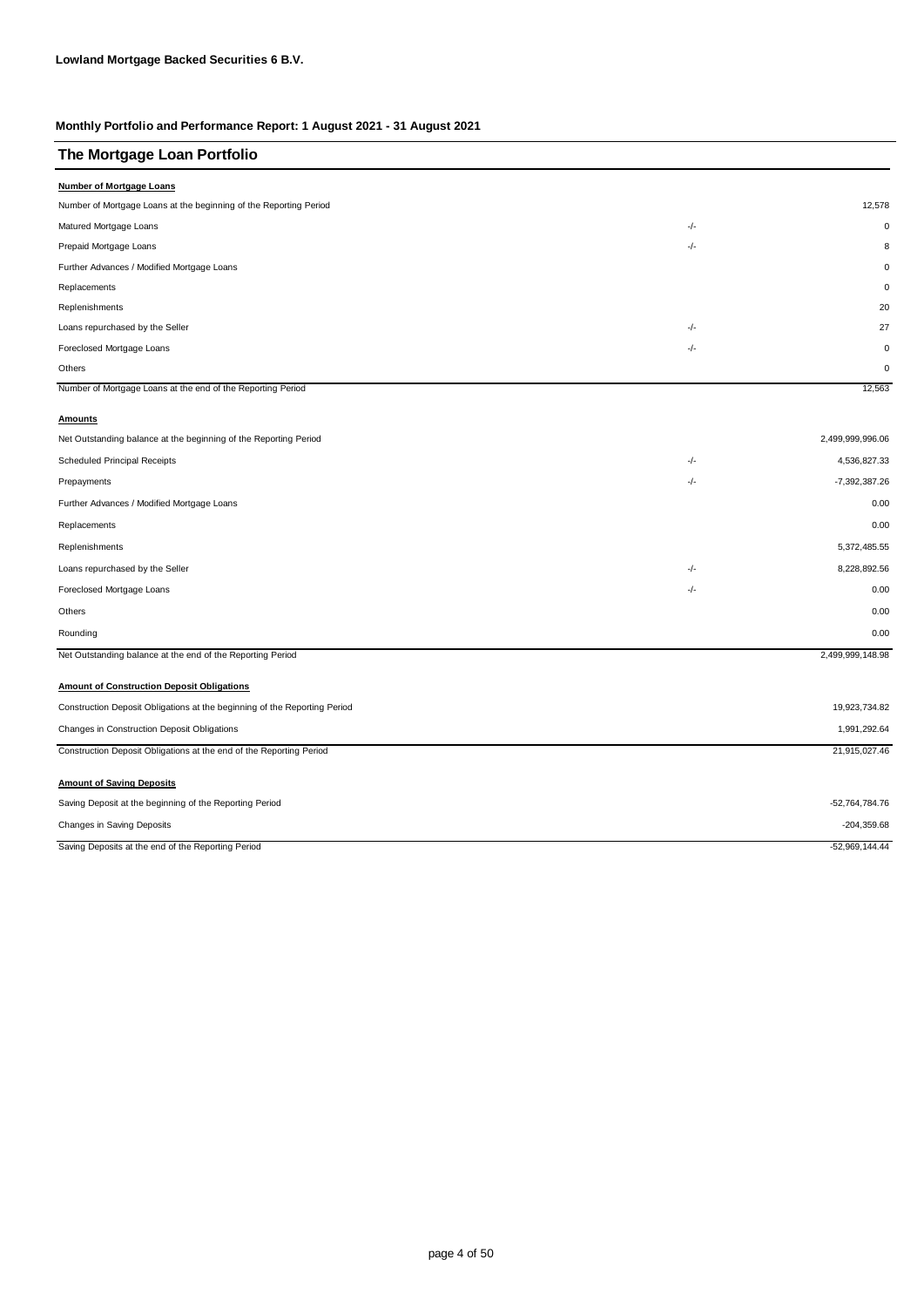| From $(>=)$ | Until $($ <= $)$ | <b>Arrears Amount</b> | Aggregate               | % of Total | Nr of Mortgage | % of Total | Weighted | Weighted | Weighted       |
|-------------|------------------|-----------------------|-------------------------|------------|----------------|------------|----------|----------|----------------|
|             |                  |                       | <b>Outstanding Not.</b> |            | Loans          |            | Average  | Average  | Average CLTOMV |
|             |                  |                       | Amount                  |            |                |            | Coupon   | Maturity |                |
| Performing  |                  | 0.00                  | 2,478,969,620.37        | 99.159%    | 12,440         | 99.021%    | 2.217%   | 23.75    | 81.07%         |
| $\leq$      | 29 days          | 29,305.63             | 10,316,134.94           | 0.413%     | 55             | 0.438%     | 0.00%    | 0.00     | 0.00%          |
| 30 days     | 59 days          | 24,418.46             | 3,973,450.42            | 0.159%     | 24             | 0.191%     | 2.482%   | 20.32    | 91.23%         |
| 60 days     | 89 days          | 15,347.08             | 1,609,308.89            | 0.064%     | 12             | 0.096%     | 2.416%   | 21.20    | 91.04%         |
| 90 days     | 119 days         | 14,499.42             | 1,017,531.98            | 0.041%     | 6              | 0.048%     | 2.265%   | 17.39    | 86.59%         |
| 120 days    | 149 days         | 15.211.25             | 695.355.98              | 0.028%     | 5              | 0.04%      | 2.738%   | 16.35    | 90.85%         |
| 180 days    | $\geq$           | 137,645.45            | 3.717.746.40            | 0.137%     | 21             | 0.167%     | 2.439%   | 20.73    | 89.82%         |
|             | Total            | 236,427.29            | 2,499,999,148.98        | 100.00%    | 12,563         | 100.00%    | 2.219%   | 23.67    | 81.163%        |

| <b>Weighted Average</b> | 2,214.56  |
|-------------------------|-----------|
| Minimum                 | 38.70     |
| Maximum                 | 18,006.95 |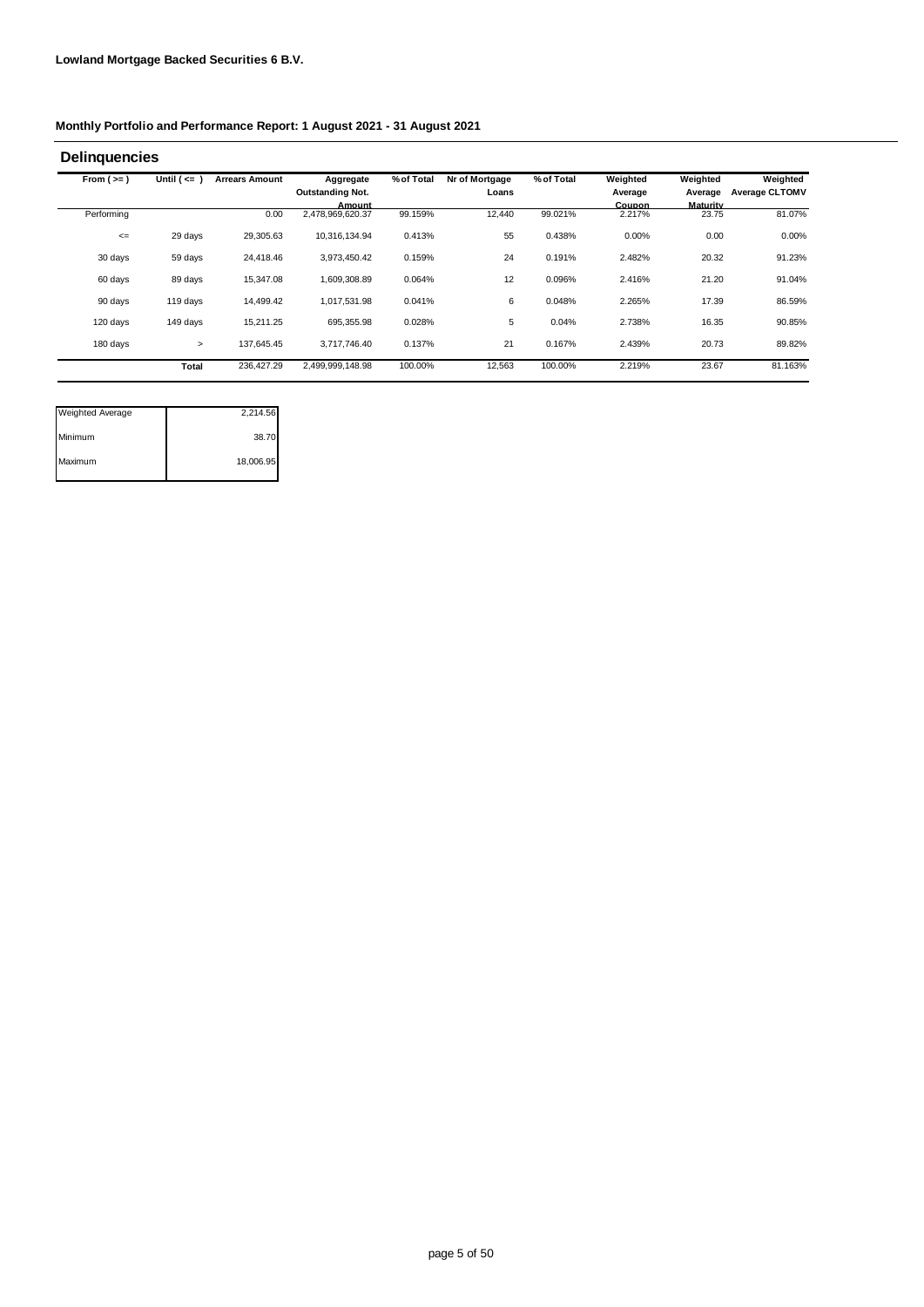| <b>Foreclosure Statistics - Total</b>                                                                   |     |                 |                       |
|---------------------------------------------------------------------------------------------------------|-----|-----------------|-----------------------|
|                                                                                                         |     | Previous Period | <b>Current Period</b> |
| Foreclosures reporting periodically                                                                     |     |                 |                       |
| Number of Mortgage Loans foreclosed during the Reporting Period                                         |     | $\pmb{0}$       | 0                     |
| Net principal balance of Mortgage Loans foreclosed during the Reporting Period                          |     | 0.00            | 0.00                  |
| Other foreclosed amounts (e.g. interest in arrears and penalties) during the Reporting Period           |     | 0.00            | 0.00                  |
| Total amount of foreclosures / defaults of Mortgage Loans during the Reporting Period                   |     | 0.00            | 0.00                  |
| Recoveries from sales on Foreclosed Mortgage Loans during the Reporting Period                          | -/- | 0.00            | 0.00                  |
| Total amount of losses on Foreclosed Mortgage Loans during the Reporting Period                         |     | 0.00            | 0.00                  |
| Post-Foreclosure recoveries on Foreclosed Mortgage Loans during the Reporting Period                    | -/- | 0.00            | 0.00                  |
| Losses minus recoveries during the Reporting Period                                                     |     | 0.00            | 0.00                  |
| Average loss severity during the Reporting Period                                                       |     | 0.00            | 0.00                  |
| <b>Foreclosures since Closing Date</b>                                                                  |     |                 |                       |
| Number of Mortgage Loans foreclosed since the Closing Date                                              |     | 8               | 8                     |
| Percentage of number of Mortgage Loans at Closing Date (%, including replenished loans)                 |     | 0.032%          | 0.032%                |
| Net principal balance of Mortgage Loans foreclosed since the Closing Date                               |     | 2,182,915.33    | 2,182,915.33          |
| Percentage of net principal balance at the Closing Date (%, including replenished loans)                |     | 0.086%          | 0.086%                |
| Net principal balance of Mortgage Loans foreclosed since the Closing Date                               |     | 2,182,915.33    | 2,182,915.33          |
| Other foreclosed amounts (e.g. interest in arrears and penalties) since the Closing Date                |     | 0.00            | 0.00                  |
| Total amount of foreclosures / defaults of Mortgage Loans since the Closing Date                        |     | 2,182,915.33    | 2,182,915.33          |
| Recoveries from sales on Foreclosed Mortgage Loans since the Closing Date                               | -/- | 1,897,075.20    | 1,897,075.20          |
| Total amount of losses on Mortgage Loans foreclosed since the Closing Date                              |     | 285,840.13      | 285,840.13            |
| Post-Foreclosure recoveries on Mortgage Loans Foreclosed since the Closing Date                         | -/- | 0.00            | 0.00                  |
| Losses minus recoveries since the Closing Date                                                          |     | 285,840.13      | 285,840.13            |
| Average loss severity since the Closing Date                                                            |     | 0.13            | 0.13                  |
| <b>Foreclosures</b>                                                                                     |     |                 |                       |
| Number of Mortgage Loans in foreclosure at the beginning of the Reporting Period                        |     | 0               |                       |
| Number of new Mortgage Loans in foreclosure during the Reporting Period                                 |     | 0               | $\Omega$              |
| Number of Mortgage Loans for which foreclosure was completed in the Reporting Period                    | -/- | 0               | 0                     |
| Number of Mortgage Loans in foreclosure at the end of the Reporting Period                              |     | $\mathbf 0$     | 0                     |
| Net principal balance of Mortgage Loans in foreclosure at the beginning of the Reporting Period         |     | 0.00            | 0.00                  |
| Net principal balance of new Mortgage Loans in foreclosure during the Reporting Period                  |     | 0.00            | 0.00                  |
| Net principal balance of Mortgage Loans for which foreclosure was completed during the Reporting Period | -/- | 0.00            | 0.00                  |
| Net principal balance of Mortgage Loans in foreclosure at the end of the Reporting Period               |     | 0.00            | 0.00                  |

#### **Constant Default Rate**

| Constant Default Rate current month    | 0.00000% | 0.00000% |
|----------------------------------------|----------|----------|
| Constant Default Rate 3-month average  | 0.00000% | 0.00000% |
| Constant Default Rate 6-month average  | 0.00000% | 0.00000% |
| Constant Default Rate 12-month average | 0.01372% | 0.01372% |
| Constant Default Rate to date          | 0.08631% | 0.08631% |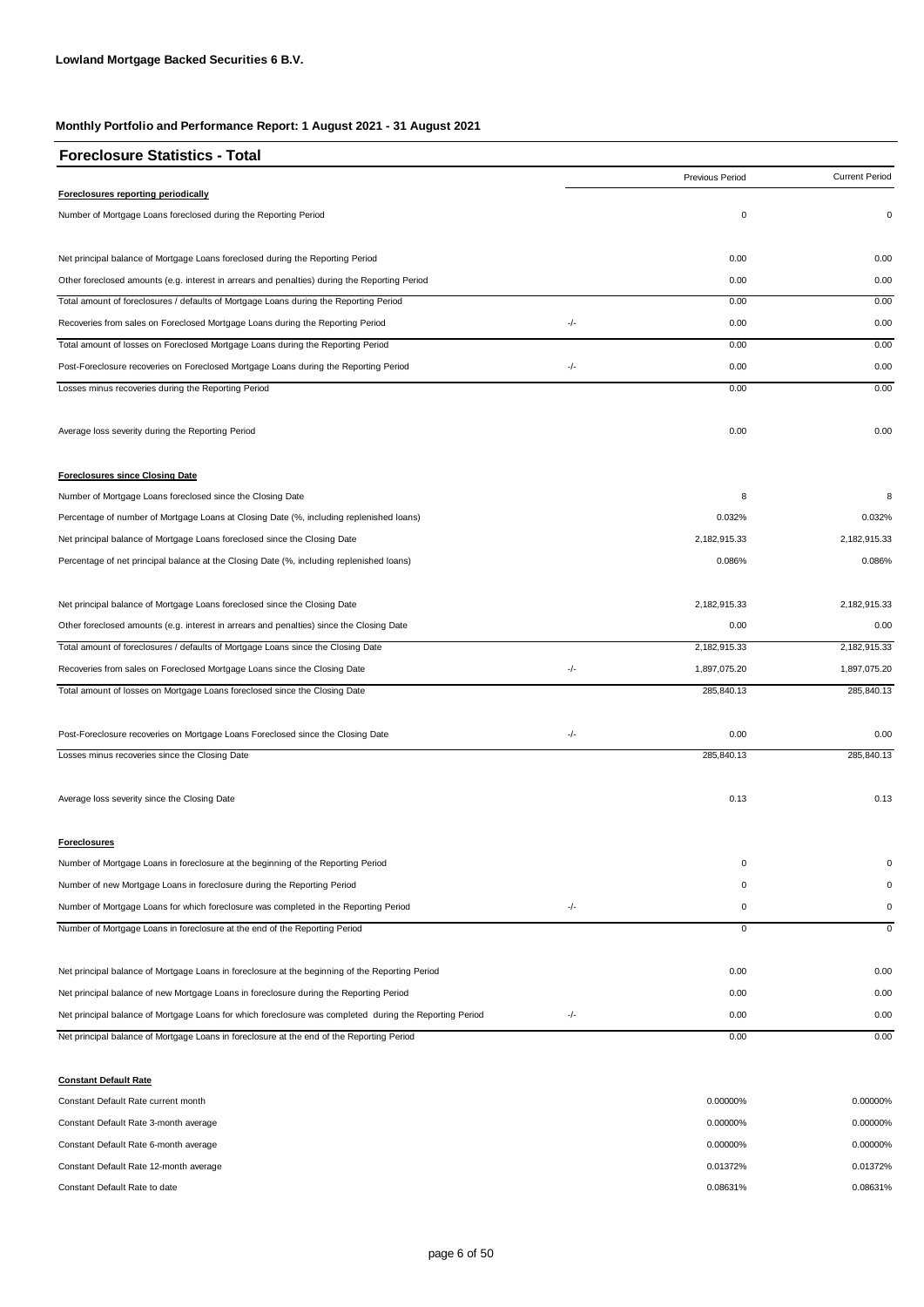| <b>Foreclosure Statistics - NHG Loans</b>                                                             |     |                 |                       |
|-------------------------------------------------------------------------------------------------------|-----|-----------------|-----------------------|
|                                                                                                       |     | Previous Period | <b>Current Period</b> |
| Foreclosures reporting periodically                                                                   |     |                 |                       |
| Number of NHG Loans foreclosed during the Reporting Period                                            |     | 0               | $\mathbf 0$           |
| Net principal balance of NHG Loans foreclosed during the Reporting Period                             |     | 0.00            | 0.00                  |
| Other foreclosed amounts of NHG Loans (e.g. interest in arrears and penalties) during the Reporting   |     | 0.00            | 0.00                  |
| Total amount of foreclosures / defaults on Foreclosed NHG Loans during the Reporting Period           |     | 0.00            | 0.00                  |
| Recoveries from sales on Foreclosed NHG Loans during the Reporting Period                             | -/- | 0.00            | 0.00                  |
| Total amount of losses on Foreclosed NHG Loans during the Reporting Period                            |     | 0.00            | 0.00                  |
| Post-foreclosure recoveries on foreclosed NHG loans during the Reporting Period                       | -/- | 0.00            | 0.00                  |
| Losses minus recoveries during the Reporting Period                                                   |     | 0.00            | 0.00                  |
| Average loss severity NHG Loans during the Reporting Period                                           |     | 0.00            | 0.00                  |
| <b>Foreclosures since Closing Date</b>                                                                |     |                 |                       |
| Net principal balance of NHG Loans foreclosed since the Closing Date                                  |     | 200,587.06      | 200,587.06            |
| Other foreclosed amounts of NHG Loans (e.g. interest in arrears and penalties) since the Closing Date |     | 0.00            | 0.00                  |
| Total amount of foreclosures / defaults of NHG Loans since the Closing Date                           |     | 200,587.06      | 200,587.06            |
| Recoveries from sales on foreclosed NHG Loans since the Closing Date                                  | -/- | 192,967.53      | 192,967.53            |
| Total amount of losses on NHG Loans foreclosed since the Closing Date                                 |     | 7,619.53        | 7,619.53              |
| Post-Foreclosure recoveries on NHG Loans foreclosed since the Closing Date                            | -/- | 0.00            | 0.00                  |
| Losses minus recoveries since the Closing Date                                                        |     | 7,619.53        | 7,619.53              |
| Average loss severity NHG Loans since the Closing Date                                                |     | 0.04            | 0.04                  |
| <b>Foreclosures</b>                                                                                   |     |                 |                       |
| Number of NHG Loans in foreclosure at the beginning of the Reporting Period                           |     | 0               |                       |
| Number of new NHG Loans in foreclosure during the Reporting Period                                    |     | 0               |                       |
| Number of NHG Loans for which foreclosure was completed in the Reporting Period                       | -/- | $\pmb{0}$       |                       |
| Number of NHG Loans in foreclosure at the end of the Reporting Period                                 |     | 0               | 0                     |
|                                                                                                       |     |                 |                       |
| Net principal balance of NHG Loans in foreclosure at the beginning of the Reporting Period            |     | 0.00            | 0.00                  |
| Net principal balance of new NHG Loans in foreclosure during the Reporting Period                     |     | 0.00            | 0.00                  |
| Net principal balance of NHG Loans for which foreclosure was completed during the Reporting Period    | -/- | 0.00            | 0.00                  |
| Net principal balance of NHG Loans in foreclosure at the end of the Reporting Period                  |     | 0.00            | 0.00                  |
| <b>WEW Claims periodically</b>                                                                        |     |                 |                       |
| Number of claims to WEW at the beginning of the Reporting Period                                      |     | 0               | 0                     |
| New claims to WEW during the Reporting Period                                                         |     | 0               |                       |
| Finalised claims with WEW during the Reporting Period                                                 | -/- | 0               | 0                     |
| Number of claims to WEW at the end of the Reporting Period                                            |     | 0               | $\mathbf 0$           |
|                                                                                                       |     |                 |                       |
| Notional amount of claims to WEW at the beginning of the Reporting Period                             |     | 0.00            | 0.00                  |
| Notional amount of new claims to WEW during the Reporting Period                                      |     | 0.00            | 0.00                  |
| Notional amount of finalised claims with WEW during the Reporting Period                              | -/- | 0.00            | 0.00                  |
| Notional amount of claims to WEW at the end of the Reporting Period                                   |     | 0.00            | 0.00                  |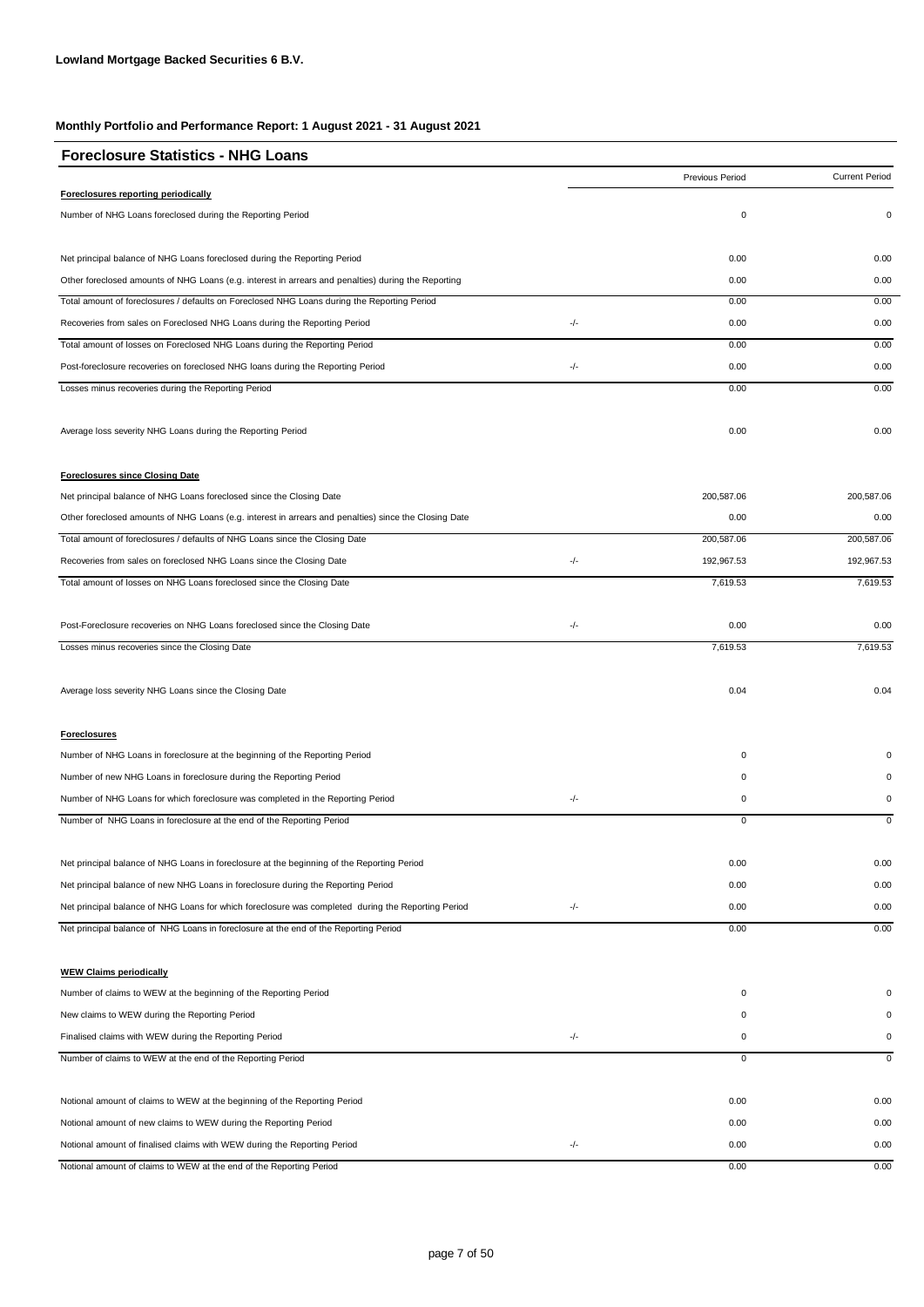|       | 0.00        | 0.00         |
|-------|-------------|--------------|
|       | 0.00        | 0.00         |
|       | 0.00        | 0.00         |
|       |             |              |
|       |             |              |
|       | $\mathbf 0$ | $\mathbf{0}$ |
|       |             |              |
|       | 0.00        | 0.00         |
|       |             | 0.00         |
|       |             |              |
|       | 0.00        | 0.00         |
|       |             |              |
|       |             |              |
|       | 0.00        | 0.00         |
| $-/-$ | 0.00        | 0.00         |
|       | 0.00        | 0.00         |
|       |             |              |
|       | 0.00%       | 0.00%        |
|       | 0.00%       | 0.00%        |
|       | 0.00%       | 0.00%        |
|       | 0.00%       | 0.00%        |
|       | -/-         | 0.00         |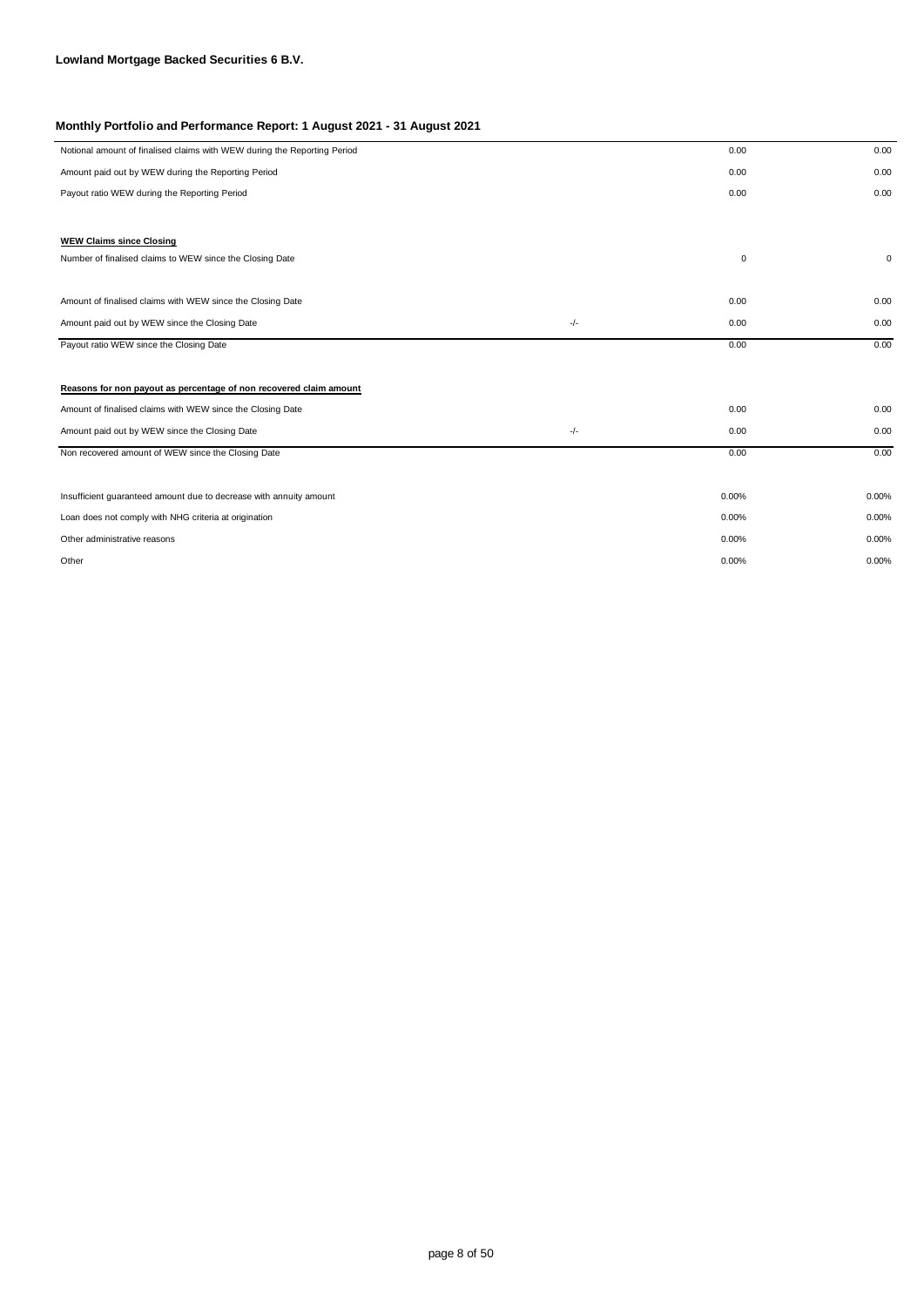| <b>Foreclosure Statistics - Non NHG Loans</b>                                                                  |       |                 |                       |
|----------------------------------------------------------------------------------------------------------------|-------|-----------------|-----------------------|
|                                                                                                                |       | Previous Period | <b>Current Period</b> |
| Foreclosures reporting periodically                                                                            |       |                 |                       |
| Number of Non NHG Loans foreclosed during the Reporting Period                                                 |       | $\pmb{0}$       | $\Omega$              |
| Net principal balance of Non NHG Loans foreclosed during the Reporting Period                                  |       | 0.00            | 0.00                  |
| Other foreclosed amounts of Non NHG Loans (e.g. interest in arrears and penalties) during the Reporting Period |       | 0.00            | 0.00                  |
| Total amount of foreclosures / defaults on Non Foreclosed NHG Loans during the Reporting Period                |       | 0.00            | 0.00                  |
| Recoveries from sales on Foreclosed Non NHG Loans during the Reporting Period                                  | $-/-$ | 0.00            | 0.00                  |
| Total amount of losses on Foreclosed Non NHG Loans during the Reporting Period                                 |       | 0.00            | 0.00                  |
| Post-foreclosure recoveries on Foreclosed Non NHG Loans during the Reporting Period                            | -/-   | 0.00            | 0.00                  |
| Losses minus recoveries during the Reporting Period                                                            |       | 0.00            | 0.00                  |
| Average loss severity Non NHG Loans during the Reporting Period                                                |       | 0.00            | 0.00                  |
| <b>Foreclosures since Closing Date</b>                                                                         |       |                 |                       |
| Net principal balance of Non NHG loans foreclosed since the Closing Date                                       |       | 1,982,328.27    | 1,982,328.27          |
| Other foreclosed amounts of non Non NHG Loans (e.g. interest in arrears and penalties) since the Closing Date  |       | 0.00            | 0.00                  |
| Total amount of foreclosures / defaults of non Non NHG Loans since the Closing Date                            |       | 1,982,328.27    | 1,982,328.27          |
| Recoveries from sales on foreclosed Non NHG Loans since the Closing Date                                       | -/-   | 1,704,107.67    | 1,704,107.67          |
| Total amount of losses on Non NHG Loans foreclosed since the Closing Date                                      |       | 278,220.60      | 278,220.60            |
| Post-Foreclosure recoveries on Non NHG Loans foreclosed since the Closing Date                                 | -/-   | 0.00            | 0.00                  |
| Losses minus recoveries since the Closing Date                                                                 |       | 278,220.60      | 278,220.60            |
| Average loss severity Non NHG Loans since the Closing Date                                                     |       | 0.14            | 0.14                  |
| <b>Foreclosures</b>                                                                                            |       |                 |                       |
| Number of Non NHG Loans in foreclosure at the beginning of the Reporting Period                                |       | $\mathsf 0$     |                       |
| Number of new Non NHG Loans in foreclosure during the Reporting Period                                         |       | 0               |                       |
| Number of Non NHG Loans for which foreclosure was completed in the Reporting Period                            | -/-   | $\pmb{0}$       |                       |
| Number of Non NHG Loans in foreclosure at the end of the Reporting Period                                      |       | 0               | $\pmb{0}$             |
| Net principal balance of Non NHG Loans in foreclosure at the beginning of the Reporting Period                 |       | 0.00            | 0.00                  |
| Net principal balance of new Non NHG Loans in foreclosure during the Reporting Period                          |       | 0.00            | 0.00                  |
| Net principal balance of Non NHG Loans for which foreclosure was completed during the Reporting Period         | -/-   | 0.00            | 0.00                  |
| Net principal balance of Non NHG Loans in foreclosure at the end of the Reporting Period                       |       | 0.00            | 0.00                  |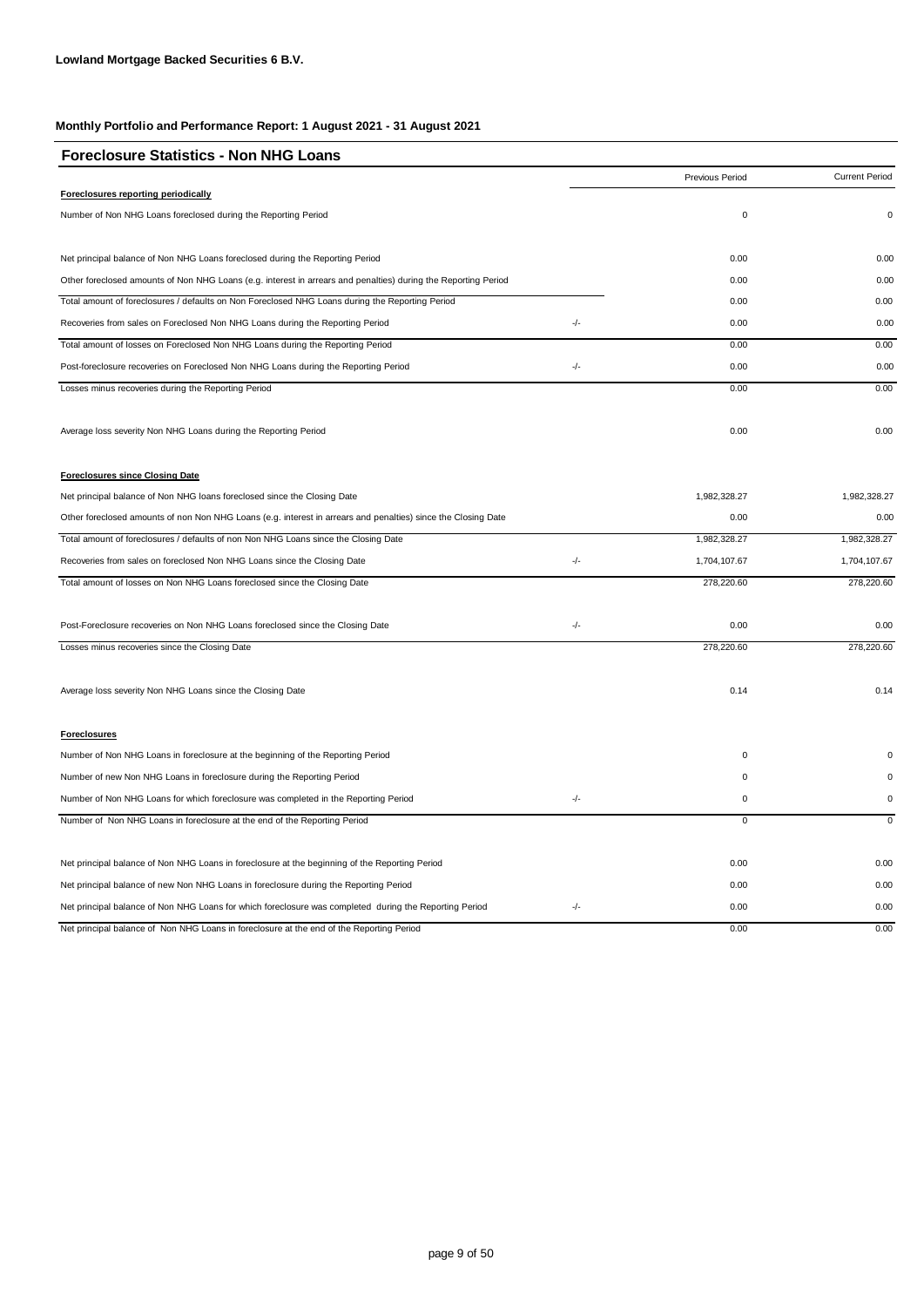| <b>Performance Ratios</b>             |                 |                       |
|---------------------------------------|-----------------|-----------------------|
|                                       | Previous Period | <b>Current Period</b> |
| <b>Constant Prepayment Rate (CPR)</b> |                 |                       |
| Annualized Life CPR                   | 9.7278%         | 9.3774%               |
| Annualized 1-month average CPR        | 28.4203%        | $-3.3796%$            |
| Annualized 3-month average CPR        | 17.8381%        | 14.0362%              |
| Annualized 6-month average CPR        | 14.7141%        | 12.7072%              |
| Annualized 12-month average CPR       | 13.4640%        | 12.272%               |
|                                       |                 |                       |
| Annualized Life PPR                   | 1.8048%         | 1.8078%               |
| Annualized 1-month average PPR        | 1.8821%         | 1.910%                |
| Annualized 3-month average PPR        | 1.8817%         | 1.8943%               |
| Annualized 6-month average PPR        | 1.8694%         | 1.8794%               |
| Annualized 12-month average PPR       | 1.8431%         | 1.8517%               |
|                                       |                 |                       |
| <b>Payment Ratio</b>                  |                 |                       |
| Periodic Payment Ratio                | 99.9756%        | 100.036%              |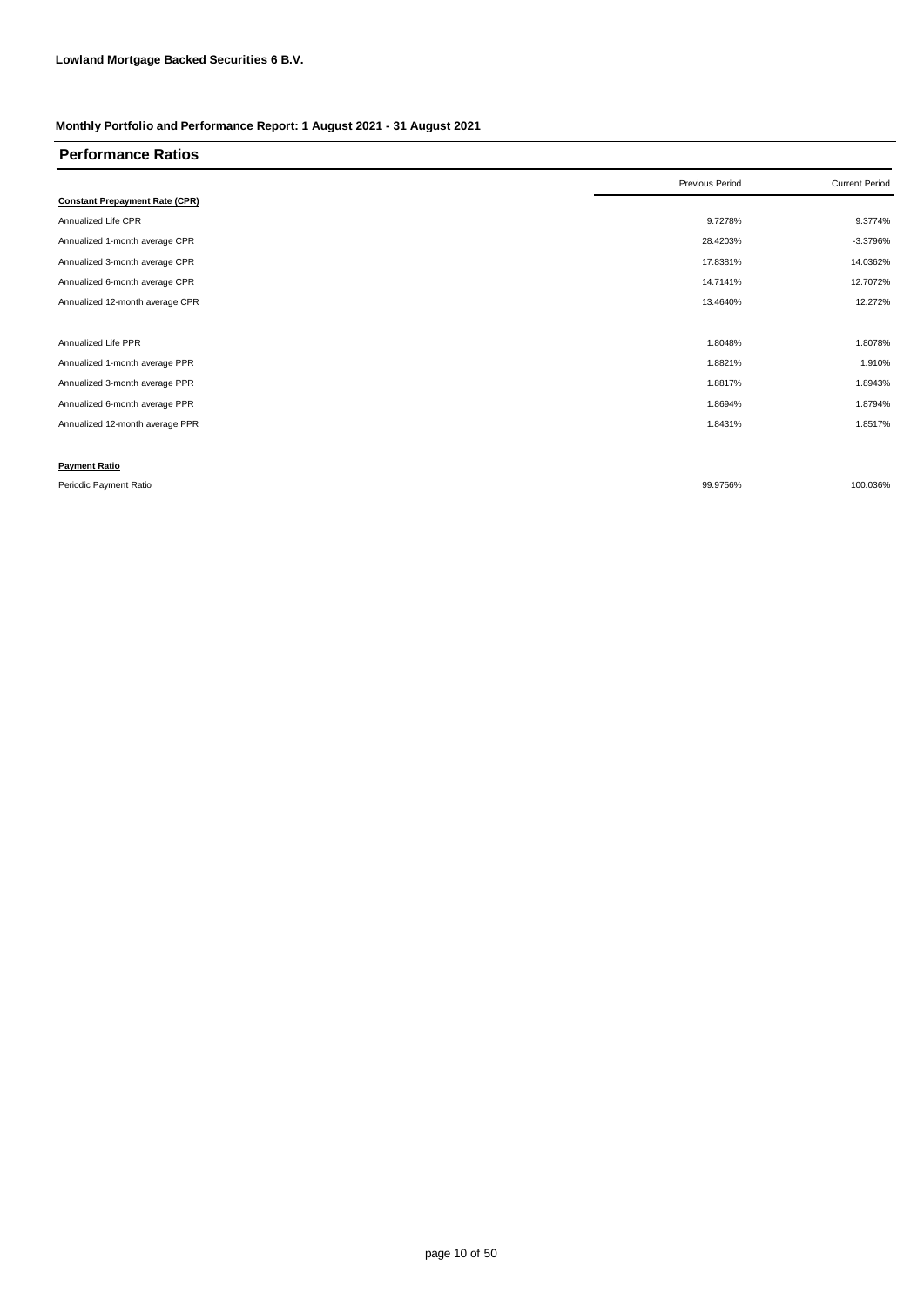### **Stratifications**

### **1. Key Characteristics**

| <b>Description</b>                                                                | As per Reporting Date | As per Closing Date |
|-----------------------------------------------------------------------------------|-----------------------|---------------------|
| Principal amount                                                                  | 2,552,968,293.42      | 2,529,062,074.29    |
| Value of savings deposits                                                         | 52,969,144.44         | 31,839,347.82       |
| Net principal balance                                                             | 2,499,999,148.98      | 2,497,222,726.47    |
| <b>Construction Deposits</b>                                                      | 21,915,027.46         | 33,334,737.00       |
| Net principal balance excl. Construction and Saving Deposits                      | 2,478,084,121.52      | 2,463,887,989.47    |
| Negative balance                                                                  | 0.00                  | 0.00                |
| Net principal balance excl. Construction and Saving Deposits and Negative Balance | 2,478,084,121.52      | 2,463,887,989.47    |
| Number of loans                                                                   | 12,563                | 12,097              |
| Number of loanparts                                                               | 27,580                | 24,774              |
| Number of negative loanparts                                                      | $\mathbf 0$           | 0                   |
| Average principal balance (borrower)                                              | 198,996.99            | 206,433.23          |
| Weighted average current interest rate                                            | 2.22%                 | 2.52%               |
| Weighted average maturity (in years)                                              | 23.74                 | 25.73               |
| Weighted average remaining time to interest reset (in years)                      | 8.66                  | 9.37                |
| Weighted average seasoning (in years)                                             | 5.68                  | 3.71                |
| Weighted average CLTOMV                                                           | 81.16%                | 91.82%              |
| Weighted average CLTIMV                                                           | 64.88%                | 85.31%              |
| Weighted average CLTIFV                                                           | 73.73%                | 96.94%              |
| Weighted average OLTOMV                                                           | 89.68%                | 96.05%              |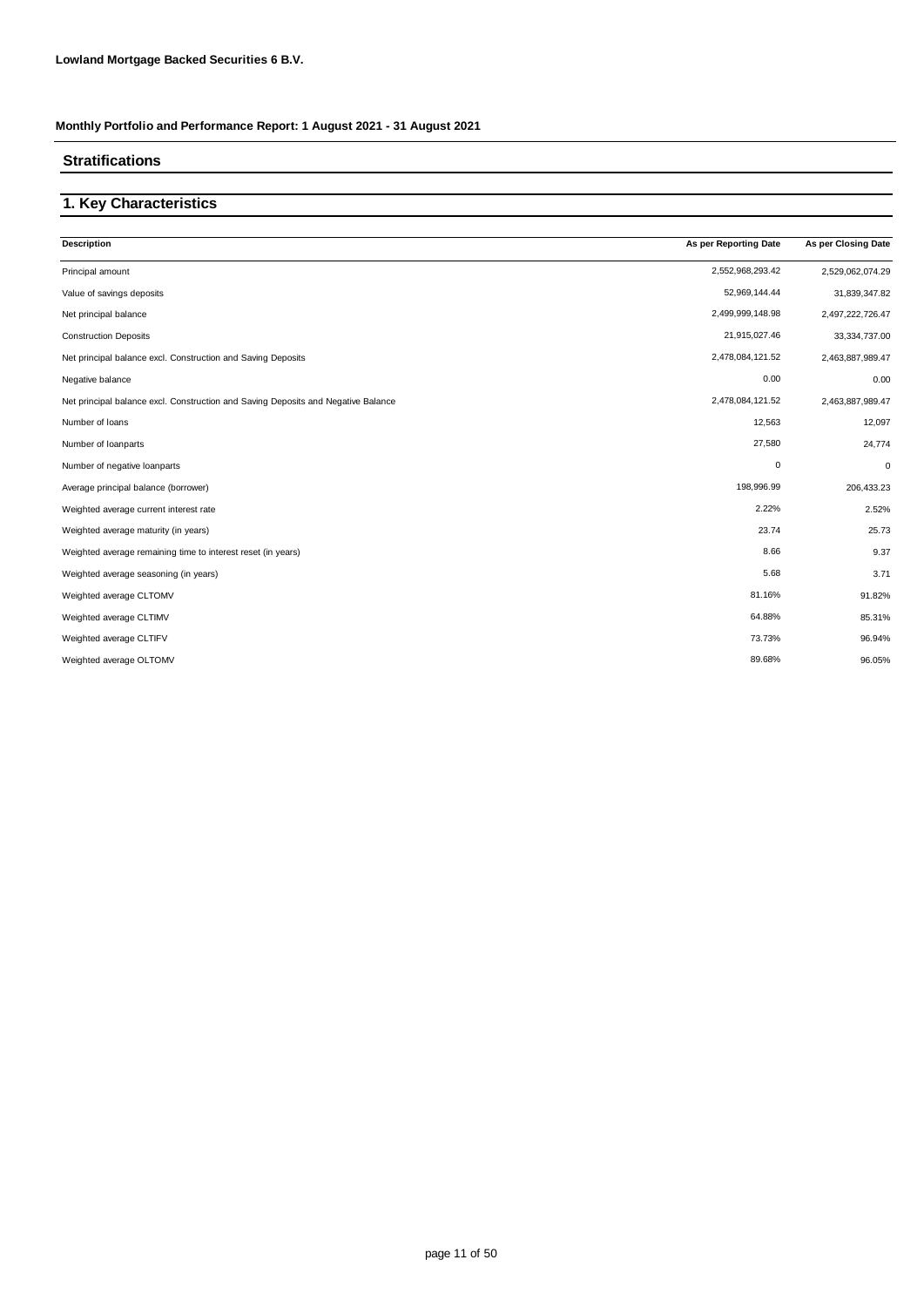## **2. Redemption Type**

| <b>Description</b>  |       | <b>Aggregate Outstanding</b><br>Amount | % of Total | Nr of<br>Loanparts | % of Total | Weighted<br>Average<br>Coupon | Weighted<br>Average<br><b>Maturity</b> | Weighted<br>Average<br><b>CLTOMV</b> | % of Total<br>Not.Amount<br>at Closing<br>Date |
|---------------------|-------|----------------------------------------|------------|--------------------|------------|-------------------------------|----------------------------------------|--------------------------------------|------------------------------------------------|
| Annuity             |       | 481,108,045.36                         | 59.24%     | 16,045             | 58.18%     | 2.07%                         | 25.67                                  | 81.66%                               | 58.29%                                         |
| <b>Bank Savings</b> |       | 51,210,145.14                          | 2.05%      | 759                | 2.75%      | 2.85%                         | 16.67                                  | 74.69%                               | 2.39%                                          |
| Interest only       |       | 762,017,351.91                         | 30.48%     | 7,931              | 28.76%     | 2.43%                         | 21.59                                  | 81.01%                               | 30.27%                                         |
| Investment          |       | 63,104,180.88                          | 2.52%      | 598                | 2.17%      | 2.65%                         | 13.72                                  | 92.54%                               | 3.18%                                          |
| Linear              |       | 105,703,020.89                         | 4.23%      | 1,481              | 900.00%    | 1.96%                         | 24.88                                  | 75.60%                               | 4.32%                                          |
| Savings             |       | 36,856,404.80                          | 1.47%      | 766                | 1,000.00%  | 3.21%                         | 13.27                                  | 69.68%                               | 1.54%                                          |
|                     | Total | 2,499,999,148.98                       | 100.00%    | 27,580             | 100.00%    | 2.23%                         | 23.73                                  | 81.42%                               | 100.00%                                        |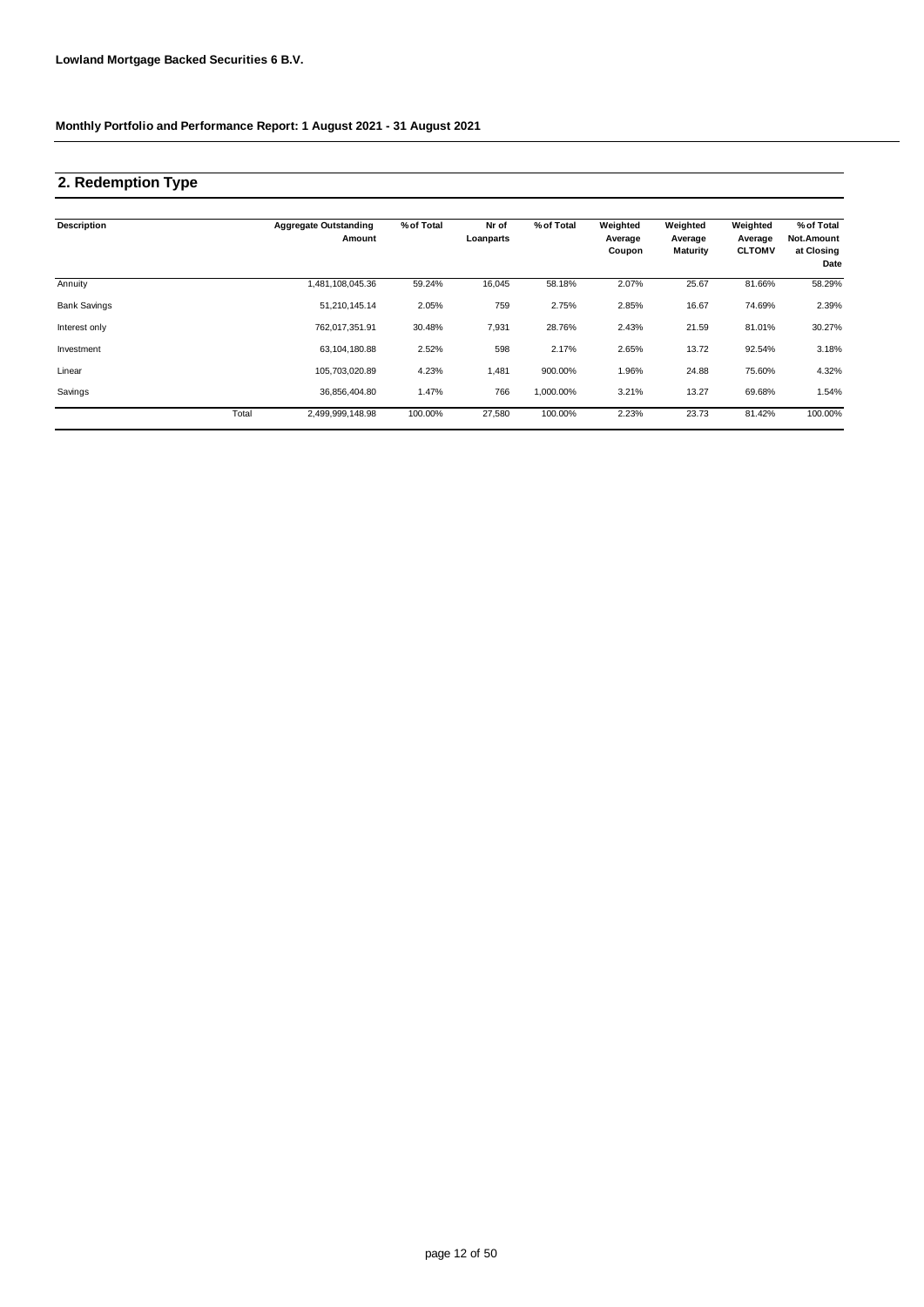### **3. Outstanding Loan Amount**

| From $(>=) -$ Until $(<)$ |       | <b>Aggregate Outstanding</b><br>Amount | % of Total | Nr of Loans      | % of Total | Weighted<br>Average<br>Coupon | Weighted<br>Average<br><b>Maturity</b> | Weighted<br>Average<br><b>CLTOMV</b> | % of Total<br>Not.Amount<br>at Closing<br>Date |
|---------------------------|-------|----------------------------------------|------------|------------------|------------|-------------------------------|----------------------------------------|--------------------------------------|------------------------------------------------|
| < 25.000                  |       | 1,562,276.21                           | 0.06%      | 118              | 0.94%      | 2.55%                         | 11.94                                  | 10.89%                               | 0.02%                                          |
| 25,000 - 50,000           |       | 5,164,167.43                           | 0.21%      | 141              | 1.12%      | 2.79%                         | 13.96                                  | 26.30%                               | 0.07%                                          |
| $50,000 - 75,000$         |       | 15,463,553.43                          | 0.62%      | 242              | 1.93%      | 2.52%                         | 18.29                                  | 50.82%                               | 0.30%                                          |
| 75,000 - 100,000          |       | 53,682,875.53                          | 2.15%      | 605              | 4.82%      | 2.44%                         | 20.46                                  | 69.08%                               | 1.50%                                          |
| 100,000 - 150,000         |       | 402,740,861.83                         | 16.11%     | 3,168            | 25.22%     | 2.25%                         | 22.87                                  | 78.60%                               | 14.45%                                         |
| 150,000 - 200,000         |       | 518,881,944.96                         | 20.76%     | 2,995            | 23.84%     | 2.27%                         | 22.93                                  | 82.69%                               | 23.79%                                         |
| 250,000 - 300,000         |       | 358,700,684.55                         | 14.35%     | 1,335            | 10.63%     | 2.13%                         | 24.69                                  | 83.03%                               | 12.64%                                         |
| 300,000 - 350,000         |       | 186,466,183.59                         | 7.46%      | 580              | 4.62%      | 2.21%                         | 24.71                                  | 81.46%                               | 8.20%                                          |
| 350,000 - 400,000         |       | 126,251,635.29                         | 5.05%      | 339              | 2.70%      | 2.25%                         | 24.40                                  | 81.04%                               | 5.22%                                          |
| 400,000 - 450,000         |       | 81,542,177.37                          | 3.26%      | 193              | 1.54%      | 2.27%                         | 24.54                                  | 81.07%                               | 3.64%                                          |
| 450,000 - 500,000         |       | 69,873,336.09                          | 2.79%      | 147              | 1.17%      | 2.10%                         | 25.30                                  | 77.63%                               | 2.24%                                          |
| 500,000 - 550,000         |       | 49,255,019.98                          | 1.97%      | 95               | 0.76%      | 2.15%                         | 25.74                                  | 81.19%                               | 1.51%                                          |
| 550,000 - 600,000         |       | 24,604,477.31                          | 0.98%      | 43               | 0.34%      | 2.09%                         | 25.05                                  | 81.94%                               | 1.11%                                          |
| 600,000 - 650,000         |       | 19,928,877.62                          | 0.80%      | 32               | 0.25%      | 2.14%                         | 25.16                                  | 80.94%                               | 0.85%                                          |
| 650,000 - 700,000         |       | 9,362,360.02                           | 0.37%      | 14               | 0.11%      | 1.92%                         | 25.86                                  | 80.79%                               | 0.67%                                          |
| 700,000 - 750,000         |       | 6,539,959.89                           | 0.26%      | $\boldsymbol{9}$ | 0.07%      | 1.99%                         | 25.65                                  | 80.28%                               | 0.38%                                          |
| 750,000 - 800,000         |       | 772,112.67                             | 0.03%      | $\mathbf{1}$     | 0.01%      | 1.92%                         | 26.83                                  | 66.79%                               | 0.15%                                          |
| 800,000 - 850,000         |       | 2,458,318.97                           | 0.10%      | 3                | 0.02%      | 1.66%                         | 27.76                                  | 68.68%                               |                                                |
| 850,000 - 900,000         |       | 887,738.84                             | 0.04%      | $\overline{1}$   | 0.01%      | 1.93%                         | 28.83                                  | 84.55%                               | 0.04%                                          |
| $900,000 - 950,000$       |       | 900,000.00                             | 0.04%      | $\mathbf{1}$     | 0.01%      | 2.20%                         | 12.67                                  | 96.59%                               | 0.04%                                          |
| 950,000 - 1,000,000       |       | 1,932,470.84                           | 0.08%      | $\overline{2}$   | 0.02%      | 1.71%                         | 27.87                                  | 77.46%                               |                                                |
| $= 1.000.000$             |       | 3,280,196.95                           | 0.13%      | 3                | 0.02%      | 1.86%                         | 22.53                                  | 76.90%                               | 0.04%                                          |
| Unknown                   |       |                                        |            |                  |            |                               |                                        |                                      |                                                |
|                           | Total | 2,499,999,148.98                       | 100.00%    | 12,563           | 100.00%    | 2.22%                         | 23.72                                  | 81.16%                               | 100.00%                                        |

| Average | 198,997   |
|---------|-----------|
| Minimum |           |
| Maximum | 1,250,973 |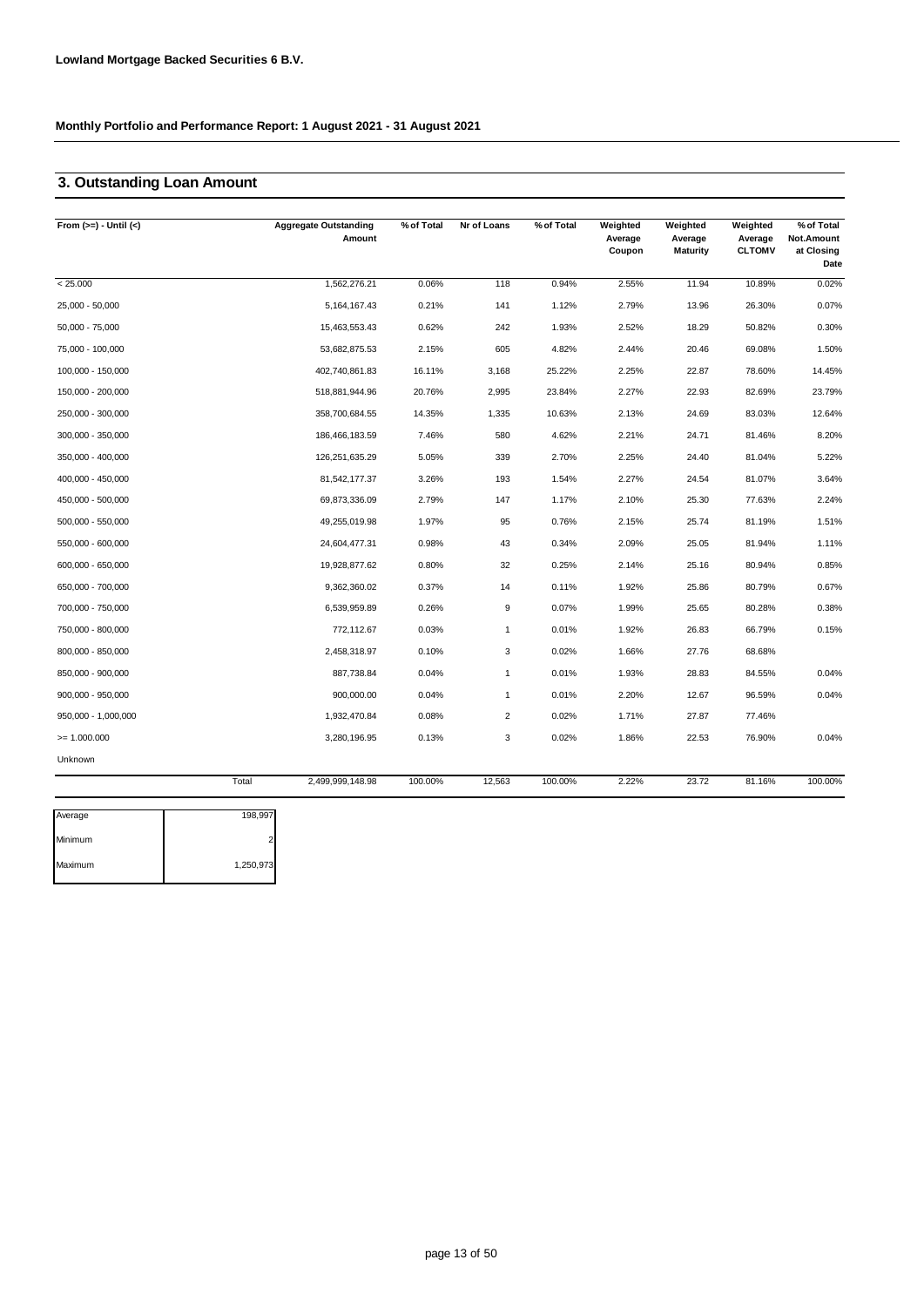### **4. Origination Year**

| From $(>=) -$ Until $(<)$ |       | <b>Aggregate Outstanding</b><br>Amount | % of Total | $Nr$ of<br>Loanparts | % of Total | Weighted<br>Average<br>Coupon | Weighted<br>Average<br><b>Maturity</b> | Weighted<br>Average<br><b>CLTOMV</b> | % of Total<br>Not.Amount<br>at Closing<br>Date |
|---------------------------|-------|----------------------------------------|------------|----------------------|------------|-------------------------------|----------------------------------------|--------------------------------------|------------------------------------------------|
| < 2000                    |       | 6,565,643.57                           | 0.26%      | 139                  | 0.50%      | 2.54%                         | 9.23                                   | 55.67%                               | 0.21%                                          |
| 2000 - 2001               |       | 8,337,449.40                           | 0.33%      | 128                  | 0.46%      | 2.45%                         | 9.60                                   | 66.94%                               | 0.35%                                          |
| 2001 - 2002               |       | 9,836,442.61                           | 0.39%      | 150                  | 0.54%      | 2.79%                         | 9.99                                   | 70.86%                               | 0.39%                                          |
| 2002 - 2003               |       | 21,251,265.42                          | 0.85%      | 256                  | 0.93%      | 2.80%                         | 11.17                                  | 79.25%                               | 0.72%                                          |
| 2003 - 2004               |       | 22,344,320.71                          | 0.89%      | 259                  | 0.94%      | 2.76%                         | 11.85                                  | 87.14%                               | 1.24%                                          |
| 2004 - 2005               |       | 36,277,486.98                          | 1.45%      | 416                  | 1.51%      | 2.59%                         | 12.72                                  | 84.16%                               | 1.65%                                          |
| 2006 - 2007               |       | 66,461,325.34                          | 2.66%      | 704                  | 2.55%      | 2.73%                         | 14.62                                  | 87.88%                               | 3.75%                                          |
| 2007 - 2008               |       | 59,930,546.21                          | 2.40%      | 634                  | 2.30%      | 2.88%                         | 15.53                                  | 86.30%                               | 3.13%                                          |
| 2008 - 2009               |       | 49,807,208.99                          | 1.99%      | 575                  | 2.08%      | 2.89%                         | 16.45                                  | 82.25%                               | 1.76%                                          |
| 2009 - 2010               |       | 28,890,651.84                          | 1.16%      | 327                  | 1.19%      | 2.77%                         | 17.21                                  | 77.29%                               | 1.33%                                          |
| 2010 - 2011               |       | 28,047,611.20                          | 1.12%      | 343                  | 1.24%      | 2.58%                         | 18.08                                  | 81.51%                               | 1.25%                                          |
| 2011 - 2012               |       | 42,954,422.80                          | 1.72%      | 565                  | 2.05%      | 2.47%                         | 18.41                                  | 76.37%                               | 1.53%                                          |
| 2012 - 2013               |       | 11,745,601.41                          | 0.47%      | 201                  | 0.73%      | 3.34%                         | 18.29                                  | 69.86%                               | 0.42%                                          |
| 2013 - 2014               |       | 29,571,985.64                          | 1.18%      | 359                  | 1.30%      | 3.36%                         | 20.35                                  | 76.21%                               | 1.24%                                          |
| 2014 - 2015               |       | 80,484,094.29                          | 3.22%      | 886                  | 3.21%      | 3.27%                         | 22.22                                  | 78.42%                               | 4.63%                                          |
| 2015 - 2016               |       | 103,772,955.44                         | 4.15%      | 1,073                | 3.89%      | 2.65%                         | 23.41                                  | 79.71%                               | 6.35%                                          |
| 2016 - 2017               |       | 312, 183, 481. 18                      | 12.49%     | 3,365                | 12.20%     | 2.31%                         | 24.46                                  | 80.91%                               | 16.29%                                         |
| 2017 - 2018               |       | 534,650,592.69                         | 21.39%     | 5,615                | 20.36%     | 2.08%                         | 25.40                                  | 82.16%                               | 29.14%                                         |
| 2018 - 2019               |       | 555, 193, 058.83                       | 22.21%     | 5,778                | 20.95%     | 2.04%                         | 26.06                                  | 79.54%                               | 21.49%                                         |
| $2019 ==$                 |       | 434,689,940.20                         | 17.39%     | 5,138                | 18.63%     | 1.66%                         | 27.82                                  | 81.94%                               |                                                |
| Unknown                   |       |                                        |            |                      |            |                               |                                        |                                      |                                                |
|                           | Total | 2,499,999,148.98                       | 100.00%    | 27,580               | 100.00%    | 2.22%                         | 23.72                                  | 81.16%                               | 100.00%                                        |

| 2015 |
|------|
| 1999 |
| 2021 |
|      |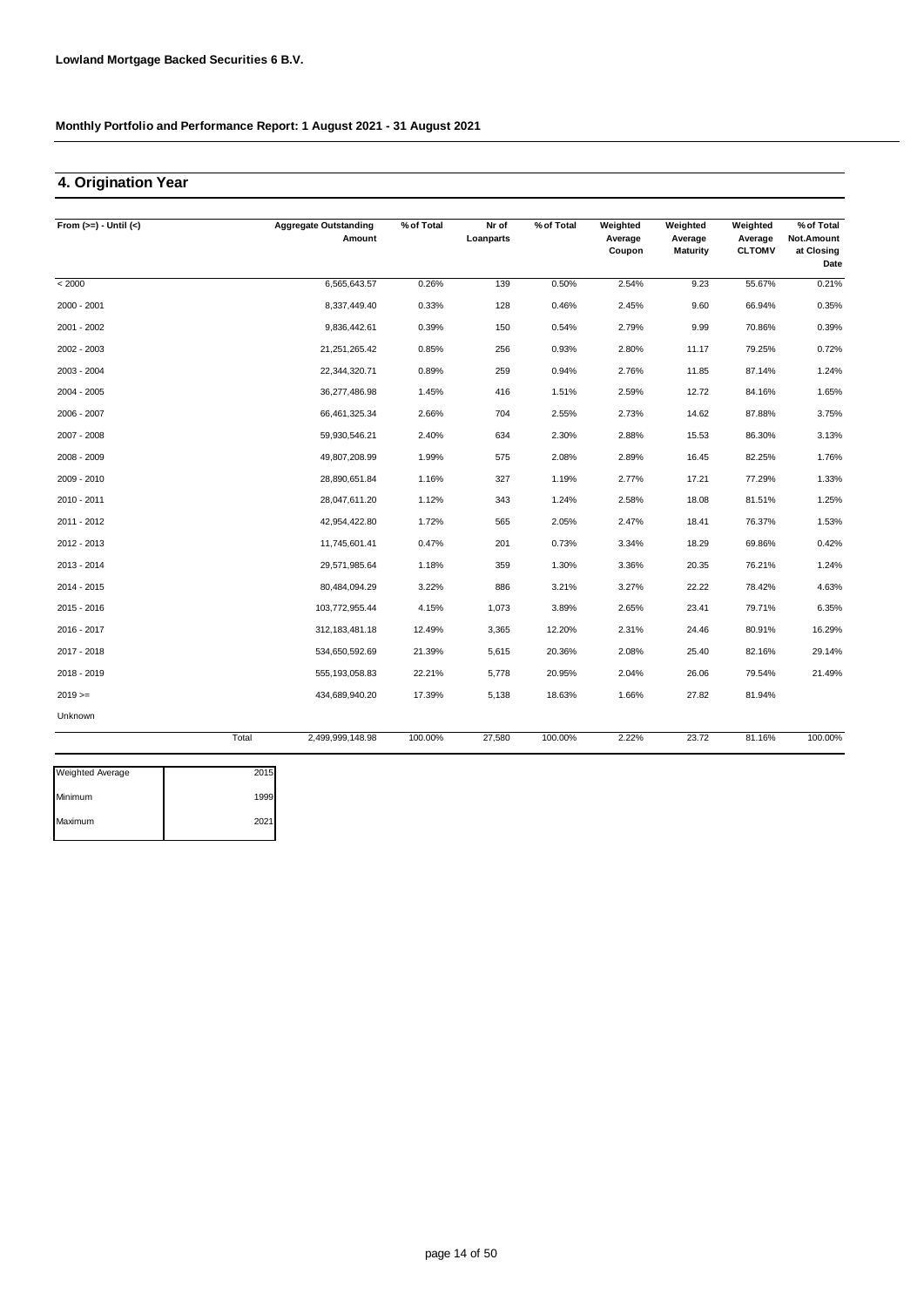### **5. Seasoning**

| From $(>=) -$ Until $(<)$               | <b>Aggregate Outstanding</b><br>Amount | % of Total | Nr of<br>Loanparts | % of Total | Weighted<br>Average<br>Coupon | Weighted<br>Average<br><b>Maturity</b> | Weighted<br>Average<br><b>CLTOMV</b> | % of Total<br>Not.Amount<br>at Closing<br>Date |
|-----------------------------------------|----------------------------------------|------------|--------------------|------------|-------------------------------|----------------------------------------|--------------------------------------|------------------------------------------------|
| 1 Year                                  | 148,732,926.30                         | 5.95%      | 1,846              | 6.69%      | 1.52%                         | 28.44                                  | 82.73%                               | 29.48%                                         |
| 1 year(s) - $2$ year(s)                 | 217,994,392.55                         | 8.72%      | 2,433              | 8.82%      | 1.62%                         | 27.77                                  | 81.78%                               | 25.45%                                         |
| $2$ year(s) - $3$ year(s)               | 105,850,754.84                         | 4.23%      | 1,299              | 4.71%      | 2.07%                         | 26.54                                  | 80.38%                               | 13.23%                                         |
| $3 \text{ year(s)} - 4 \text{ year(s)}$ | 709,143,161.09                         | 28.37%     | 7,409              | 26.86%     | 2.05%                         | 25.93                                  | 80.25%                               | 6.32%                                          |
| $4$ year(s) - 5 year(s)                 | 451,513,373.08                         | 18.06%     | 4,725              | 17.13%     | 2.07%                         | 25.12                                  | 81.91%                               | 4.09%                                          |
| $5$ year(s) - 6 year(s)                 | 232,929,433.48                         | 9.32%      | 2,510              | 9.10%      | 2.48%                         | 24.25                                  | 80.52%                               | 0.66%                                          |
| $7$ year(s) - 8 year(s)                 | 70, 152, 594. 33                       | 2.81%      | 720                | 2.61%      | 3.37%                         | 21.96                                  | 78.19%                               | 1.60%                                          |
| $8 \text{ year(s)} - 9 \text{ year(s)}$ | 16,320,587.43                          | 0.65%      | 249                | 0.90%      | 3.22%                         | 18.99                                  | 72.79%                               | 1.22%                                          |
| $9$ year(s) - 10 year(s)                | 17,019,418.53                          | 0.68%      | 259                | 0.94%      | 3.38%                         | 18.60                                  | 74.39%                               | 1.33%                                          |
| 10 year(s) - 11 year(s)                 | 44,203,206.50                          | 1.77%      | 589                | 2.14%      | 2.33%                         | 18.28                                  | 76.80%                               | 1.79%                                          |
| 11 year(s) - 12 year(s)                 | 28,074,024.39                          | 1.12%      | 327                | 1.19%      | 2.60%                         | 17.83                                  | 80.70%                               | 3.33%                                          |
| 12 year(s) - 13 year(s)                 | 31,534,403.94                          | 1.26%      | 385                | 1.40%      | 2.85%                         | 16.94                                  | 78.46%                               | 3.95%                                          |
| 13 year(s) - $14$ year(s)               | 50,785,512.03                          | 2.03%      | 563                | 2.04%      | 2.93%                         | 16.26                                  | 82.53%                               | 2.73%                                          |
| 14 year(s) - $15$ year(s)               | 60,726,398.54                          | 2.43%      | 625                | 2.27%      | 2.80%                         | 15.36                                  | 87.15%                               | 1.51%                                          |
| 15 year(s) - 16 year(s)                 | 69,791,008.77                          | 2.79%      | 765                | 2.77%      | 2.72%                         | 14.37                                  | 88.26%                               | 1.26%                                          |
| 16 year(s) - 17 year(s)                 | 48,067,525.96                          | 1.92%      | 574                | 2.08%      | 2.54%                         | 13.45                                  | 87.55%                               | 0.62%                                          |
| 17 year(s) - 18 year(s)                 | 32,368,901.18                          | 1.29%      | 370                | 1.34%      | 2.62%                         | 12.52                                  | 85.04%                               | 0.35%                                          |
| 18 year(s) - 19 year(s)                 | 23,868,042.53                          | 0.95%      | 254                | 0.92%      | 2.74%                         | 11.82                                  | 87.35%                               | 0.39%                                          |
| 19 year(s) - 20 year(s)                 | 19,528,905.79                          | 0.78%      | 249                | 0.90%      | 2.80%                         | 10.83                                  | 76.61%                               | 0.12%                                          |
| 20 year(s) - 21 year(s)                 | 8,846,925.04                           | 0.35%      | 134                | 0.49%      | 2.77%                         | 10.18                                  | 68.63%                               |                                                |
| 21 year(s) - 22 year(s)                 | 8,907,767.25                           | 0.36%      | 148                | 0.54%      | 2.35%                         | 9.33                                   | 63.95%                               |                                                |
| 22 year(s) - 23 year(s)                 | 3,435,897.34                           | 0.14%      | 88                 | 0.32%      | 2.70%                         | 8.63                                   | 51.84%                               |                                                |
| 23 year(s) - 24 year(s)                 |                                        |            |                    |            |                               |                                        |                                      |                                                |
| 24 year(s) - 25 year(s)                 |                                        |            |                    |            |                               |                                        |                                      |                                                |
| 25 year(s) - 26 year(s)                 |                                        |            |                    |            |                               |                                        |                                      |                                                |
| 26 year(s) - 27 year(s)                 |                                        |            |                    |            |                               |                                        |                                      |                                                |
| $27$ voor(c) - $28$ voor(c)             |                                        |            |                    |            |                               |                                        |                                      |                                                |

27 year(s) - 28 year(s)

28 year(s) - 29 year(s)

29 year(s) - 30 year(s)

30 year(s) >=

Unknown

|               | 2,499,999,148.98 |  | 100.00%           | 2.22% | 23.72 | 81.16% | 100.00% |
|---------------|------------------|--|-------------------|-------|-------|--------|---------|
| 5.75 year(s)  |                  |  |                   |       |       |        |         |
| $.08$ year(s) |                  |  |                   |       |       |        |         |
| 22.67 year(s) |                  |  |                   |       |       |        |         |
|               | Total            |  | 100.00%<br>27,580 |       |       |        |         |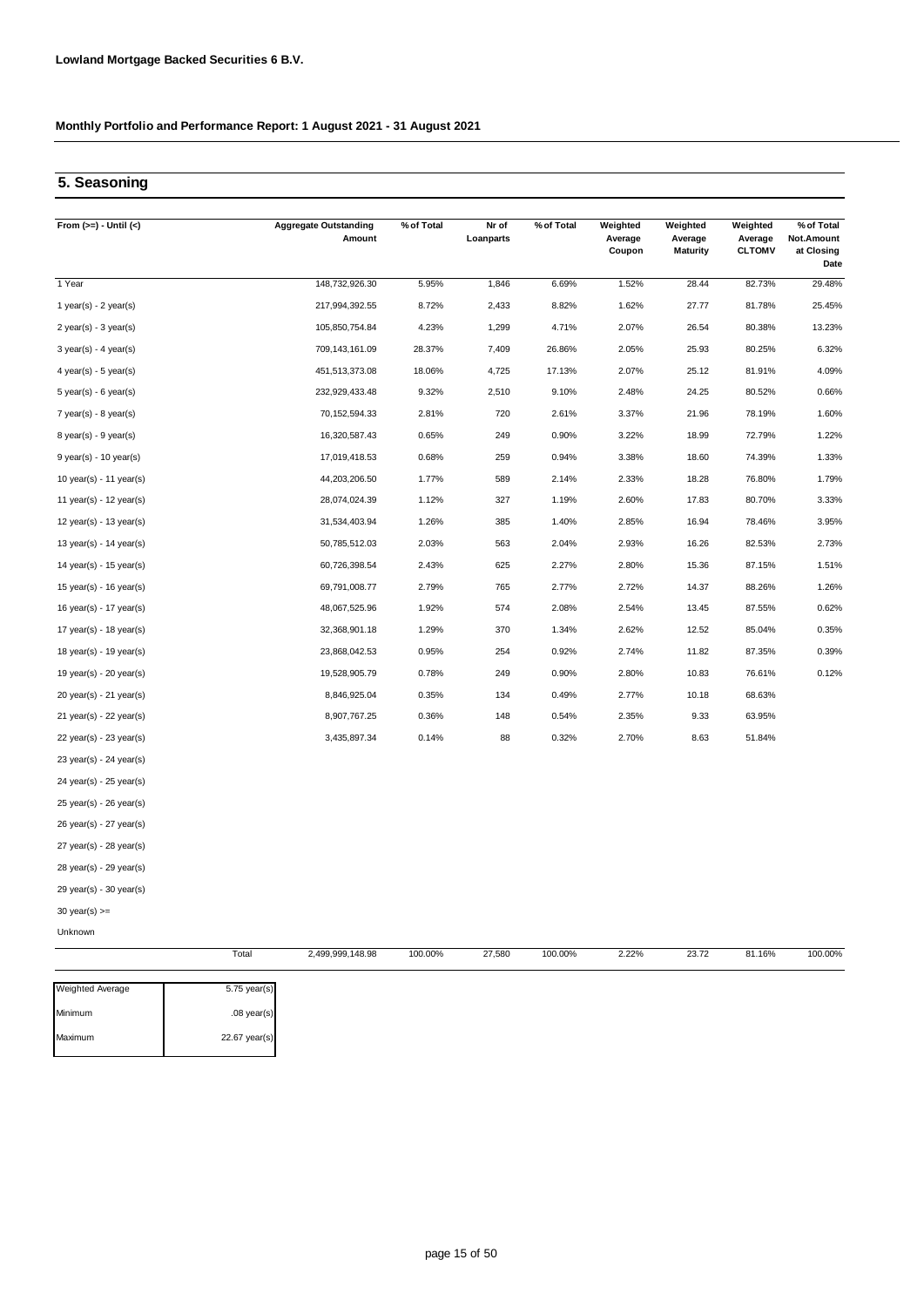### **6. Legal Maturity**

| From $(>=) -$ Until $(<)$ | <b>Aggregate Outstanding</b> | % of Total | Nr of     | % of Total | Weighted          | Weighted                   | Weighted                 | % of Total                       |
|---------------------------|------------------------------|------------|-----------|------------|-------------------|----------------------------|--------------------------|----------------------------------|
|                           | Amount                       |            | Loanparts |            | Average<br>Coupon | Average<br><b>Maturity</b> | Average<br><b>CLTOMV</b> | Not.Amount<br>at Closing<br>Date |
| 2012                      |                              |            |           |            |                   |                            |                          |                                  |
| 2012 - 2015               |                              |            |           |            |                   |                            |                          |                                  |
| 2015 - 2020               |                              |            |           |            |                   |                            |                          | 0.00%                            |
| 2020 - 2025               | 1,381,010.56                 | 0.06%      | 124       | 0.45%      | 2.85%             | 2.42                       | 55.72%                   | 0.06%                            |
| 2025 - 2030               | 17,656,340.33                | 0.71%      | 536       | 1.94%      | 2.68%             | 6.85                       | 66.07%                   | 0.72%                            |
| 2030 - 2035               | 122,490,314.33               | 4.90%      | 1,732     | 6.28%      | 2.68%             | 11.34                      | 79.26%                   | 5.51%                            |
| 2040 - 2045               | 236,410,208.26               | 9.46%      | 2,661     | 9.65%      | 2.67%             | 21.36                      | 77.23%                   | 10.19%                           |
| 2045 - 2050               | 1,532,739,499.13             | 61.31%     | 15,712    | 56.97%     | 2.13%             | 25.87                      | 81.20%                   | 69.06%                           |
| 2050 - 2055               | 289,543,610.87               | 11.58%     | 3,275     | 11.87%     | 1.57%             | 29.09                      | 83.10%                   |                                  |
| 2055 - 2060               |                              |            |           |            |                   |                            |                          |                                  |
| 2060 - 2065               |                              |            |           |            |                   |                            |                          |                                  |
| 2065 - 2070               |                              |            |           |            |                   |                            |                          |                                  |
| 2070 - 2075               |                              |            |           |            |                   |                            |                          |                                  |
| 2075 - 2080               |                              |            |           |            |                   |                            |                          |                                  |
| 2080 - 2085               |                              |            |           |            |                   |                            |                          |                                  |
| 2085 - 2090               |                              |            |           |            |                   |                            |                          |                                  |
| 2090 - 2095               |                              |            |           |            |                   |                            |                          |                                  |
| 2095 - 2100               |                              |            |           |            |                   |                            |                          |                                  |
| $2100 >=$                 |                              |            |           |            |                   |                            |                          |                                  |
| Unknown                   |                              |            |           |            |                   |                            |                          |                                  |
|                           | Total<br>2,499,999,148.98    | 100.00%    | 27,580    | 100.00%    | 2.22%             | 23.72                      | 81.16%                   | 100.00%                          |

| Minimum | 2021 |
|---------|------|
|         |      |
| Maximum | 2053 |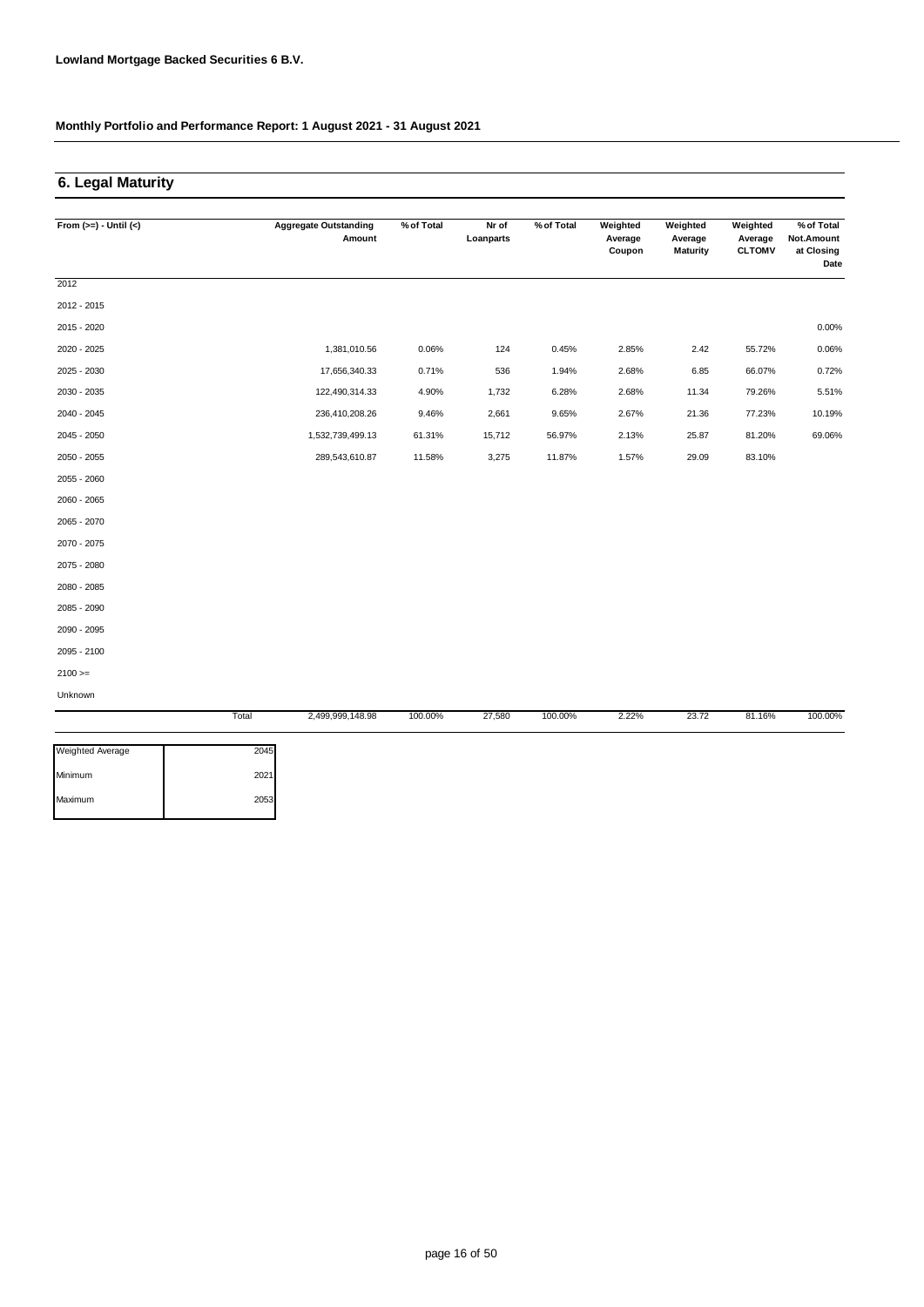## **7. Remaining Tenor**

| From $(>=) -$ Until $(<)$   | <b>Aggregate Outstanding</b><br>Amount | % of Total | Nr of<br>Loanparts | % of Total | Weighted<br>Average<br>Coupon | Weighted<br>Average<br><b>Maturity</b> | Weighted<br>Average<br><b>CLTOMV</b> | % of Total<br>Not.Amount<br>at Closing<br>Date |
|-----------------------------|----------------------------------------|------------|--------------------|------------|-------------------------------|----------------------------------------|--------------------------------------|------------------------------------------------|
| 0 Year - 1 Year             | 61,644.34                              | 0.00%      | 32                 | 0.12%      | 2.92%                         | 0.69                                   | 39.84%                               |                                                |
| 1 Year - 2 Years            | 374,517.06                             | 0.01%      | 33                 | 0.12%      | 2.70%                         | 1.57                                   | 60.74%                               |                                                |
| 2 year(s) - $3$ year(s)     | 460,759.16                             | 0.02%      | 39                 | 0.14%      | 2.99%                         | 2.57                                   | 40.45%                               |                                                |
| 3 year(s) - 4 year(s)       | 1,070,365.42                           | 0.04%      | 57                 | 0.21%      | 2.70%                         | 3.37                                   | 63.38%                               |                                                |
| 4 year(s) - 5 year(s)       | 1,848,778.83                           | 0.07%      | 77                 | 0.28%      | 2.85%                         | 4.54                                   | 74.56%                               | 0.00%                                          |
| 5 year(s) - 6 year(s)       | 2,069,762.56                           | 0.08%      | 87                 | 0.32%      | 2.74%                         | 5.41                                   | 69.33%                               | 0.04%                                          |
| 7 year(s) - 8 year(s)       | 4,442,522.20                           | 0.18%      | 122                | 0.44%      | 2.82%                         | 7.53                                   | 61.50%                               | 0.10%                                          |
| 8 year(s) - 9 year(s)       | 13, 179, 374.89                        | 0.53%      | 253                | 0.92%      | 2.50%                         | 8.44                                   | 68.07%                               | 0.10%                                          |
| $9$ year(s) - 10 year(s)    | 14,970,179.93                          | 0.60%      | 274                | 0.99%      | 2.73%                         | 9.51                                   | 69.66%                               | 0.13%                                          |
| 10 $year(s) - 11$ $year(s)$ | 23,326,691.74                          | 0.93%      | 367                | 1.33%      | 2.79%                         | 10.47                                  | 73.24%                               | 0.23%                                          |
| 11 year(s) - 12 year(s)     | 29,674,741.13                          | 1.19%      | 371                | 1.35%      | 2.70%                         | 11.48                                  | 84.52%                               | 0.56%                                          |
| 12 $year(s) - 13$ $year(s)$ | 32,275,628.17                          | 1.29%      | 407                | 1.48%      | 2.72%                         | 12.53                                  | 83.24%                               | 0.70%                                          |
| 13 year(s) - 14 year(s)     | 54,787,337.63                          | 2.19%      | 681                | 2.47%      | 2.48%                         | 13.49                                  | 85.28%                               | 0.86%                                          |
| 14 year(s) - 15 year(s)     | 72,966,386.02                          | 2.92%      | 868                | 3.15%      | 2.66%                         | 14.49                                  | 86.19%                               | 1.46%                                          |
| 15 $year(s) - 16$ $year(s)$ | 67,459,558.82                          | 2.70%      | 754                | 2.73%      | 2.73%                         | 15.44                                  | 86.29%                               | 1.61%                                          |
| 16 year(s) - 17 year(s)     | 61,269,151.43                          | 2.45%      | 702                | 2.55%      | 2.84%                         | 16.43                                  | 81.58%                               | 2.70%                                          |
| 17 $year(s) - 18$ $year(s)$ | 45,035,031.93                          | 1.80%      | 557                | 2.02%      | 2.79%                         | 17.39                                  | 80.68%                               | 4.07%                                          |
| 18 year(s) - 19 year(s)     | 34,584,867.04                          | 1.38%      | 406                | 1.47%      | 2.62%                         | 18.41                                  | 78.20%                               | 3.65%                                          |
| 19 year(s) - 20 year(s)     | 48,430,661.26                          | 1.94%      | 597                | 2.16%      | 2.25%                         | 19.54                                  | 77.30%                               | 2.33%                                          |
| 20 $year(s) - 21$ $year(s)$ | 21,259,241.47                          | 0.85%      | 295                | 1.07%      | 2.88%                         | 20.40                                  | 75.96%                               | 1.69%                                          |
| 21 year(s) - 22 year(s)     | 19,097,273.46                          | 0.76%      | 245                | 0.89%      | 2.30%                         | 21.56                                  | 74.17%                               | 1.43%                                          |
| 22 $year(s) - 23$ $year(s)$ | 89,917,080.90                          | 3.60%      | 898                | 3.26%      | 2.92%                         | 22.49                                  | 77.81%                               | 1.74%                                          |
| 23 year(s) - 24 year(s)     | 115,651,253.50                         | 4.63%      | 1,181              | 4.28%      | 2.62%                         | 23.47                                  | 79.04%                               | 0.79%                                          |
| 24 year(s) - 25 year(s)     | 219,743,410.03                         | 8.79%      | 2,236              | 8.11%      | 2.44%                         | 24.56                                  | 80.06%                               | 0.87%                                          |
| 25 year(s) - 26 year(s)     | 425,521,291.06                         | 17.02%     | 4,252              | 15.42%     | 2.07%                         | 25.48                                  | 82.20%                               | 4.42%                                          |
| 26 year(s) - 27 year(s)     | 648,309,513.95                         | 25.93%     | 6,581              | 23.86%     | 2.05%                         | 26.46                                  | 81.22%                               | 6.48%                                          |
| $27$ year(s) - $28$ year(s) | 135,001,124.64                         | 5.40%      | 1,524              | 5.53%      | 2.05%                         | 27.30                                  | 80.54%                               | 11.68%                                         |
| $28$ year(s) - 29 year(s)   | 141,554,262.93                         | 5.66%      | 1,553              | 5.63%      | 1.62%                         | 28.64                                  | 83.51%                               | 22.65%                                         |
| $29$ year(s) - 30 year(s)   | 172,115,324.22                         | 6.88%      | 2,015              | 7.31%      | 1.57%                         | 29.31                                  | 82.64%                               | 29.63%                                         |
| 30 $year(s) >=$             | 400,876.52                             | 0.02%      | 13                 | 0.05%      | 1.53%                         | 30.38                                  | 41.05%                               | 0.01%                                          |
| Unknown                     |                                        |            |                    |            |                               |                                        |                                      |                                                |
|                             | Total<br>2,499,999,148.98              | 100.00%    | 27,580             | 100.00%    | 2.22%                         | 23.72                                  | 81.16%                               | 100.00%                                        |

| <b>Weighted Average</b> | $23.67$ year(s) |
|-------------------------|-----------------|
| Minimum                 | year(s)         |
| Maximum                 | 31.33 year(s)   |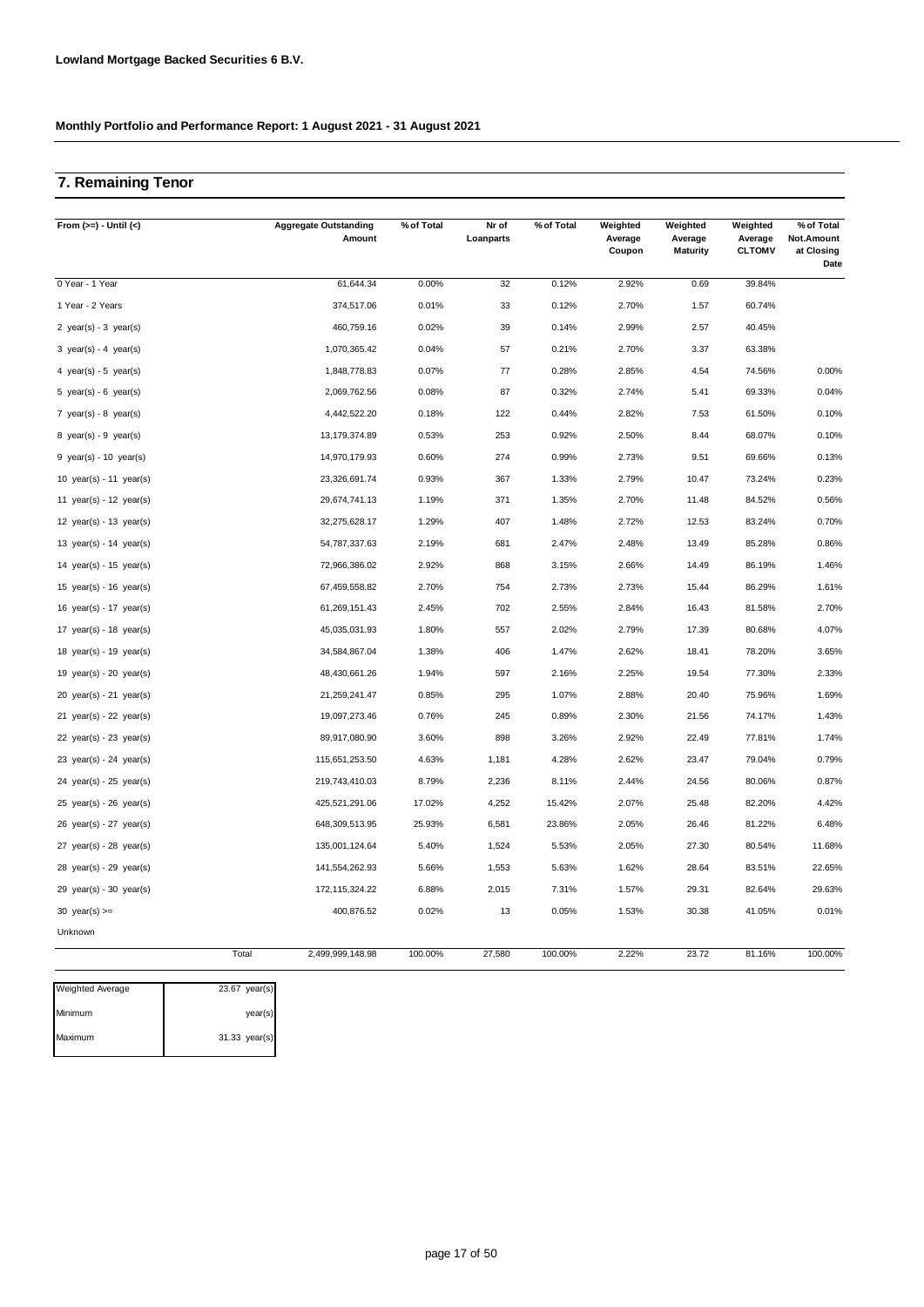### **8a. Original Loan To Original Foreclosure Value (Non-NHG)**

| From $(>=) -$ Until $(<)$ |       | <b>Aggregate Outstanding</b><br>Amount | % of Total | Nr of Loans    | % of Total | Weighted<br>Average<br>Coupon | Weighted<br>Average<br>Maturity | Weighted<br>Average<br><b>CLTOMV</b> | % of Total<br>Not.Amount<br>at Closing<br>Date |
|---------------------------|-------|----------------------------------------|------------|----------------|------------|-------------------------------|---------------------------------|--------------------------------------|------------------------------------------------|
| <b>NHG</b>                |       | 1,070,272,692.56                       | 42.81%     | 6,627          | 52.75%     | 2.09%                         | 24.69                           | 84.33%                               | 45.39%                                         |
| < 10%                     |       | 494,644.32                             | 0.02%      | 8              | 0.06%      | 1.60%                         | 15.25                           | 48.08%                               | 0.00%                                          |
| 10% - 20%                 |       | 622,270.60                             | 0.02%      | 25             | 0.20%      | 2.22%                         | 18.95                           | 11.19%                               | 0.02%                                          |
| 20% - 30%                 |       | 1,848,780.63                           | 0.07%      | 37             | 0.29%      | 2.35%                         | 17.12                           | 18.88%                               | 0.04%                                          |
| 30% - 40%                 |       | 5,198,059.51                           | 0.21%      | 68             | 0.54%      | 2.11%                         | 21.25                           | 26.09%                               | 0.05%                                          |
| 40% - 50%                 |       | 11,886,080.05                          | 0.48%      | 98             | 0.78%      | 2.00%                         | 23.37                           | 37.05%                               | 0.20%                                          |
| 60% - 70%                 |       | 60,647,437.89                          | 2.43%      | 302            | 2.40%      | 2.03%                         | 23.64                           | 52.80%                               | 0.74%                                          |
| 70% - 80%                 |       | 121,311,060.49                         | 4.85%      | 530            | 4.22%      | 2.11%                         | 23.88                           | 60.63%                               | 1.60%                                          |
| 80% - 90%                 |       | 182,618,859.58                         | 7.30%      | 677            | 5.39%      | 2.09%                         | 24.20                           | 68.97%                               | 2.49%                                          |
| 90% - 100%                |       | 314,948,100.61                         | 12.60%     | 1,175          | 9.35%      | 2.19%                         | 23.98                           | 76.46%                               | 10.56%                                         |
| 100% - 110%               |       | 237,817,668.85                         | 9.51%      | 869            | 6.92%      | 2.28%                         | 23.52                           | 83.71%                               | 8.29%                                          |
| 110% - 120%               |       | 306,245,405.33                         | 12.25%     | 1,178          | 9.38%      | 2.49%                         | 23.55                           | 91.98%                               | 20.05%                                         |
| 120% - 130%               |       | 149,953,485.56                         | 6.00%      | 752            | 5.99%      | 2.91%                         | 16.57                           | 100.16%                              | 10.04%                                         |
| 130% - 140%               |       | 533,883.94                             | 0.02%      | 3              | 0.02%      | 2.53%                         | 18.25                           | 93.51%                               |                                                |
| 140% - 150%               |       | 983,219.45                             | 0.04%      | 4              | 0.03%      | 3.21%                         | 22.41                           | 91.60%                               |                                                |
| $150\%>=$                 |       | 293,334.36                             | 0.01%      | $\overline{2}$ | 0.02%      | 2.37%                         | 27.06                           | 81.92%                               |                                                |
| Null values               |       |                                        |            |                |            |                               |                                 |                                      |                                                |
|                           | Total | 2,499,999,148.98                       | 100.00%    | 12,563         | 100.00%    | 2.22%                         | 23.72                           | 81.16%                               | 100.00%                                        |

| Weighted Average | 102% |
|------------------|------|
| Minimum          | 0%   |
| Maximum          | 208% |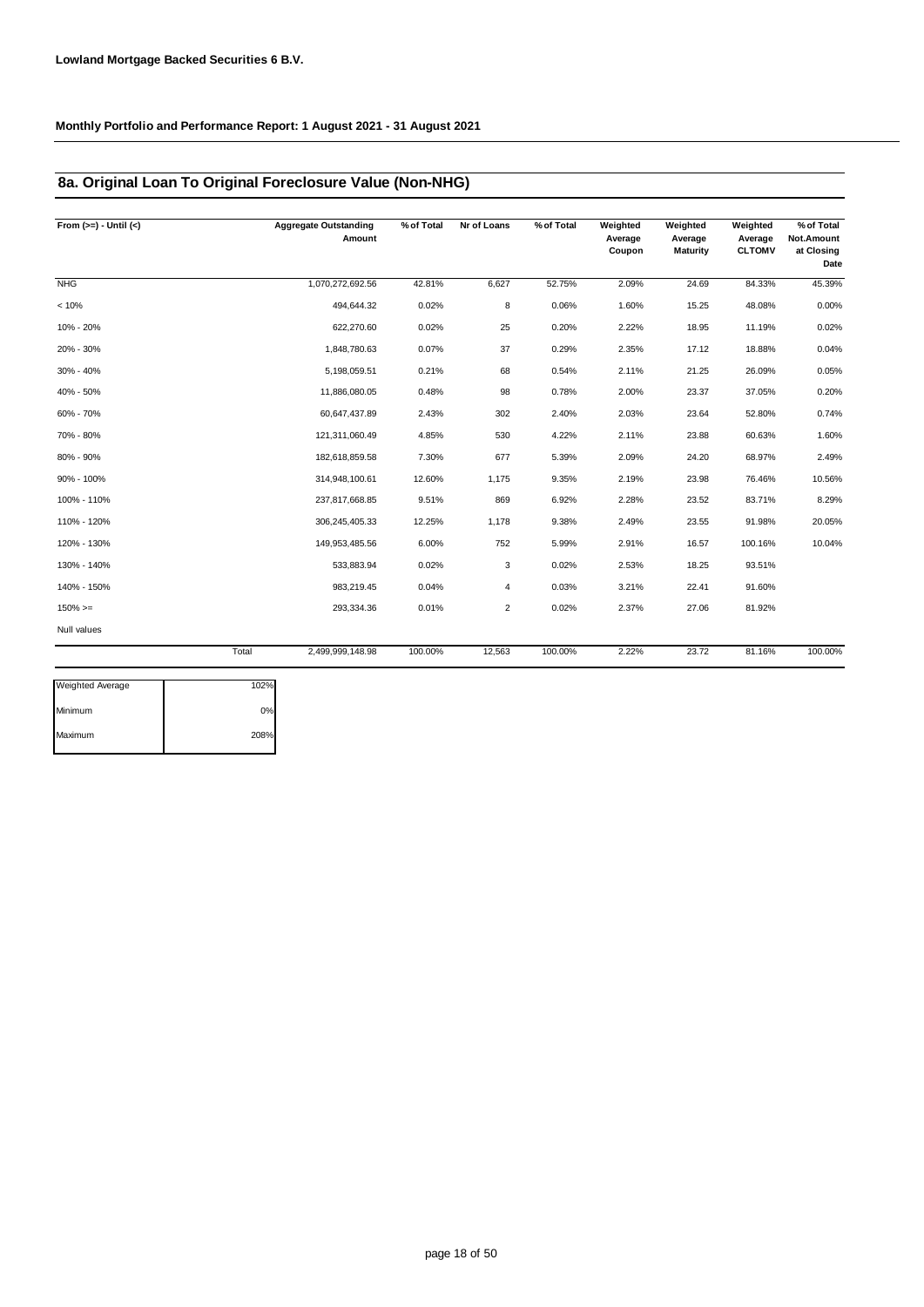### **8b. Original Loan To Original Foreclosure Value (NHG)**

| From $(>=) -$ Until $(<)$ |       | <b>Aggregate Outstanding</b><br>Amount | % of Total | Nr of Loans | % of Total | Weighted<br>Average<br>Coupon | Weighted<br>Average<br><b>Maturity</b> | Weighted<br>Average<br><b>CLTOMV</b> | % of Total<br>Not.Amount<br>at Closing<br>Date |
|---------------------------|-------|----------------------------------------|------------|-------------|------------|-------------------------------|----------------------------------------|--------------------------------------|------------------------------------------------|
| Non-NHG                   |       | 1,429,726,456.42                       | 57.19%     | 5,936       | 47.25%     | 2.31%                         | 23.00                                  | 78.79%                               | 54.61%                                         |
| < 10%                     |       |                                        |            |             |            |                               |                                        |                                      |                                                |
| 10% - 20%                 |       | 233, 185.11                            | 0.01%      | 8           | 0.06%      | 2.31%                         | 13.95                                  | 11.13%                               | 0.01%                                          |
| 20% - 30%                 |       | 274,003.82                             | 0.01%      | 11          | 0.09%      | 2.36%                         | 17.62                                  | 16.88%                               | 0.00%                                          |
| 30% - 40%                 |       | 649,061.89                             | 0.03%      | 13          | 0.10%      | 2.18%                         | 17.59                                  | 22.34%                               | 0.00%                                          |
| 40% - 50%                 |       | 3,005,274.28                           | 0.12%      | 30          | 0.24%      | 2.20%                         | 21.67                                  | 35.35%                               | 0.02%                                          |
| 60% - 70%                 |       | 15,566,222.70                          | 0.62%      | 120         | 0.96%      | 2.01%                         | 24.07                                  | 51.60%                               | 0.09%                                          |
| 70% - 80%                 |       | 34, 141, 511. 57                       | 1.37%      | 230         | 1.83%      | 1.97%                         | 24.64                                  | 59.70%                               | 0.35%                                          |
| 80% - 90%                 |       | 52, 197, 195.66                        | 2.09%      | 336         | 2.67%      | 2.01%                         | 25.13                                  | 68.06%                               | 0.54%                                          |
| 90% - 100%                |       | 127,220,438.21                         | 5.09%      | 824         | 6.56%      | 2.02%                         | 24.70                                  | 75.30%                               | 4.03%                                          |
| 100% - 110%               |       | 179,819,351.94                         | 7.19%      | 1,067       | 8.49%      | 2.02%                         | 24.83                                  | 83.87%                               | 6.08%                                          |
| 110% - 120%               |       | 598,562,541.69                         | 23.94%     | 3,612       | 28.75%     | 2.11%                         | 25.03                                  | 90.31%                               | 31.66%                                         |
| 120% - 130%               |       | 49,339,643.82                          | 1.97%      | 296         | 2.36%      | 2.54%                         | 20.16                                  | 92.07%                               | 2.57%                                          |
| 130% - 140%               |       | 707,136.16                             | 0.03%      | 4           | 0.03%      | 2.10%                         | 25.16                                  | 73.26%                               |                                                |
| 140% - 150%               |       | 151,078.09                             | 0.01%      | 1           | 0.01%      | 2.74%                         | 24.42                                  | 71.94%                               |                                                |
| $150\%>=$                 |       | 893,087.61                             | 0.04%      | 5           | 0.04%      | 2.11%                         | 26.24                                  | 87.29%                               |                                                |
| Unknown                   |       |                                        |            |             |            |                               |                                        |                                      |                                                |
|                           | Total | 2,499,999,148.98                       | 100.00%    | 12,563      | 100.00%    | 2.22%                         | 23.72                                  | 81.16%                               | 100.00%                                        |

| <b>Weighted Average</b> | 102% |
|-------------------------|------|
| Minimum                 | 0%   |
| Maximum                 | 208% |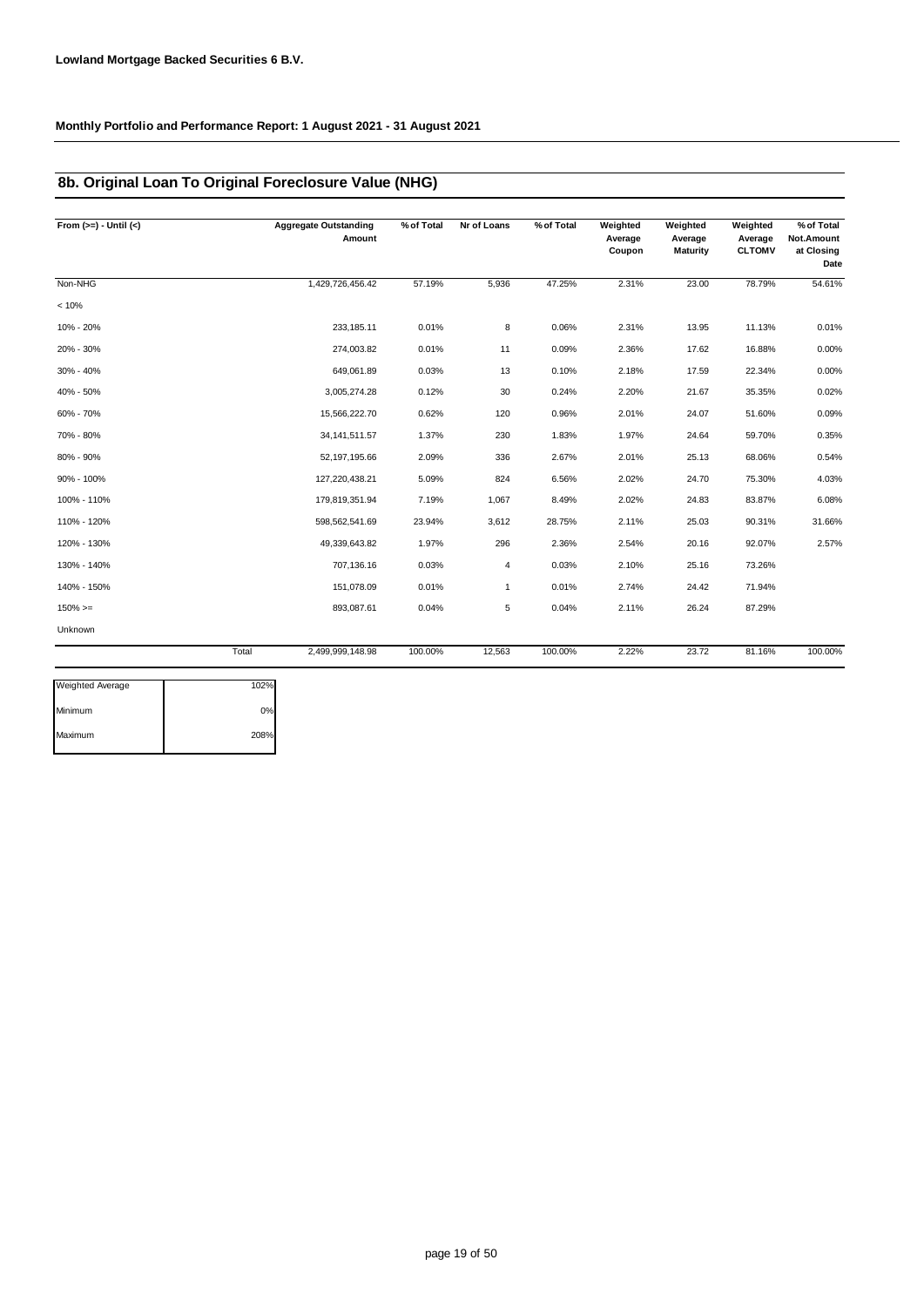### **9a. Current Loan To Original Foreclosure Value (Non-NHG)**

| From $(>=) -$ Until $(<)$ |       | <b>Aggregate Outstanding</b><br>Amount | % of Total | Nr of Loans | % of Total | Weighted<br>Average<br>Coupon | Weighted<br>Average<br>Maturity | Weighted<br>Average<br><b>CLTOMV</b> | % of Total<br>Not.Amount<br>at Closing<br>Date |
|---------------------------|-------|----------------------------------------|------------|-------------|------------|-------------------------------|---------------------------------|--------------------------------------|------------------------------------------------|
| <b>NHG</b>                |       | 1,070,272,692.56                       | 42.81%     | 6,627       | 52.75%     | 2.09%                         | 24.69                           | 84.33%                               | 45.39%                                         |
| < 10%                     |       | 755,824.40                             | 0.03%      | 61          | 0.49%      | 2.57%                         | 11.64                           | 6.19%                                | 0.01%                                          |
| 10% - 20%                 |       | 2,911,801.56                           | 0.12%      | 73          | 0.58%      | 2.59%                         | 17.35                           | 14.01%                               | 0.05%                                          |
| 20% - 30%                 |       | 5,229,996.67                           | 0.21%      | 77          | 0.61%      | 2.53%                         | 17.20                           | 22.74%                               | 0.05%                                          |
| 30% - 40%                 |       | 10,641,710.08                          | 0.43%      | 99          | 0.79%      | 2.05%                         | 20.15                           | 31.46%                               | 0.11%                                          |
| 40% - 50%                 |       | 23,588,068.83                          | 0.94%      | 162         | 1.29%      | 2.19%                         | 21.80                           | 40.18%                               | 0.26%                                          |
| 60% - 70%                 |       | 113,715,688.51                         | 4.55%      | 503         | 4.00%      | 2.15%                         | 23.21                           | 57.77%                               | 1.03%                                          |
| 70% - 80%                 |       | 183,939,467.48                         | 7.36%      | 748         | 5.95%      | 2.17%                         | 23.49                           | 66.22%                               | 2.32%                                          |
| 80% - 90%                 |       | 290,844,176.70                         | 11.63%     | 1,092       | 8.69%      | 2.18%                         | 23.83                           | 75.07%                               | 5.09%                                          |
| 90% - 100%                |       | 273,356,340.45                         | 10.93%     | 1,000       | 7.96%      | 2.24%                         | 23.68                           | 83.33%                               | 11.59%                                         |
| 100% - 110%               |       | 292,300,500.05                         | 11.69%     | 1,071       | 8.53%      | 2.46%                         | 24.26                           | 92.46%                               | 9.98%                                          |
| 110% - 120%               |       | 106,327,473.77                         | 4.25%      | 425         | 3.38%      | 2.59%                         | 21.34                           | 100.03%                              | 17.95%                                         |
| 120% - 130%               |       | 67, 183, 398. 95                       | 2.69%      | 319         | 2.54%      | 3.01%                         | 13.88                           | 108.65%                              | 5.55%                                          |
| 130% - 140%               |       |                                        |            |             |            |                               |                                 |                                      |                                                |
| 140% - 150%               |       |                                        |            |             |            |                               |                                 |                                      |                                                |
| $150\%>=$                 |       |                                        |            |             |            |                               |                                 |                                      |                                                |
| Unknown                   |       |                                        |            |             |            |                               |                                 |                                      |                                                |
|                           | Total | 2,499,999,148.98                       | 100.00%    | 12,563      | 100.00%    | 2.22%                         | 23.72                           | 81.16%                               | 100.00%                                        |
| <b>Weighted Average</b>   | 92%   |                                        |            |             |            |                               |                                 |                                      |                                                |

| Weighted Average | $92\%$ |
|------------------|--------|
| Minimum          | 0%     |
| Maximum          | 129%   |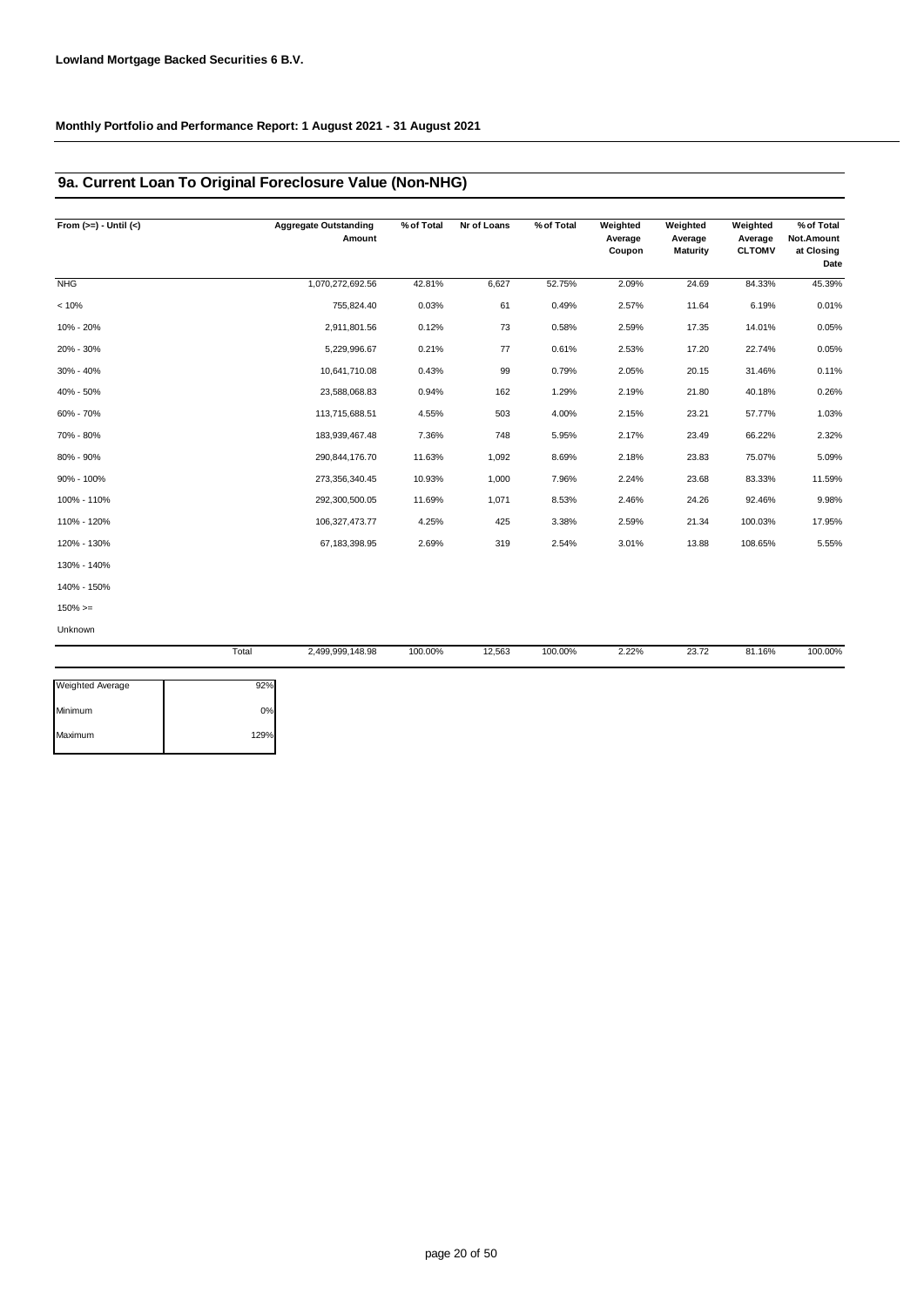### **9b. Current Loan To Original Foreclosure Value (NHG)**

| Non-NHG<br>< 10%<br>10% - 20%<br>20% - 30%<br>30% - 40%<br>40% - 50%<br>60% - 70%<br>70% - 80%<br>80% - 90%<br>90% - 100%<br>100% - 110%<br>110% - 120%<br>120% - 130% | 1,429,726,456.42<br>232,691.35<br>900,223.40<br>1,132,535.69<br>3,066,822.82<br>7,112,089.39<br>36,651,279.79<br>69,342,325.14<br>130,520,323.80 | 57.19%<br>0.01%<br>0.04%<br>0.05%<br>0.12%<br>0.28%<br>1.47%<br>2.77%<br>5.22% | 5,936<br>23<br>30<br>21<br>41<br>73<br>264<br>477 | 47.25%<br>0.18%<br>0.24%<br>0.17%<br>0.33%<br>0.58%<br>2.10%<br>3.80% | 2.31%<br>2.46%<br>2.80%<br>2.65%<br>2.59%<br>2.44%<br>2.17%<br>2.18% | 23.00<br>15.53<br>14.72<br>15.12<br>18.60<br>20.03<br>22.94<br>23.57 | 78.79%<br>6.53%<br>13.32%<br>22.59%<br>31.42%<br>40.31%<br>57.85%<br>66.56% | 54.61%<br>0.00%<br>0.02%<br>0.00%<br>0.01%<br>0.04%<br>0.23%<br>0.69% |
|------------------------------------------------------------------------------------------------------------------------------------------------------------------------|--------------------------------------------------------------------------------------------------------------------------------------------------|--------------------------------------------------------------------------------|---------------------------------------------------|-----------------------------------------------------------------------|----------------------------------------------------------------------|----------------------------------------------------------------------|-----------------------------------------------------------------------------|-----------------------------------------------------------------------|
|                                                                                                                                                                        |                                                                                                                                                  |                                                                                |                                                   |                                                                       |                                                                      |                                                                      |                                                                             |                                                                       |
|                                                                                                                                                                        |                                                                                                                                                  |                                                                                |                                                   |                                                                       |                                                                      |                                                                      |                                                                             |                                                                       |
|                                                                                                                                                                        |                                                                                                                                                  |                                                                                |                                                   |                                                                       |                                                                      |                                                                      |                                                                             |                                                                       |
|                                                                                                                                                                        |                                                                                                                                                  |                                                                                |                                                   |                                                                       |                                                                      |                                                                      |                                                                             |                                                                       |
|                                                                                                                                                                        |                                                                                                                                                  |                                                                                |                                                   |                                                                       |                                                                      |                                                                      |                                                                             |                                                                       |
|                                                                                                                                                                        |                                                                                                                                                  |                                                                                |                                                   |                                                                       |                                                                      |                                                                      |                                                                             |                                                                       |
|                                                                                                                                                                        |                                                                                                                                                  |                                                                                |                                                   |                                                                       |                                                                      |                                                                      |                                                                             |                                                                       |
|                                                                                                                                                                        |                                                                                                                                                  |                                                                                |                                                   |                                                                       |                                                                      |                                                                      |                                                                             |                                                                       |
|                                                                                                                                                                        |                                                                                                                                                  |                                                                                | 854                                               | 6.80%                                                                 | 2.15%                                                                | 23.93                                                                | 75.16%                                                                      | 2.19%                                                                 |
|                                                                                                                                                                        | 241,941,823.54                                                                                                                                   | 9.68%                                                                          | 1,495                                             | 11.90%                                                                | 2.16%                                                                | 24.38                                                                | 84.41%                                                                      | 5.36%                                                                 |
|                                                                                                                                                                        | 481,118,399.35                                                                                                                                   | 19.24%                                                                         | 2,832                                             | 22.54%                                                                | 2.07%                                                                | 25.39                                                                | 91.58%                                                                      | 16.17%                                                                |
|                                                                                                                                                                        | 74,581,548.60                                                                                                                                    | 2.98%                                                                          | 332                                               | 2.64%                                                                 | 1.65%                                                                | 26.64                                                                | 98.84%                                                                      | 20.18%                                                                |
|                                                                                                                                                                        | 4,719,101.84                                                                                                                                     | 0.19%                                                                          | 25                                                | 0.20%                                                                 | 2.61%                                                                | 15.54                                                                | 107.69%                                                                     | 0.42%                                                                 |
| 130% - 140%                                                                                                                                                            |                                                                                                                                                  |                                                                                |                                                   |                                                                       |                                                                      |                                                                      |                                                                             |                                                                       |
| 140% - 150%                                                                                                                                                            |                                                                                                                                                  |                                                                                |                                                   |                                                                       |                                                                      |                                                                      |                                                                             |                                                                       |
| $150\%>=$                                                                                                                                                              |                                                                                                                                                  |                                                                                |                                                   |                                                                       |                                                                      |                                                                      |                                                                             |                                                                       |
| Unknown                                                                                                                                                                |                                                                                                                                                  |                                                                                |                                                   |                                                                       |                                                                      |                                                                      |                                                                             |                                                                       |
| Total                                                                                                                                                                  | 2,499,999,148.98                                                                                                                                 | 100.00%                                                                        | 12,563                                            | 100.00%                                                               | 2.22%                                                                | 23.72                                                                | 81.16%                                                                      | 100.00%                                                               |

| 92%  |
|------|
| 0%   |
| 129% |
|      |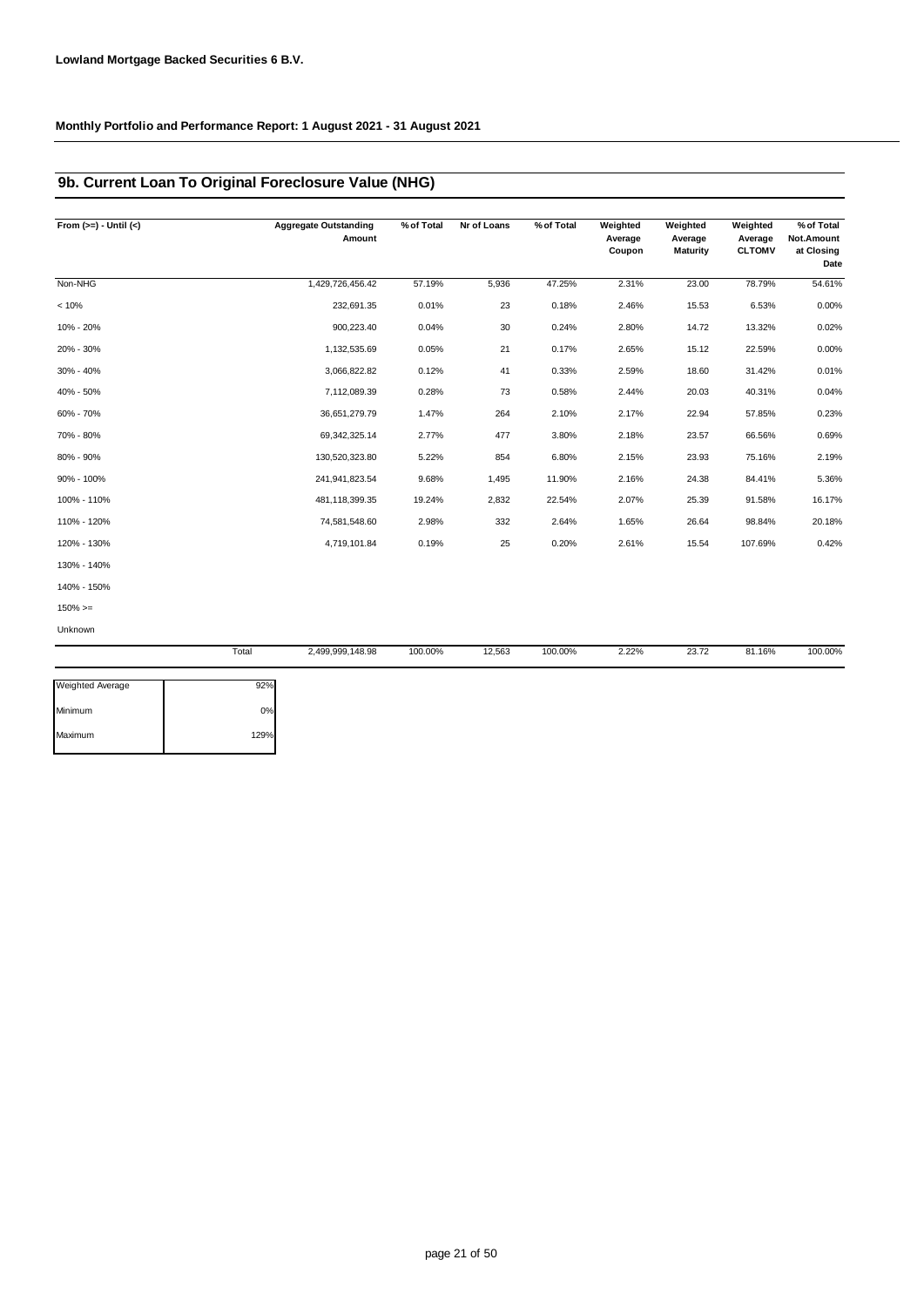### **10a. Current Loan To Indexed Foreclosure Value (Non-NHG)**

| From $(>=) -$ Until $(<)$ |       | <b>Aggregate Outstanding</b><br>Amount | % of Total | Nr of Loans | % of Total | Weighted<br>Average<br>Coupon | Weighted<br>Average<br><b>Maturity</b> | Weighted<br>Average<br><b>CLTOMV</b> | % of Total<br>Not.Amount<br>at Closing<br>Date |
|---------------------------|-------|----------------------------------------|------------|-------------|------------|-------------------------------|----------------------------------------|--------------------------------------|------------------------------------------------|
| <b>NHG</b>                |       | 1,070,272,692.56                       | 42.81%     | 6,627       | 52.75%     | 2.09%                         | 24.69                                  | 84.33%                               | 45.39%                                         |
| < 10%                     |       | 1,672,531.89                           | 0.07%      | 93          | 0.74%      | 2.69%                         | 13.28                                  | 9.03%                                | 0.01%                                          |
| 10% - 20%                 |       | 4,623,966.81                           | 0.18%      | 94          | 0.75%      | 2.72%                         | 15.40                                  | 18.81%                               | 0.06%                                          |
| 20% - 30%                 |       | 9,761,918.86                           | 0.39%      | 109         | 0.87%      | 2.23%                         | 17.74                                  | 30.02%                               | 0.06%                                          |
| 30% - 40%                 |       | 28,507,170.77                          | 1.14%      | 206         | 1.64%      | 2.25%                         | 19.93                                  | 41.82%                               | 0.18%                                          |
| 40% - 50%                 |       | 63,592,591.57                          | 2.54%      | 348         | 2.77%      | 2.25%                         | 21.13                                  | 52.18%                               | 0.34%                                          |
| 60% - 70%                 |       | 297,609,385.69                         | 11.90%     | 1,187       | 9.45%      | 2.29%                         | 23.17                                  | 73.40%                               | 1.63%                                          |
| 70% - 80%                 |       | 400,850,687.19                         | 16.03%     | 1,502       | 11.96%     | 2.32%                         | 23.58                                  | 82.66%                               | 3.87%                                          |
| 80% - 90%                 |       | 311,265,254.34                         | 12.45%     | 1,114       | 8.87%      | 2.38%                         | 23.43                                  | 89.18%                               | 8.77%                                          |
| 90% - 100%                |       | 114, 121, 295. 95                      | 4.56%      | 426         | 3.39%      | 2.35%                         | 22.24                                  | 95.71%                               | 14.30%                                         |
| 100% - 110%               |       | 46,625,347.53                          | 1.87%      | 155         | 1.23%      | 2.23%                         | 24.95                                  | 99.55%                               | 15.20%                                         |
| 110% - 120%               |       | 1,401,292.58                           | 0.06%      | 5           | 0.04%      | 1.98%                         | 24.55                                  | 100.25%                              | 7.16%                                          |
| 120% - 130%               |       |                                        |            |             |            |                               |                                        |                                      | 1.95%                                          |
| 130% - 140%               |       |                                        |            |             |            |                               |                                        |                                      | 0.28%                                          |
| 140% - 150%               |       |                                        |            |             |            |                               |                                        |                                      |                                                |
| $150\%>=$                 |       |                                        |            |             |            |                               |                                        |                                      |                                                |
| Unknown                   |       |                                        |            |             |            |                               |                                        |                                      |                                                |
|                           | Total | 2,499,999,148.98                       | 100.00%    | 12,563      | 100.00%    | 2.22%                         | 23.72                                  | 81.16%                               | 100.00%                                        |

| <b>Weighted Average</b> | 74%  |
|-------------------------|------|
| Minimum                 | 0%   |
| Maximum                 | 117% |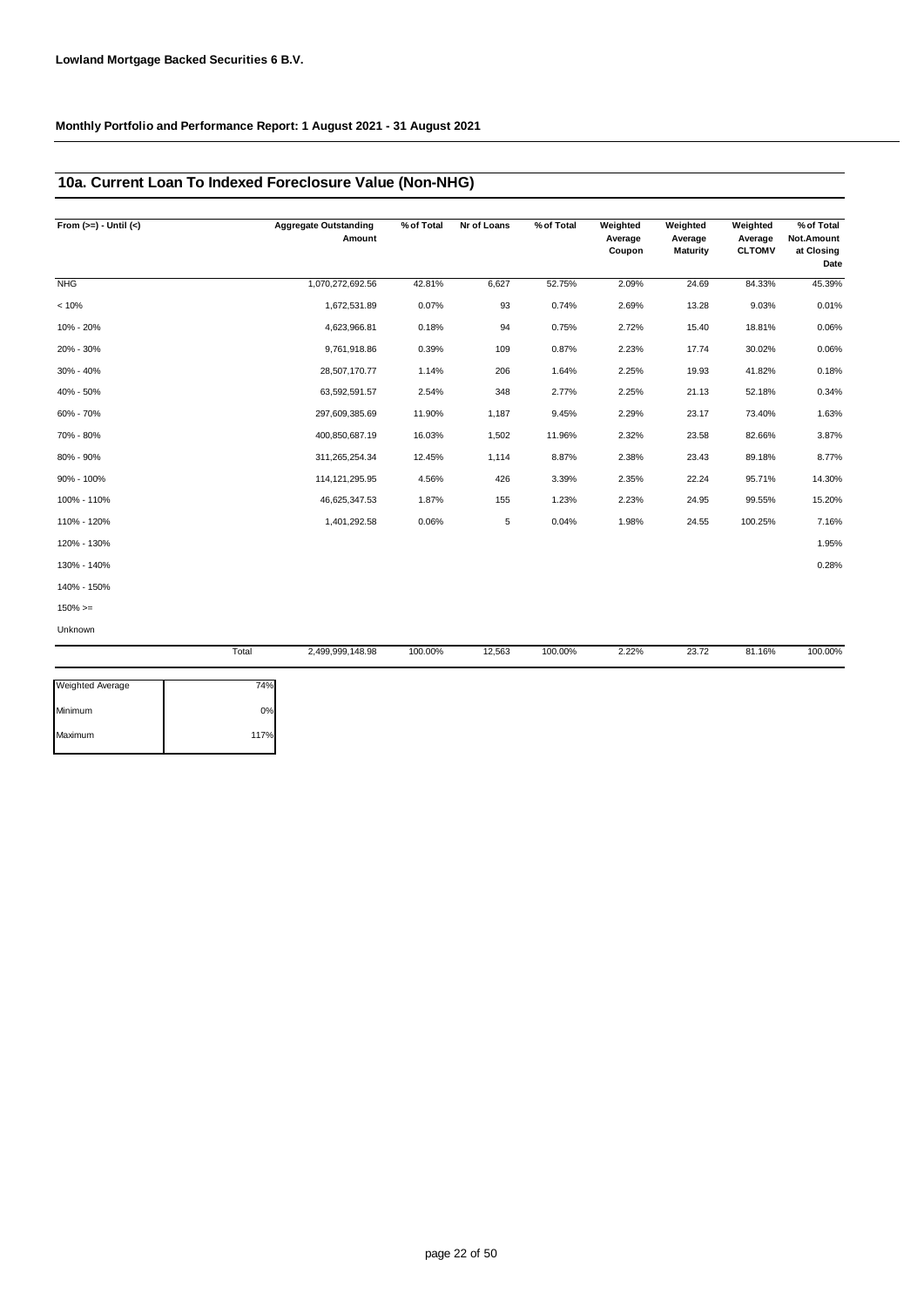### **10b. Current Loan To Indexed Foreclosure Value (NHG)**

| From $(>=) -$ Until $(<)$ |       | <b>Aggregate Outstanding</b><br>Amount | % of Total | Nr of Loans | % of Total | Weighted<br>Average<br>Coupon | Weighted<br>Average<br><b>Maturity</b> | Weighted<br>Average<br><b>CLTOMV</b> | % of Total<br>Not.Amount<br>at Closing<br>Date |
|---------------------------|-------|----------------------------------------|------------|-------------|------------|-------------------------------|----------------------------------------|--------------------------------------|------------------------------------------------|
| Non-NHG                   |       | 1,429,726,456.42                       | 57.19%     | 5,936       | 47.25%     | 2.31%                         | 23.00                                  | 78.79%                               | 54.61%                                         |
| < 10%                     |       | 489,840.96                             | 0.02%      | 35          | 0.28%      | 2.59%                         | 14.40                                  | 9.05%                                | 0.00%                                          |
| 10% - 20%                 |       | 1,508,718.85                           | 0.06%      | 37          | 0.29%      | 2.90%                         | 14.74                                  | 19.40%                               | 0.02%                                          |
| 20% - 30%                 |       | 2,555,965.06                           | 0.10%      | 38          | 0.30%      | 2.46%                         | 16.58                                  | 31.77%                               | 0.00%                                          |
| 30% - 40%                 |       | 10,158,728.08                          | 0.41%      | 106         | 0.84%      | 2.61%                         | 19.12                                  | 43.26%                               | 0.03%                                          |
| 40% - 50%                 |       | 26,226,964.93                          | 1.05%      | 226         | 1.80%      | 2.43%                         | 20.68                                  | 55.39%                               | 0.06%                                          |
| 60% - 70%                 |       | 252,920,216.10                         | 10.12%     | 1,703       | 13.56%     | 2.41%                         | 23.67                                  | 80.99%                               | 0.59%                                          |
| 70% - 80%                 |       | 368,896,900.95                         | 14.76%     | 2,279       | 18.14%     | 2.04%                         | 24.91                                  | 87.28%                               | 2.52%                                          |
| 80% - 90%                 |       | 183,642,688.44                         | 7.35%      | 994         | 7.91%      | 1.94%                         | 25.35                                  | 90.00%                               | 6.60%                                          |
| 90% - 100%                |       | 73,938,526.11                          | 2.96%      | 335         | 2.67%      | 1.64%                         | 26.99                                  | 92.27%                               | 14.60%                                         |
| 100% - 110%               |       | 56,479,000.41                          | 2.26%      | 238         | 1.89%      | 1.41%                         | 28.61                                  | 97.01%                               | 15.14%                                         |
| 110% - 120%               |       | 11,019,142.75                          | 0.44%      | 42          | 0.33%      | 1.18%                         | 29.49                                  | 100.04%                              | 5.39%                                          |
| 120% - 130%               |       |                                        |            |             |            |                               |                                        |                                      | 0.22%                                          |
| 130% - 140%               |       |                                        |            |             |            |                               |                                        |                                      | 0.03%                                          |
| 140% - 150%               |       |                                        |            |             |            |                               |                                        |                                      |                                                |
| $150\%>=$                 |       |                                        |            |             |            |                               |                                        |                                      |                                                |
| Unknown                   |       |                                        |            |             |            |                               |                                        |                                      |                                                |
|                           | Total | 2,499,999,148.98                       | 100.00%    | 12,563      | 100.00%    | 2.22%                         | 23.72                                  | 81.16%                               | 100.00%                                        |

| Weighted Average | 74%  |
|------------------|------|
| Minimum          | 0%   |
| Maximum          | 117% |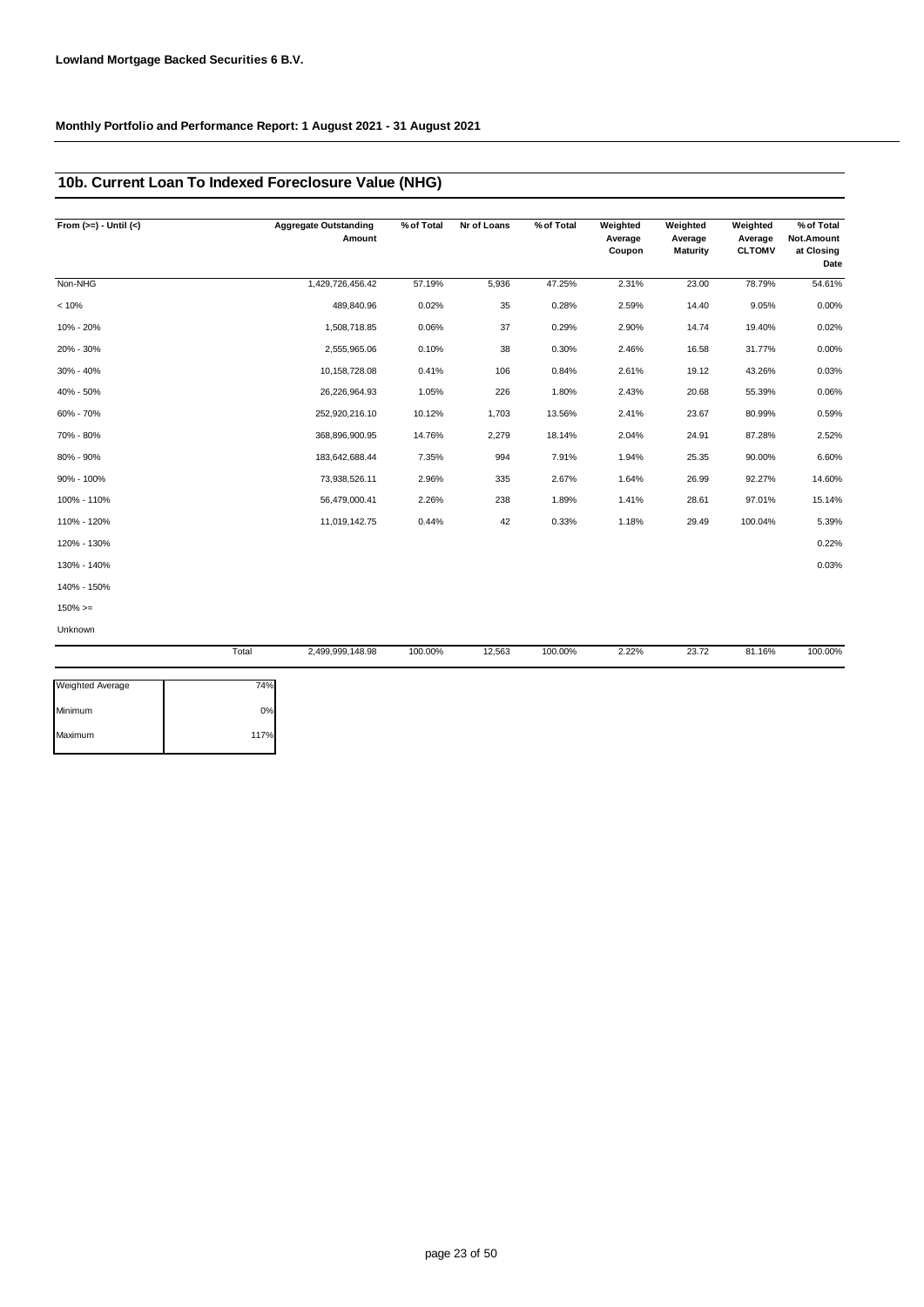### **11a. Original Loan To Original Market Value (Non-NHG)**

| From $(>=) -$ Until $(<)$ |       | <b>Aggregate Outstanding</b><br>Amount | % of Total | Nr of Loans    | % of Total | Weighted<br>Average<br>Coupon | Weighted<br>Average<br>Maturity | Weighted<br>Average<br><b>CLTOMV</b> | % of Total<br>Not.Amount<br>at Closing<br>Date |
|---------------------------|-------|----------------------------------------|------------|----------------|------------|-------------------------------|---------------------------------|--------------------------------------|------------------------------------------------|
| <b>NHG</b>                |       | 1,070,272,692.56                       | 42.81%     | 6,627          | 52.75%     | 2.09%                         | 24.69                           | 84.33%                               | 45.39%                                         |
| < 10%                     |       | 566,394.78                             | 0.02%      | 12             | 0.10%      | 1.68%                         | 15.88                           | 43.02%                               | 0.00%                                          |
| 10% - 20%                 |       | 1,054,622.60                           | 0.04%      | 34             | 0.27%      | 2.32%                         | 17.92                           | 13.87%                               | 0.03%                                          |
| 20% - 30%                 |       | 3,468,050.37                           | 0.14%      | 58             | 0.46%      | 2.14%                         | 19.17                           | 21.79%                               | 0.07%                                          |
| 30% - 40%                 |       | 8,840,771.95                           | 0.35%      | 82             | 0.65%      | 2.07%                         | 22.36                           | 32.35%                               | 0.15%                                          |
| 40% - 50%                 |       | 29, 167, 285. 68                       | 1.17%      | 194            | 1.54%      | 2.01%                         | 23.91                           | 42.42%                               | 0.36%                                          |
| 60% - 70%                 |       | 127,429,093.15                         | 5.10%      | 561            | 4.47%      | 2.11%                         | 23.87                           | 59.95%                               | 1.67%                                          |
| 70% - 80%                 |       | 216, 133, 077.37                       | 8.65%      | 816            | 6.50%      | 2.09%                         | 24.14                           | 69.32%                               | 3.28%                                          |
| 80% - 90%                 |       | 359,717,272.63                         | 14.39%     | 1,317          | 10.48%     | 2.20%                         | 23.84                           | 77.74%                               | 12.26%                                         |
| 90% - 100%                |       | 256,376,766.37                         | 10.26%     | 967            | 7.70%      | 2.34%                         | 23.61                           | 86.73%                               | 10.51%                                         |
| 100% - 110%               |       | 348,952,128.79                         | 13.96%     | 1,495          | 11.90%     | 2.68%                         | 20.94                           | 95.41%                               | 24.60%                                         |
| 110% - 120%               |       | 16,278,027.81                          | 0.65%      | 83             | 0.66%      | 2.97%                         | 15.08                           | 103.22%                              | 0.88%                                          |
| 120% - 130%               |       | 999,371.57                             | 0.04%      | 4              | 0.03%      | 2.68%                         | 23.87                           | 96.50%                               |                                                |
| 130% - 140%               |       | 411,672.50                             | 0.02%      | $\overline{2}$ | 0.02%      | 3.58%                         | 21.25                           | 83.11%                               |                                                |
| 140% - 150%               |       |                                        |            |                |            |                               |                                 |                                      |                                                |
| $150\%>=$                 |       | 96,988.87                              | 0.00%      | $\mathbf{1}$   | 0.01%      | 2.84%                         | 27.17                           | 99.99%                               |                                                |
| Unknown                   |       |                                        |            |                |            |                               |                                 |                                      |                                                |
|                           | Total | 2,499,999,148.98                       | 100.00%    | 12,563         | 100.00%    | 2.22%                         | 23.72                           | 81.16%                               | 100.00%                                        |

| Weighted Average | 90%  |
|------------------|------|
| Minimum          | 0%   |
| Maximum          | 183% |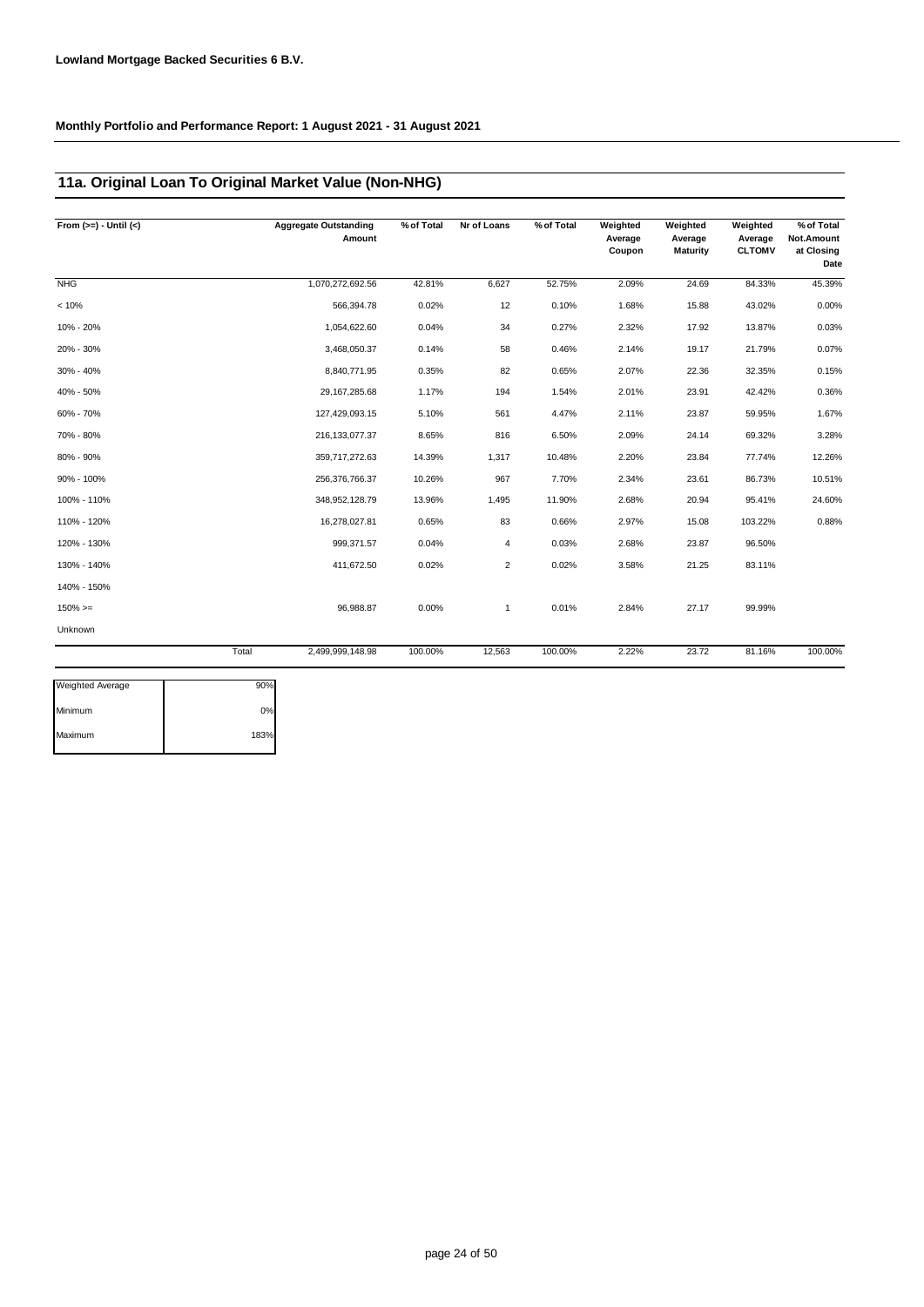### **11b. Original Loan To Original Market Value (NHG)**

| From $(>=) -$ Until $(<)$ |       | <b>Aggregate Outstanding</b><br>Amount | % of Total | Nr of Loans | % of Total | Weighted<br>Average<br>Coupon | Weighted<br>Average<br><b>Maturity</b> | Weighted<br>Average<br><b>CLTOMV</b> | % of Total<br>Not.Amount<br>at Closing<br>Date |
|---------------------------|-------|----------------------------------------|------------|-------------|------------|-------------------------------|----------------------------------------|--------------------------------------|------------------------------------------------|
| Non-NHG                   |       | 1,429,726,456.42                       | 57.19%     | 5,936       | 47.25%     | 2.31%                         | 23.00                                  | 78.79%                               | 54.61%                                         |
| < 10%                     |       |                                        |            |             |            |                               |                                        |                                      |                                                |
| 10% - 20%                 |       | 255,644.84                             | 0.01%      | 9           | 0.07%      | 2.51%                         | 13.62                                  | 11.12%                               | 0.01%                                          |
| 20% - 30%                 |       | 442,179.49                             | 0.02%      | 14          | 0.11%      | 2.07%                         | 17.98                                  | 19.75%                               | 0.00%                                          |
| 30% - 40%                 |       | 1,038,089.51                           | 0.04%      | 18          | 0.14%      | 2.17%                         | 18.15                                  | 27.81%                               | 0.01%                                          |
| 40% - 50%                 |       | 5,979,792.07                           | 0.24%      | 60          | 0.48%      | 2.06%                         | 23.14                                  | 39.27%                               | 0.03%                                          |
| 60% - 70%                 |       | 36,112,989.03                          | 1.44%      | 245         | 1.95%      | 1.96%                         | 24.62                                  | 58.95%                               | 0.36%                                          |
| 70% - 80%                 |       | 64,464,728.00                          | 2.58%      | 422         | 3.36%      | 1.99%                         | 25.09                                  | 68.41%                               | 0.89%                                          |
| 80% - 90%                 |       | 153, 187, 854. 92                      | 6.13%      | 973         | 7.74%      | 2.01%                         | 24.75                                  | 76.85%                               | 4.83%                                          |
| 90% - 100%                |       | 290,378,514.44                         | 11.62%     | 1,690       | 13.45%     | 1.99%                         | 25.16                                  | 87.29%                               | 11.09%                                         |
| 100% - 110%               |       | 499,935,614.78                         | 20.00%     | 3,054       | 24.31%     | 2.20%                         | 24.42                                  | 90.64%                               | 28.08%                                         |
| 110% - 120%               |       | 1,717,546.06                           | 0.07%      | 12          | 0.10%      | 2.42%                         | 22.61                                  | 80.50%                               | 0.02%                                          |
| 120% - 130%               |       | 427,331.31                             | 0.02%      | 3           | 0.02%      | 1.97%                         | 26.00                                  | 63.85%                               |                                                |
| 130% - 140%               |       | 739,188.56                             | 0.03%      | 4           | 0.03%      | 2.04%                         | 25.97                                  | 87.15%                               |                                                |
| 140% - 150%               |       | 153,899.05                             | 0.01%      | 1           | 0.01%      | 2.46%                         | 27.56                                  | 87.94%                               |                                                |
| $150\%>=$                 |       |                                        |            |             |            |                               |                                        |                                      |                                                |
| Unknown                   |       |                                        |            |             |            |                               |                                        |                                      |                                                |
|                           | Total | 2,499,999,148.98                       | 100.00%    | 12,563      | 100.00%    | 2.22%                         | 23.72                                  | 81.16%                               | 100.00%                                        |

| <b>Weighted Average</b> | 90%  |
|-------------------------|------|
| Minimum                 | 0%   |
| Maximum                 | 183% |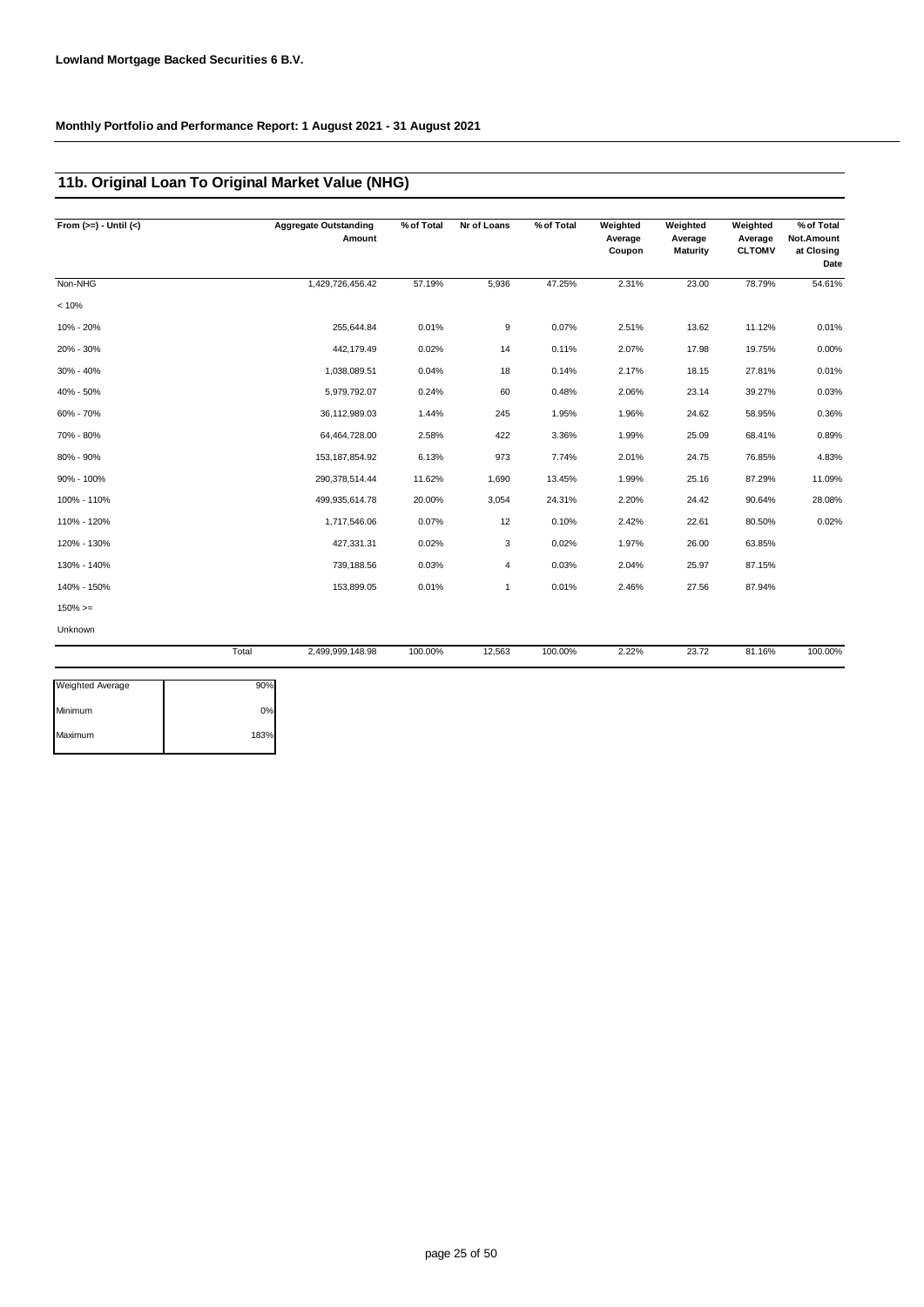### **12a. Current Loan To Original Market Value (Non-NHG)**

| From $(>=) -$ Until $(<)$ | <b>Aggregate Outstanding</b> | % of Total<br>Amount | Nr of Loans | % of Total | Weighted<br>Average<br>Coupon | Weighted<br>Average<br><b>Maturity</b> | Weighted<br>Average<br><b>CLTOMV</b> | % of Total<br>Not.Amount<br>at Closing<br>Date |
|---------------------------|------------------------------|----------------------|-------------|------------|-------------------------------|----------------------------------------|--------------------------------------|------------------------------------------------|
| <b>NHG</b>                | 1,070,272,692.56             | 42.81%               | 6,627       | 52.75%     | 2.09%                         | 24.69                                  | 84.33%                               | 45.39%                                         |
| < 10%                     | 966,270.18                   | 0.04%                | 68          | 0.54%      | 2.73%                         | 12.98                                  | 6.94%                                | 0.01%                                          |
| 10% - 20%                 | 3,767,547.86                 | 0.15%                | 88          | 0.70%      | 2.68%                         | 16.54                                  | 15.61%                               | 0.06%                                          |
| 20% - 30%                 | 7,070,686.00                 | 0.28%                | 90          | 0.72%      | 2.33%                         | 17.84                                  | 25.64%                               | 0.09%                                          |
| 30% - 40%                 | 18,620,552.96                | 0.74%                | 143         | 1.14%      | 2.06%                         | 21.01                                  | 35.72%                               | 0.21%                                          |
| 40% - 50%                 | 49,643,030.97                | 1.99%                | 279         | 2.22%      | 2.13%                         | 22.67                                  | 45.98%                               | 0.54%                                          |
| 60% - 70%                 | 199,499,428.07               | 7.98%                | 812         | 6.46%      | 2.17%                         | 23.39                                  | 65.36%                               | 2.42%                                          |
| 70% - 80%                 | 330,544,600.76               | 13.22%               | 1,246       | 9.92%      | 2.18%                         | 23.86                                  | 75.36%                               | 5.87%                                          |
| 80% - 90%                 | 307,035,511.69               | 12.28%               | 1,119       | 8.91%      | 2.28%                         | 23.59                                  | 84.89%                               | 12.74%                                         |
| 90% - 100%                | 291,024,333.66               | 11.64%               | 1,074       | 8.55%      | 2.47%                         | 24.26                                  | 94.48%                               | 20.47%                                         |
| 100% - 110%               | 101,116,543.27               | 4.04%                | 464         | 3.69%      | 2.95%                         | 15.79                                  | 105.87%                              | 10.65%                                         |
| 110% - 120%               | 9,522,505.64                 | 0.38%                | 46          | 0.37%      | 2.96%                         | 14.20                                  | 110.08%                              | 0.53%                                          |
| 120% - 130%               |                              |                      |             |            |                               |                                        |                                      |                                                |
| 130% - 140%               |                              |                      |             |            |                               |                                        |                                      |                                                |
| 140% - 150%               |                              |                      |             |            |                               |                                        |                                      |                                                |
| $150\%>=$                 |                              |                      |             |            |                               |                                        |                                      |                                                |
| Unknown                   |                              |                      |             |            |                               |                                        |                                      |                                                |
|                           | Total<br>2,499,999,148.98    | 100.00%              | 12,563      | 100.00%    | 2.22%                         | 23.72                                  | 81.16%                               | 100.00%                                        |

| <b>Weighted Average</b> | 81%  |
|-------------------------|------|
| Minimum                 | 0%   |
| Maximum                 | 113% |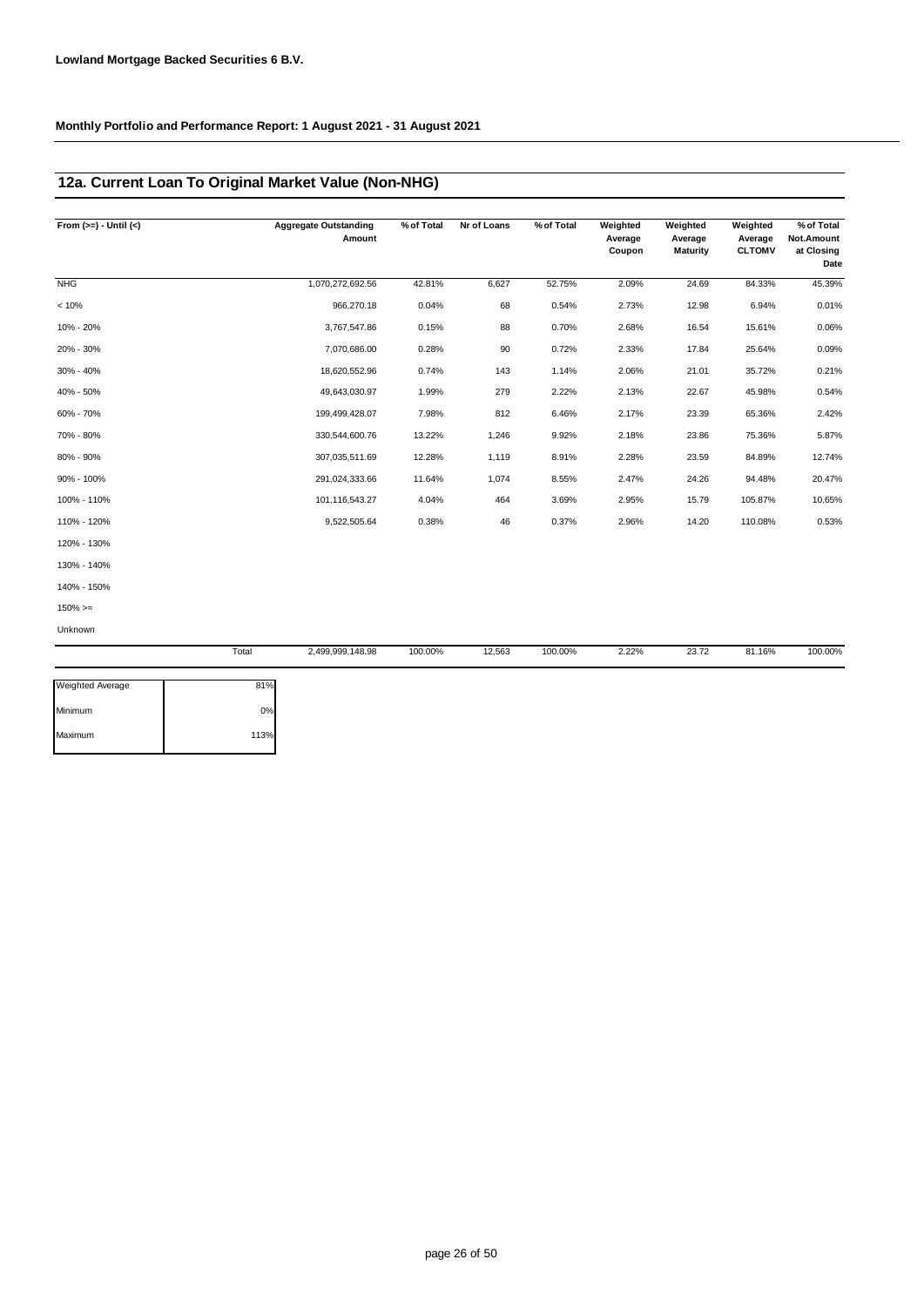### **12b. Current Loan To Original Market Value (NHG)**

| From $(>=) -$ Until $(<)$ |       | <b>Aggregate Outstanding</b><br>Amount | % of Total | Nr of Loans | % of Total | Weighted<br>Average<br>Coupon | Weighted<br>Average<br><b>Maturity</b> | Weighted<br>Average<br><b>CLTOMV</b> | % of Total<br>Not.Amount<br>at Closing<br>Date |
|---------------------------|-------|----------------------------------------|------------|-------------|------------|-------------------------------|----------------------------------------|--------------------------------------|------------------------------------------------|
| Non-NHG                   |       | 1,429,726,456.42                       | 57.19%     | 5,936       | 47.25%     | 2.31%                         | 23.00                                  | 78.79%                               | 54.61%                                         |
| < 10%                     |       | 282,796.30                             | 0.01%      | 25          | 0.20%      | 2.46%                         | 15.65                                  | 7.05%                                | 0.00%                                          |
| 10% - 20%                 |       | 952,605.30                             | 0.04%      | 30          | 0.24%      | 2.90%                         | 14.70                                  | 14.17%                               | 0.02%                                          |
| 20% - 30%                 |       | 2,107,936.27                           | 0.08%      | 36          | 0.29%      | 2.48%                         | 16.59                                  | 25.44%                               | 0.00%                                          |
| 30% - 40%                 |       | 4,852,317.06                           | 0.19%      | 52          | 0.41%      | 2.47%                         | 19.88                                  | 36.06%                               | 0.02%                                          |
| 40% - 50%                 |       | 16,273,885.35                          | 0.65%      | 150         | 1.19%      | 2.35%                         | 21.01                                  | 46.10%                               | 0.06%                                          |
| 60% - 70%                 |       | 75, 158, 977. 17                       | 3.01%      | 516         | 4.11%      | 2.19%                         | 23.59                                  | 65.75%                               | 0.74%                                          |
| 70% - 80%                 |       | 147,778,658.40                         | 5.91%      | 963         | 7.67%      | 2.13%                         | 23.99                                  | 75.49%                               | 2.64%                                          |
| 80% - 90%                 |       | 391,646,565.30                         | 15.67%     | 2,484       | 19.77%     | 2.19%                         | 24.50                                  | 86.52%                               | 6.59%                                          |
| 90% - 100%                |       | 379,469,847.57                         | 15.18%     | 2,030       | 16.16%     | 1.93%                         | 26.01                                  | 93.77%                               | 32.31%                                         |
| 100% - 110%               |       | 16,941,846.03                          | 0.68%      | 82          | 0.65%      | 2.09%                         | 20.82                                  | 103.71%                              | 2.80%                                          |
| 110% - 120%               |       |                                        |            |             |            |                               |                                        |                                      |                                                |
| 120% - 130%               |       |                                        |            |             |            |                               |                                        |                                      |                                                |
| 130% - 140%               |       |                                        |            |             |            |                               |                                        |                                      |                                                |
| 140% - 150%               |       |                                        |            |             |            |                               |                                        |                                      |                                                |
| $150\%>=$                 |       |                                        |            |             |            |                               |                                        |                                      |                                                |
| Unknown                   |       |                                        |            |             |            |                               |                                        |                                      |                                                |
|                           | Total | 2,499,999,148.98                       | 100.00%    | 12,563      | 100.00%    | 2.22%                         | 23.72                                  | 81.16%                               | 100.00%                                        |
| <b>Weighted Average</b>   | 81%   |                                        |            |             |            |                               |                                        |                                      |                                                |

| Weighted Average | 81%  |
|------------------|------|
| Minimum          | 0%   |
| Maximum          | 113% |
|                  |      |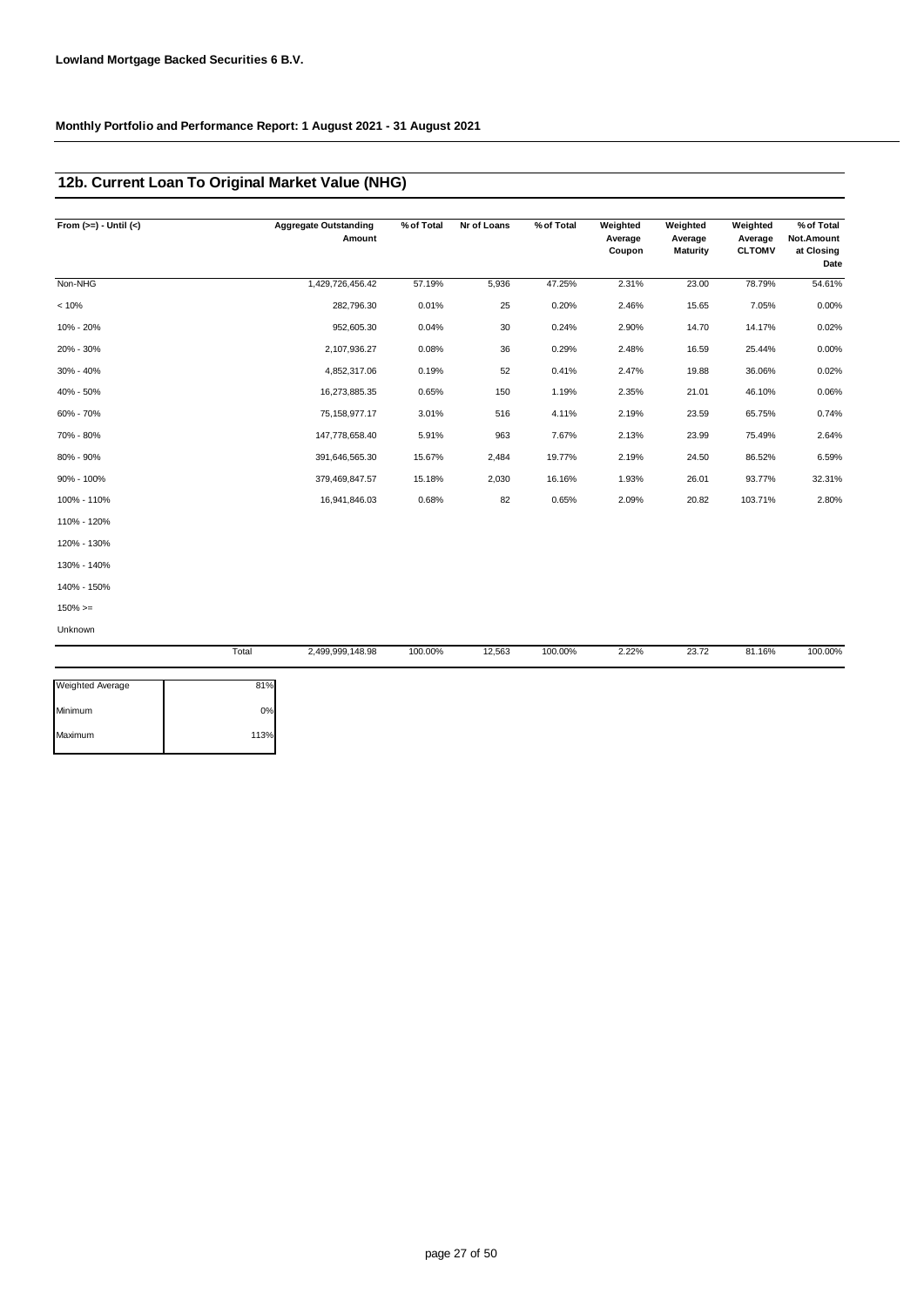### **13a. Current Loan To Indexed Market Value (Non-NHG)**

| From $(>=) -$ Until $(<)$ |       | <b>Aggregate Outstanding</b><br>Amount | % of Total | Nr of Loans | % of Total | Weighted<br>Average<br>Coupon | Weighted<br>Average<br><b>Maturity</b> | Weighted<br>Average<br><b>CLTOMV</b> | % of Total<br>Not.Amount<br>at Closing<br>Date |
|---------------------------|-------|----------------------------------------|------------|-------------|------------|-------------------------------|----------------------------------------|--------------------------------------|------------------------------------------------|
| <b>NHG</b>                |       | 1,070,272,692.56                       | 42.81%     | 6,627       | 52.75%     | 2.09%                         | 24.69                                  | 84.33%                               | 45.39%                                         |
| < 10%                     |       | 2,032,888.66                           | 0.08%      | 104         | 0.83%      | 2.68%                         | 13.84                                  | 9.76%                                | 0.02%                                          |
| 10% - 20%                 |       | 6,379,106.08                           | 0.26%      | 109         | 0.87%      | 2.57%                         | 15.62                                  | 21.97%                               | 0.06%                                          |
| 20% - 30%                 |       | 17,330,071.71                          | 0.69%      | 156         | 1.24%      | 2.26%                         | 18.71                                  | 34.73%                               | 0.12%                                          |
| 30% - 40%                 |       | 46,812,963.42                          | 1.87%      | 290         | 2.31%      | 2.20%                         | 21.05                                  | 47.06%                               | 0.22%                                          |
| 40% - 50%                 |       | 121,293,400.60                         | 4.85%      | 614         | 4.89%      | 2.24%                         | 21.48                                  | 58.42%                               | 0.76%                                          |
| 60% - 70%                 |       | 440,379,833.99                         | 17.62%     | 1,664       | 13.25%     | 2.33%                         | 23.43                                  | 81.91%                               | 4.01%                                          |
| 70% - 80%                 |       | 344,496,968.07                         | 13.78%     | 1,237       | 9.85%      | 2.38%                         | 23.43                                  | 89.23%                               | 9.98%                                          |
| 80% - 90%                 |       | 120,395,754.11                         | 4.82%      | 447         | 3.56%      | 2.36%                         | 22.34                                  | 96.55%                               | 17.06%                                         |
| 90% - 100%                |       | 29,655,214.02                          | 1.19%      | 94          | 0.75%      | 2.14%                         | 26.29                                  | 99.18%                               | 15.98%                                         |
| 100% - 110%               |       |                                        |            |             |            |                               |                                        |                                      | 3.81%                                          |
| 110% - 120%               |       |                                        |            |             |            |                               |                                        |                                      | 1.06%                                          |
| 120% - 130%               |       |                                        |            |             |            |                               |                                        |                                      |                                                |
| 130% - 140%               |       |                                        |            |             |            |                               |                                        |                                      |                                                |
| 140% - 150%               |       |                                        |            |             |            |                               |                                        |                                      |                                                |
| $150\%>=$                 |       |                                        |            |             |            |                               |                                        |                                      |                                                |
| Unknown                   |       |                                        |            |             |            |                               |                                        |                                      |                                                |
|                           | Total | 2,499,999,148.98                       | 100.00%    | 12,563      | 100.00%    | 2.22%                         | 23.72                                  | 81.16%                               | 100.00%                                        |

| <b>Weighted Average</b> | 65%  |
|-------------------------|------|
| Minimum                 | 0%   |
| Maximum                 | 103% |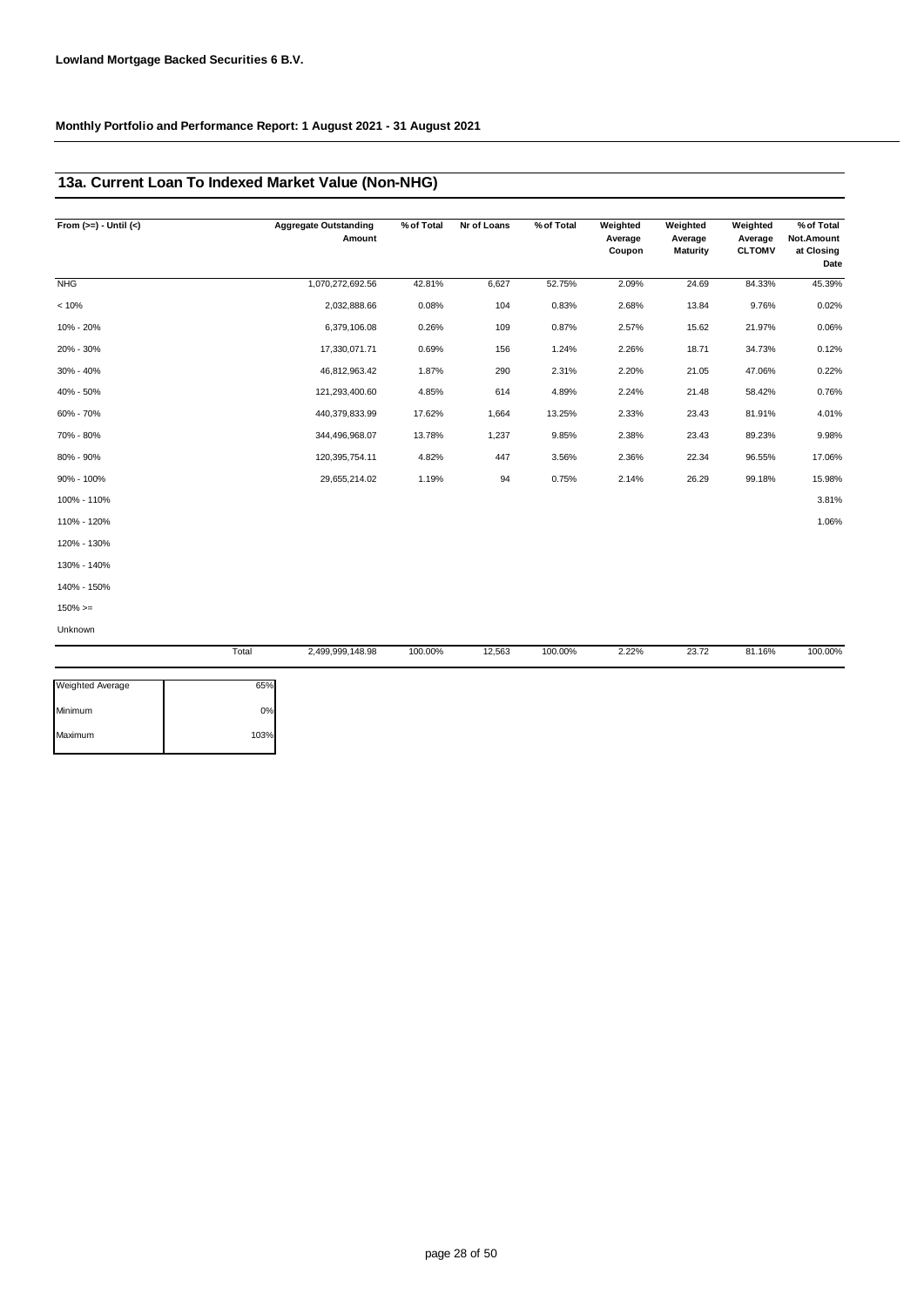### **13b. Current Loan To Indexed Market Value (NHG)**

| From $(>=) -$ Until $(<)$ |       | <b>Aggregate Outstanding</b><br>Amount | % of Total | Nr of Loans | % of Total | Weighted<br>Average<br>Coupon | Weighted<br>Average<br><b>Maturity</b> | Weighted<br>Average<br><b>CLTOMV</b> | % of Total<br>Not.Amount<br>at Closing<br>Date |
|---------------------------|-------|----------------------------------------|------------|-------------|------------|-------------------------------|----------------------------------------|--------------------------------------|------------------------------------------------|
| Non-NHG                   |       | 1,429,726,456.42                       | 57.19%     | 5,936       | 47.25%     | 2.31%                         | 23.00                                  | 78.79%                               | 54.61%                                         |
| < 10%                     |       | 706,024.25                             | 0.03%      | 42          | 0.33%      | 2.60%                         | 14.38                                  | 10.02%                               | 0.01%                                          |
| 10% - 20%                 |       | 1,891,956.31                           | 0.08%      | 40          | 0.32%      | 2.93%                         | 15.44                                  | 22.99%                               | 0.01%                                          |
| 20% - 30%                 |       | 4,553,313.69                           | 0.18%      | 58          | 0.46%      | 2.60%                         | 17.25                                  | 36.88%                               | 0.01%                                          |
| 30% - 40%                 |       | 18,388,008.74                          | 0.74%      | 175         | 1.39%      | 2.48%                         | 19.80                                  | 48.36%                               | 0.04%                                          |
| 40% - 50%                 |       | 61,736,661.10                          | 2.47%      | 467         | 3.72%      | 2.51%                         | 21.95                                  | 63.87%                               | 0.12%                                          |
| 60% - 70%                 |       | 402,483,103.41                         | 16.10%     | 2,517       | 20.04%     | 2.06%                         | 24.77                                  | 86.69%                               | 2.53%                                          |
| 70% - 80%                 |       | 208,534,923.89                         | 8.34%      | 1,134       | 9.03%      | 1.94%                         | 25.42                                  | 89.93%                               | 7.77%                                          |
| 80% - 90%                 |       | 88,225,802.31                          | 3.53%      | 390         | 3.10%      | 1.58%                         | 27.25                                  | 93.34%                               | 17.63%                                         |
| 90% - 100%                |       | 44,542,271.24                          | 1.78%      | 184         | 1.46%      | 1.35%                         | 28.94                                  | 97.94%                               | 15.77%                                         |
| 100% - 110%               |       | 2,173,129.33                           | 0.09%      | 8           | 0.06%      | 1.21%                         | 29.48                                  | 102.27%                              | 0.89%                                          |
| 110% - 120%               |       |                                        |            |             |            |                               |                                        |                                      | 0.11%                                          |
| 120% - 130%               |       |                                        |            |             |            |                               |                                        |                                      |                                                |
| 130% - 140%               |       |                                        |            |             |            |                               |                                        |                                      |                                                |
| 140% - 150%               |       |                                        |            |             |            |                               |                                        |                                      |                                                |
| $150\%>=$                 |       |                                        |            |             |            |                               |                                        |                                      |                                                |
| Unknown                   |       |                                        |            |             |            |                               |                                        |                                      |                                                |
|                           | Total | 2,499,999,148.98                       | 100.00%    | 12,563      | 100.00%    | 2.22%                         | 23.72                                  | 81.16%                               | 100.00%                                        |

| <b>Weighted Average</b> | 65%  |
|-------------------------|------|
| Minimum                 | 0%   |
| Maximum                 | 103% |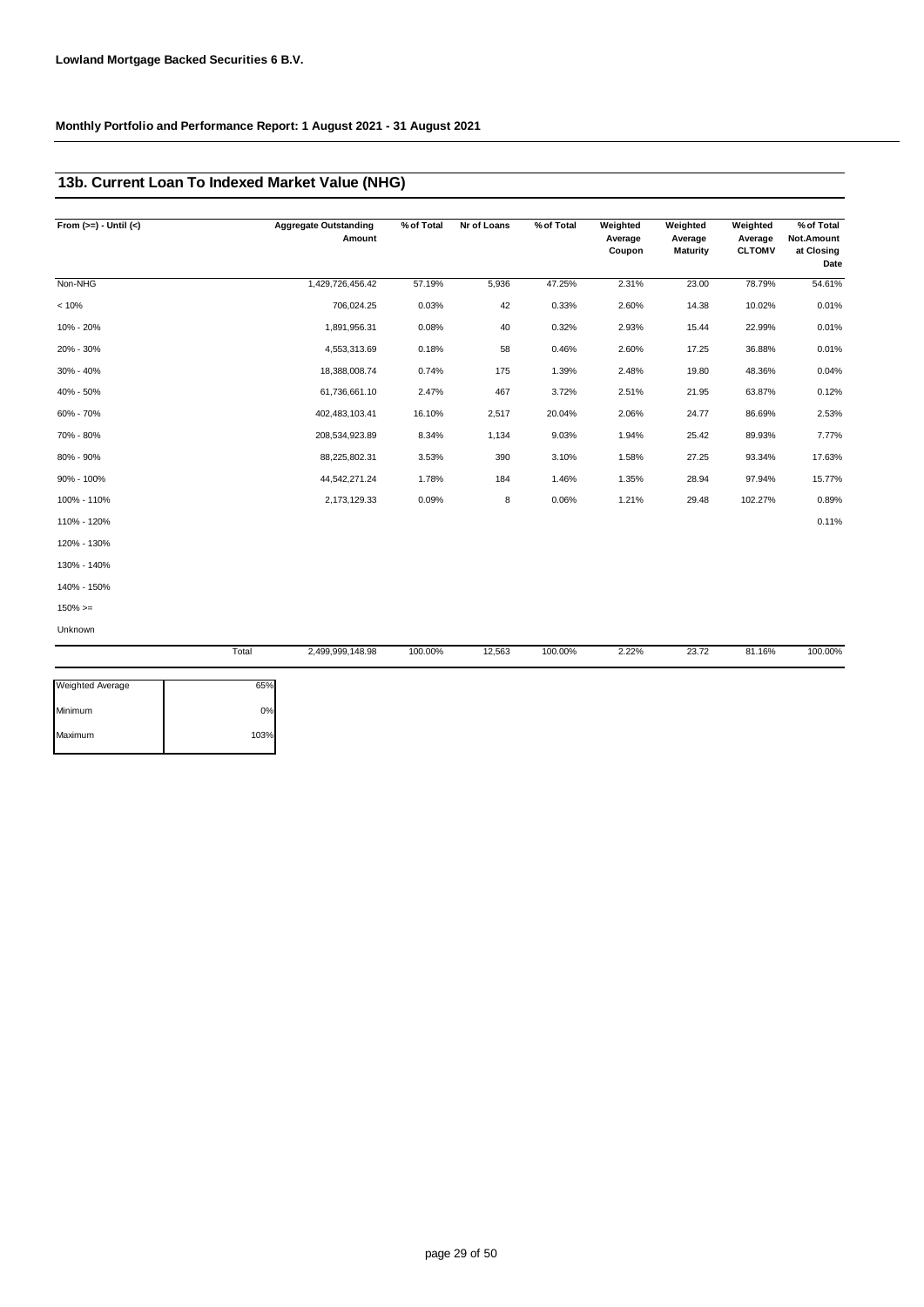### **14. Loanpart Coupon (interest rate bucket)**

| From $(>=) -$ Until $($ |       | <b>Aggregate Outstanding</b><br>Amount | % of Total | Nr of<br>Loanparts | % of Total | Weighted<br>Average<br>Coupon | Weighted<br>Average<br><b>Maturity</b> | Weighted<br>Average<br><b>CLTOMV</b> | % of Total<br>Not.Amount<br>at Closing<br>Date |
|-------------------------|-------|----------------------------------------|------------|--------------------|------------|-------------------------------|----------------------------------------|--------------------------------------|------------------------------------------------|
| $< 0.50\%$              |       | 9,333.28                               | 0.00%      | $\mathbf{1}$       | 0.00%      | 0.49%                         | 27.92                                  | 47.36%                               |                                                |
| $0.50\% - 1.00\%$       |       | 6,332,650.72                           | 0.25%      | 103                | 0.37%      | 0.90%                         | 26.46                                  | 81.23%                               |                                                |
| 1.00% - 1.50%           |       | 197,610,547.52                         | 7.90%      | 2,532              | 9.18%      | 1.28%                         | 26.14                                  | 79.26%                               | 0.07%                                          |
| 1.50% - 2.00%           |       | 1,014,443,891.98                       | 40.58%     | 11,219             | 40.68%     | 1.76%                         | 25.19                                  | 79.31%                               | 31.42%                                         |
| 2.00% - 2.50%           |       | 557,340,656.19                         | 22.29%     | 5,729              | 20.77%     | 2.22%                         | 23.63                                  | 82.59%                               | 25.37%                                         |
| 2.50% - 3.00%           |       | 391,272,641.53                         | 15.65%     | 4,269              | 15.48%     | 2.72%                         | 22.23                                  | 82.19%                               | 20.36%                                         |
| 3.50% - 4.00%           |       | 81,756,270.18                          | 3.27%      | 887                | 3.22%      | 3.71%                         | 20.01                                  | 85.77%                               | 6.03%                                          |
| 4.00% - 4.50%           |       | 30,668,979.73                          | 1.23%      | 319                | 1.16%      | 4.11%                         | 19.86                                  | 82.77%                               | 2.13%                                          |
| 4.50% - 5.00%           |       | 13,910,655.92                          | 0.56%      | 209                | 0.76%      | 4.70%                         | 16.25                                  | 79.28%                               | 1.46%                                          |
| $5.00\% - 5.50\%$       |       | 8,154,460.84                           | 0.33%      | 139                | 0.50%      | 5.18%                         | 15.07                                  | 72.08%                               | 1.10%                                          |
| 5.50% - 6.00%           |       | 7,245,569.79                           | 0.29%      | 111                | 0.40%      | 5.70%                         | 15.43                                  | 76.49%                               | 0.58%                                          |
| $6.00\% - 6.50\%$       |       | 3,070,408.09                           | 0.12%      | 57                 | 0.21%      | 6.14%                         | 13.95                                  | 63.01%                               | 0.20%                                          |
| $6.50\% - 7.00\%$       |       | 612,741.46                             | 0.02%      | 11                 | 0.04%      | 6.69%                         | 11.32                                  | 52.63%                               | 0.03%                                          |
| $7.00\%>=$              |       | 325,219.37                             | 0.01%      | 6                  | 0.02%      | 7.42%                         | 12.59                                  | 45.36%                               | 0.01%                                          |
| Unknown                 |       |                                        |            |                    |            |                               |                                        |                                      |                                                |
|                         | Total | 2.499.999.148.98                       | 100.00%    | 27,580             | 100.00%    | 2.22%                         | 23.72                                  | 81.16%                               | 100.00%                                        |

| <b>Weighted Average</b> | 2.22% |
|-------------------------|-------|
| Minimum                 | 0.49% |
| Maximum                 | 8.30% |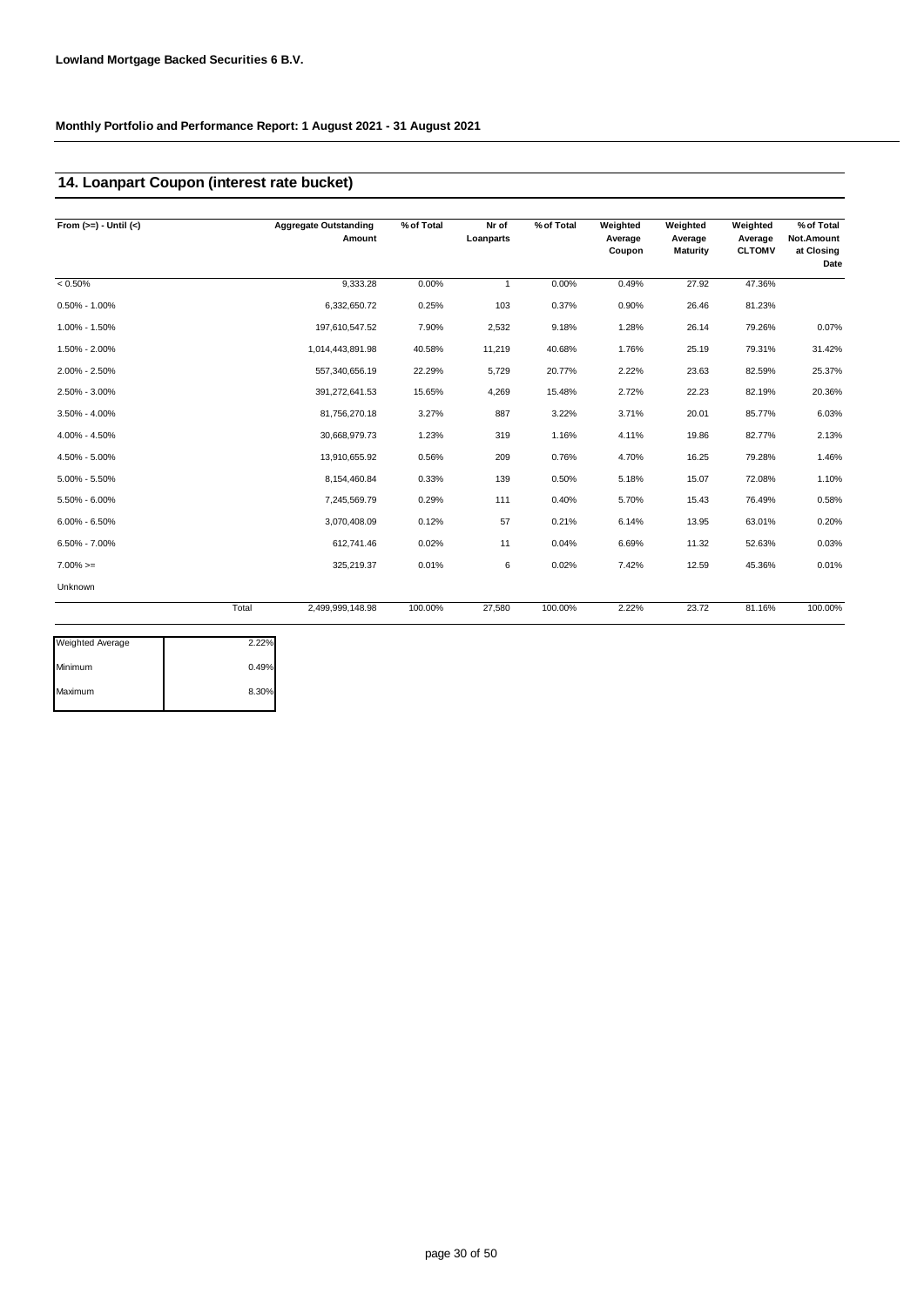### **15. Remaining Interest Rate Fixed Period**

| From $(>=) -$ Until $(<)$   | <b>Aggregate Outstanding</b><br>Amount | % of Total | Nr of<br>Loanparts | % of Total | Weighted<br>Average<br>Coupon | Weighted<br>Average<br><b>Maturity</b> | Weighted<br>Average<br><b>CLTOMV</b> | % of Total<br>Not.Amount<br>at Closing<br>Date |
|-----------------------------|----------------------------------------|------------|--------------------|------------|-------------------------------|----------------------------------------|--------------------------------------|------------------------------------------------|
| $<$ 12 month(s)             | 73,403,374.15                          | 2.94%      | 1,079              | 3.91%      | 2.24%                         | 16.01                                  | 82.31%                               | 4.05%                                          |
| 12 month(s) - 24 month(s)   | 13,955,132.50                          | 0.56%      | 279                | 1.01%      | 3.17%                         | 15.54                                  | 84.43%                               | 1.53%                                          |
| 24 month(s) - 36 month(s)   | 54,861,674.76                          | 2.19%      | 665                | 2.41%      | 3.71%                         | 20.54                                  | 79.10%                               | 1.49%                                          |
| 36 month(s) - 48 month(s)   | 101,473,853.45                         | 4.06%      | 1,250              | 4.53%      | 3.04%                         | 19.68                                  | 80.88%                               | 0.64%                                          |
| $48$ month(s) - 60 month(s) | 219,397,285.95                         | 8.78%      | 2,530              | 9.17%      | 2.62%                         | 20.10                                  | 82.92%                               | 0.57%                                          |
| 60 month(s) - $72$ month(s) | 372,737,449.97                         | 14.91%     | 4,006              | 14.53%     | 2.04%                         | 23.03                                  | 82.73%                               | 3.10%                                          |
| 84 month(s) - 96 month(s)   | 154,883,362.89                         | 6.20%      | 1,681              | 6.09%      | 2.07%                         | 24.59                                  | 79.46%                               | 12.35%                                         |
| 96 month(s) - 108 month(s)  | 130,066,345.26                         | 5.20%      | 1,452              | 5.26%      | 1.69%                         | 24.39                                  | 80.46%                               | 22.13%                                         |
| 108 month(s) - 120 month(s) | 125,287,772.54                         | 5.01%      | 1,421              | 5.15%      | 1.73%                         | 25.03                                  | 81.03%                               | 29.08%                                         |
| 120 month(s) - 132 month(s) | 30,443,016.83                          | 1.22%      | 345                | 1.25%      | 2.42%                         | 23.13                                  | 79.53%                               | 0.16%                                          |
| 132 month(s) - 144 month(s) | 44,685,288.57                          | 1.79%      | 488                | 1.77%      | 2.40%                         | 23.67                                  | 79.25%                               | 0.70%                                          |
| 144 month(s) - 156 month(s) | 7,966,939.77                           | 0.32%      | 92                 | 0.33%      | 2.80%                         | 22.08                                  | 79.24%                               | 0.81%                                          |
| 156 month(s) - 168 month(s) | 17,115,492.94                          | 0.68%      | 206                | 0.75%      | 2.88%                         | 21.39                                  | 78.60%                               | 1.26%                                          |
| 168 month(s) - 180 month(s) | 84, 142, 224. 24                       | 3.37%      | 878                | 3.18%      | 2.81%                         | 23.42                                  | 79.21%                               | 1.38%                                          |
| 180 month(s) - 192 month(s) | 96, 342, 253.88                        | 3.85%      | 949                | 3.44%      | 2.80%                         | 24.62                                  | 81.20%                               | 0.04%                                          |
| 192 month(s) - 204 month(s) | 109,741,563.07                         | 4.39%      | 1,175              | 4.26%      | 2.80%                         | 25.57                                  | 79.97%                               | 0.56%                                          |
| 204 month(s) - 216 month(s) | 28,377,133.87                          | 1.14%      | 330                | 1.20%      | 2.74%                         | 25.22                                  | 77.29%                               | 3.49%                                          |
| 216 month(s) - 228 month(s) | 102,414,472.19                         | 4.10%      | 1,040              | 3.77%      | 1.81%                         | 27.19                                  | 82.73%                               | 4.83%                                          |
| 228 month(s) - 240 month(s) | 141,891,867.67                         | 5.68%      | 1,645              | 5.96%      | 1.67%                         | 27.51                                  | 81.42%                               | 4.72%                                          |
| 240 month(s) - 252 month(s) | 119,799.84                             | 0.00%      | 6                  | 0.02%      | 1.54%                         | 30.00                                  | 61.72%                               | 0.00%                                          |
| 252 month(s) - 264 month(s) |                                        |            |                    |            |                               |                                        |                                      |                                                |
| 264 month(s) - 276 month(s) |                                        |            |                    |            |                               |                                        |                                      | 0.01%                                          |
| 276 month(s) - 288 month(s) |                                        |            |                    |            |                               |                                        |                                      |                                                |
| 288 month(s) - 300 month(s) |                                        |            |                    |            |                               |                                        |                                      |                                                |
| 300 month(s) - 312 month(s) |                                        |            |                    |            |                               |                                        |                                      |                                                |
| 312 month(s) - 324 month(s) |                                        |            |                    |            |                               |                                        |                                      |                                                |
| 324 month(s) - 336 month(s) |                                        |            |                    |            |                               |                                        |                                      |                                                |
| 336 month(s) - 348 month(s) |                                        |            |                    |            |                               |                                        |                                      |                                                |
| 348 month(s) - 360 month(s) |                                        |            |                    |            |                               |                                        |                                      |                                                |
| $360$ month(s) $>=$         |                                        |            |                    |            |                               |                                        |                                      |                                                |
| Unknown                     |                                        |            |                    |            |                               |                                        |                                      |                                                |

|                         | Total             | 2,499,999,148.98 | 100.00% | 27,580 | 100.00% | 2.22% | 23.72 | 81.16% | 100.00% |
|-------------------------|-------------------|------------------|---------|--------|---------|-------|-------|--------|---------|
| <b>Weighted Average</b> | $103.88$ month(s) |                  |         |        |         |       |       |        |         |
| Minimum                 | month(s)          |                  |         |        |         |       |       |        |         |
| Maximum                 | 240 month(s)      |                  |         |        |         |       |       |        |         |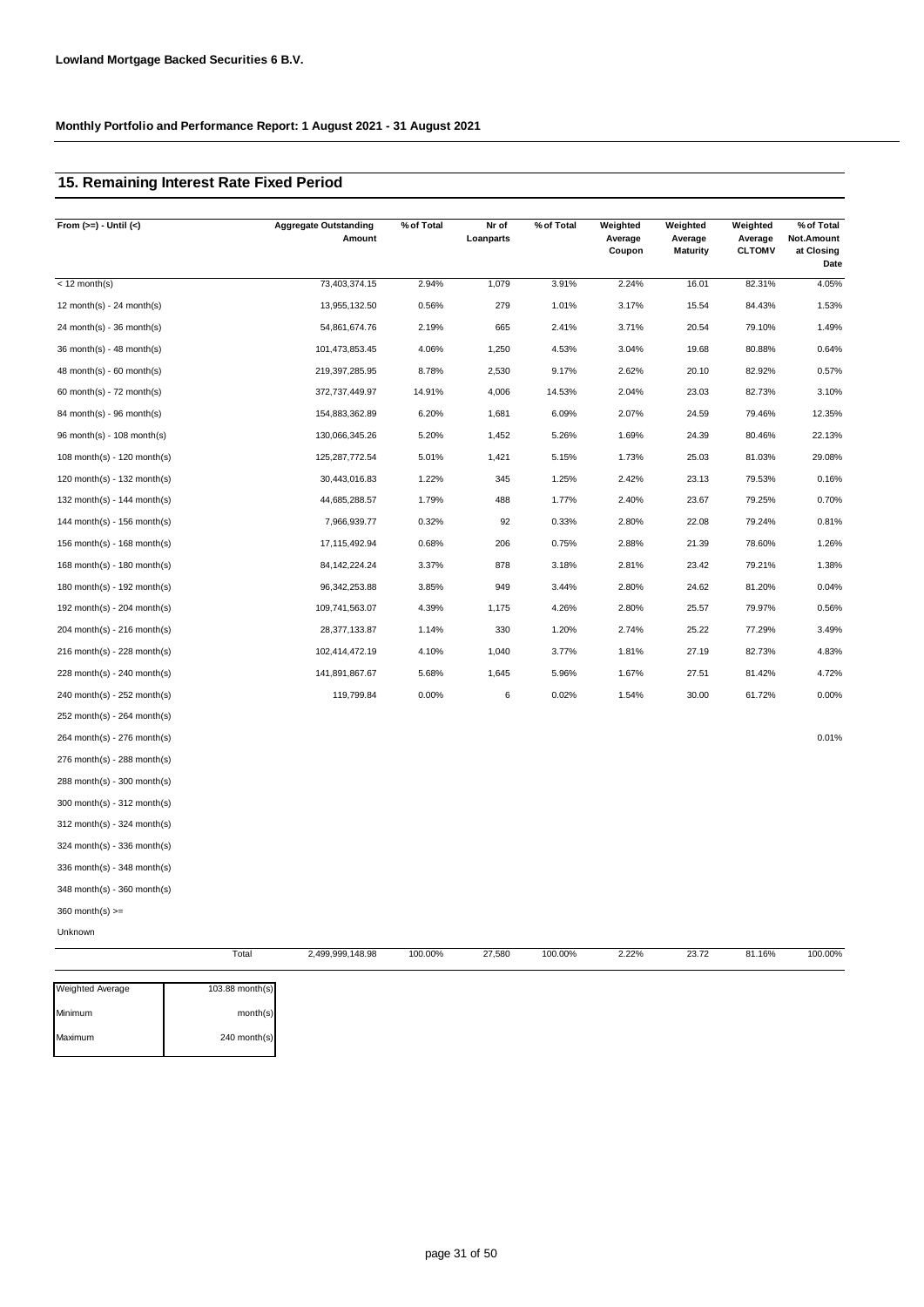### **16. Interest Payment Type**

| Description                     |       | <b>Aggregate Outstanding</b><br>Amount | % of Total | Nr of<br>Loanparts | % of Total | Weighted<br>Average<br>Coupon | Weighted<br>Average<br><b>Maturity</b> | Weighted<br>Average<br><b>CLTOMV</b> | % of Total<br><b>Not.Amount</b><br>at Closing<br>Date |
|---------------------------------|-------|----------------------------------------|------------|--------------------|------------|-------------------------------|----------------------------------------|--------------------------------------|-------------------------------------------------------|
| Fixed Interest Rate Mortgage    |       | 2,461,843,850.97                       | 98.47%     | 27.047             | 98.07%     | 2.22%                         | 23.86                                  | 81.09%                               | 98.00%                                                |
| Floating Interest Rate Mortgage |       | 38.155.298.01                          | 1.53%      | 533                | 1.93%      | 1.88%                         | 15.00                                  | 85.81%                               | 2.00%                                                 |
| Unknown                         |       |                                        |            |                    |            |                               |                                        |                                      |                                                       |
|                                 | Total | 2.499.999.148.98                       | 100.00%    | 27,580             | 100.00%    | 2.22%                         | 23.72                                  | 81.16%                               | 100.00%                                               |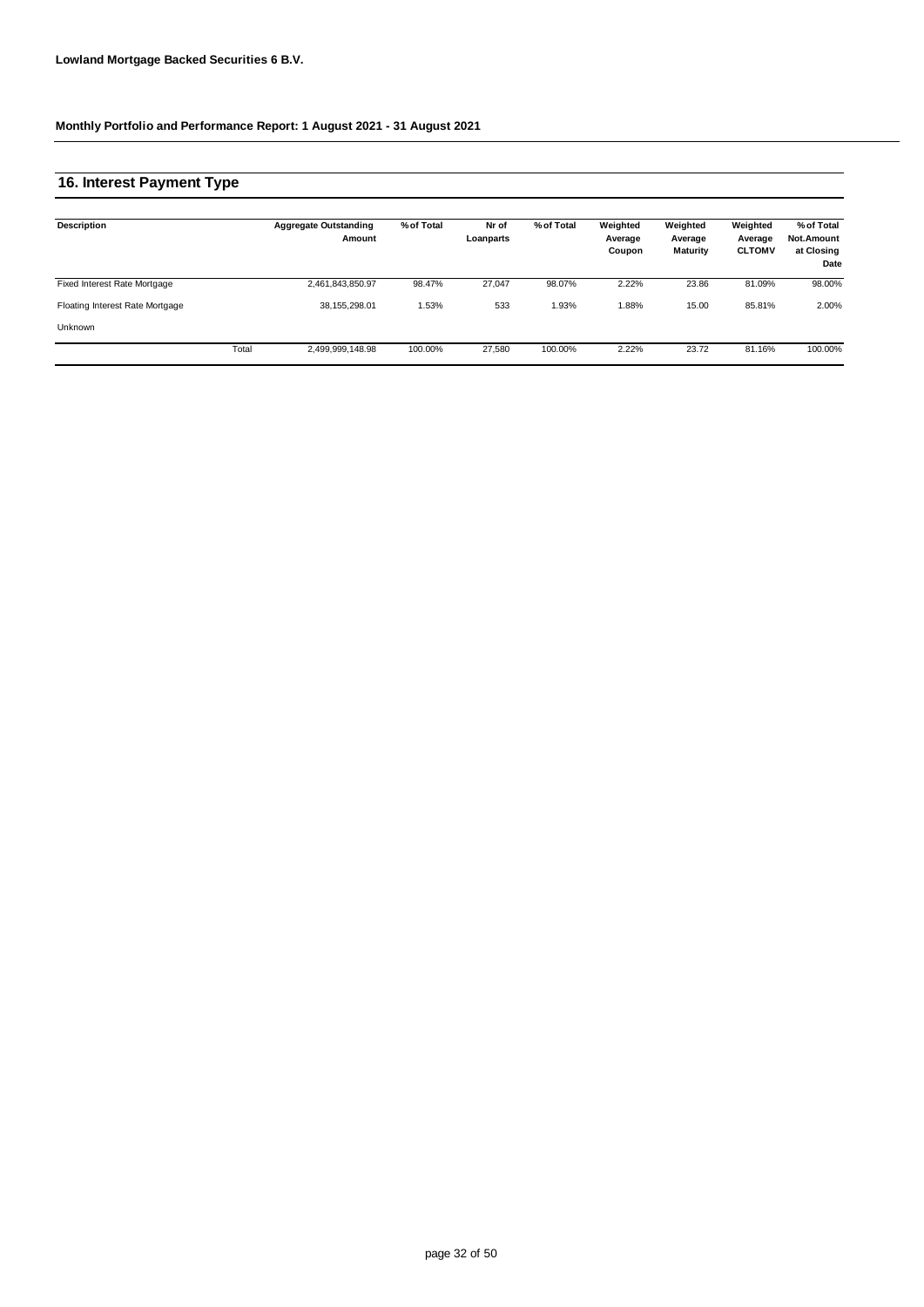### **17. Property Description**

| Description |       | <b>Aggregate Outstanding</b><br>Amount | % of Total | Nr of<br><b>Borrowers</b> | % of Total | Weighted<br>Average<br>Coupon | Weighted<br>Average<br><b>Maturity</b> | Weighted<br>Average<br><b>CLTOMV</b> | % of Total<br><b>Not.Amount</b><br>at Closing<br>Date |
|-------------|-------|----------------------------------------|------------|---------------------------|------------|-------------------------------|----------------------------------------|--------------------------------------|-------------------------------------------------------|
| House       |       | 2,167,125,615.83                       | 86.69%     | 10.419                    | 82.93%     | 2.25%                         | 23.64                                  | 81.28%                               | 84.43%                                                |
| Apartment   |       | 329.560.224.94                         | 13.18%     | 2,115                     | 16.84%     | 2.04%                         | 24.29                                  | 80.62%                               | 15.47%                                                |
| Other       |       | 3,313,308.21                           | 0.13%      | 29                        | 0.23%      | 2.20%                         | 22.52                                  | 60.05%                               | 0.10%                                                 |
|             | Total | 2,499,999,148.98                       | 100.00%    | 12,563                    | 100.00%    | 2.22%                         | 23.72                                  | 81.16%                               | 100.00%                                               |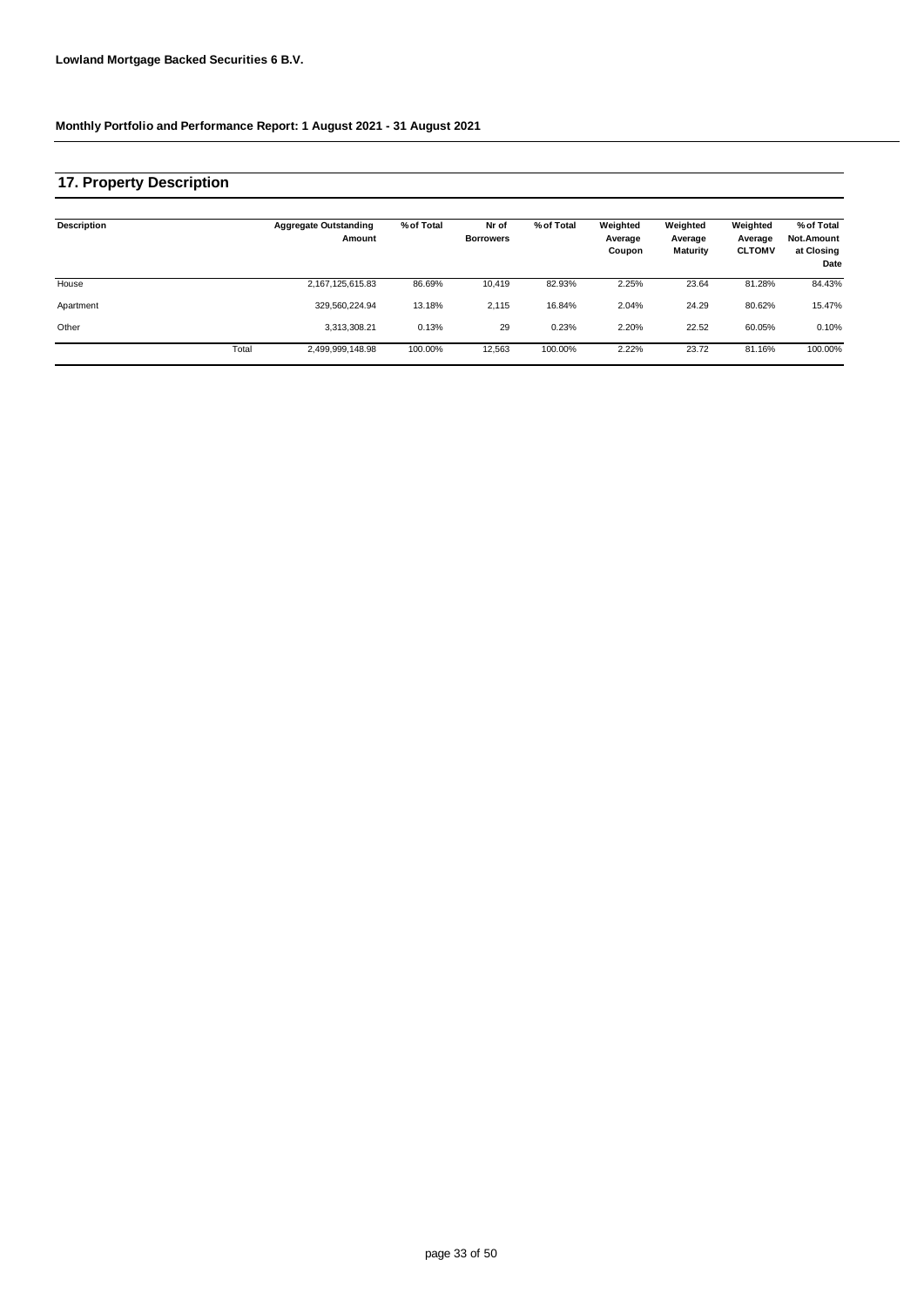### **18. Geographical Distribution (by province)**

| Province              | <b>Aggregate Outstanding</b><br>Amount | % of Total | Nr of Loans | % of Total | Weighted<br>Average<br>Coupon | Weighted<br>Average<br><b>Maturity</b> | Weighted<br>Average<br><b>CLTOMV</b> | % of Total<br>Not.Amount<br>at Closing<br>Date |
|-----------------------|----------------------------------------|------------|-------------|------------|-------------------------------|----------------------------------------|--------------------------------------|------------------------------------------------|
| Drenthe               | 86,306,295.06                          | 3.45%      | 505         | 4.02%      | 2.29%                         | 23.65                                  | 84.55%                               | 3.27%                                          |
| Flevoland             | 93,793,467.70                          | 3.75%      | 507         | 4.04%      | 2.26%                         | 22.57                                  | 85.52%                               | 3.82%                                          |
| Friesland             | 63,920,542.27                          | 2.56%      | 374         | 2.98%      | 2.16%                         | 24.03                                  | 84.21%                               | 2.36%                                          |
| Gelderland            | 395,100,863.37                         | 15.80%     | 1,894       | 15.08%     | 2.25%                         | 23.64                                  | 81.72%                               | 15.79%                                         |
| Groningen             | 65,808,223.10                          | 2.63%      | 432         | 3.44%      | 2.30%                         | 22.72                                  | 83.53%                               | 2.51%                                          |
| Limburg               | 273,729,330.67                         | 10.95%     | 1,568       | 12.48%     | 2.42%                         | 22.31                                  | 81.86%                               | 10.57%                                         |
| Noord-Holland         | 339,529,253.46                         | 13.58%     | 1,479       | 11.77%     | 2.12%                         | 24.16                                  | 77.96%                               | 13.29%                                         |
| Overijssel            | 188,631,034.85                         | 7.55%      | 1,010       | 8.04%      | 2.24%                         | 23.80                                  | 82.73%                               | 8.08%                                          |
| Utrecht               | 164, 357, 844. 42                      | 6.57%      | 739         | 5.88%      | 2.19%                         | 24.02                                  | 77.77%                               | 6.99%                                          |
| Zeeland               | 40,006,447.46                          | 1.60%      | 242         | 1.93%      | 2.29%                         | 22.99                                  | 80.28%                               | 1.45%                                          |
| Zuid-Holland          | 425,043,777.98                         | 17.00%     | 2,128       | 16.94%     | 2.13%                         | 24.28                                  | 81.14%                               | 16.55%                                         |
| Unknown/Not specified |                                        |            |             |            |                               |                                        |                                      |                                                |
|                       | Total<br>2,499,999,148.98              | 100.00%    | 12,563      | 100.00%    | 2.22%                         | 23.72                                  | 81.16%                               | 100.00%                                        |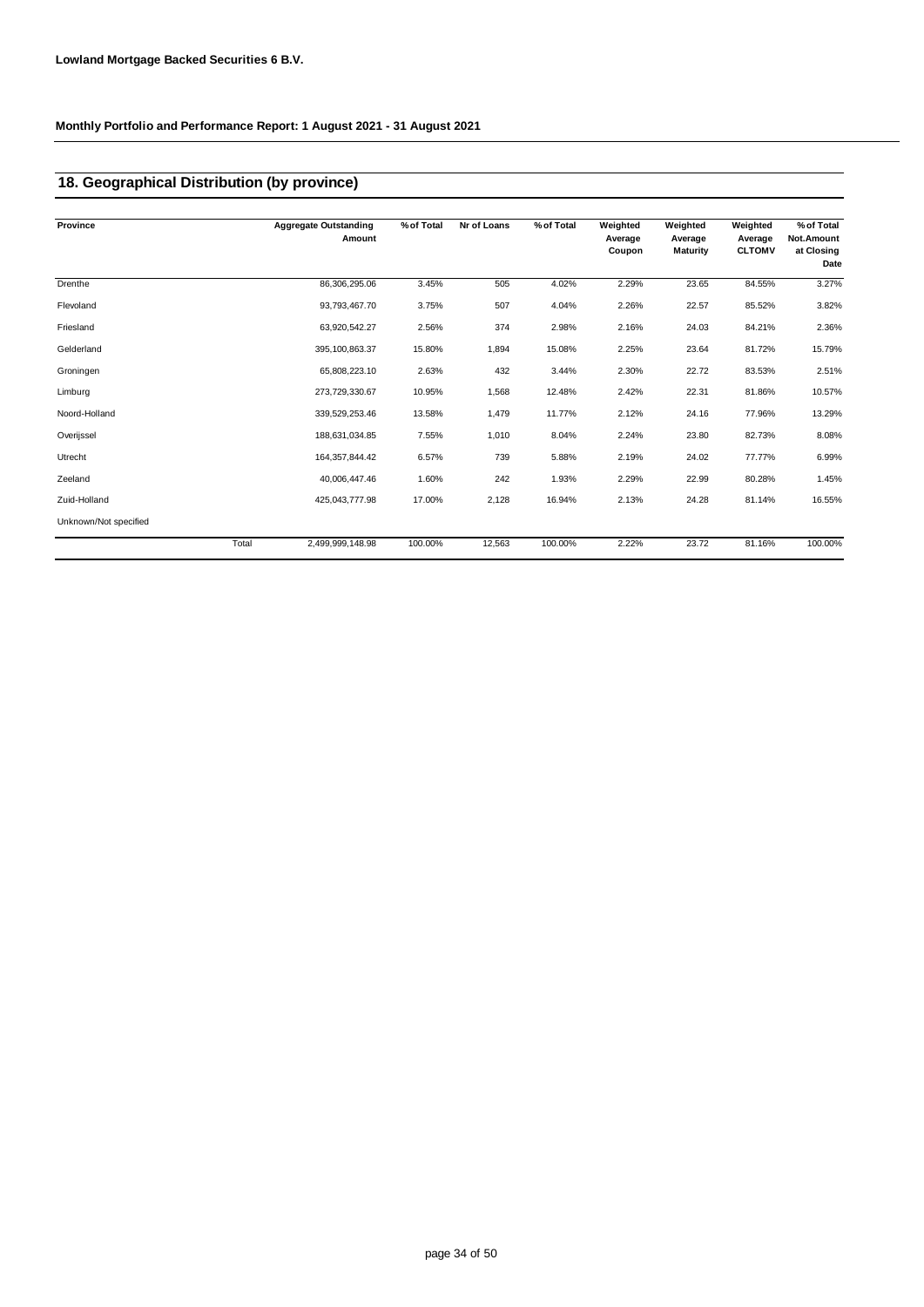### **19. Geographical Distribution (by economic region)**

| <b>Economic Region</b>                     | <b>Aggregate Outstanding</b><br>Amount | % of Total | Nr of Loans | % of Total | Weighted<br>Average<br>Coupon | Weighted<br>Average<br><b>Maturity</b> | Weighted<br>Average<br><b>CLTOMV</b> | % of Total<br>Not.Amount<br>at Closing<br>Date |
|--------------------------------------------|----------------------------------------|------------|-------------|------------|-------------------------------|----------------------------------------|--------------------------------------|------------------------------------------------|
| NL111 - Oost-Groningen                     | 20,550,500.34                          | 0.82%      | 143         | 1.14%      | 2.34%                         | 22.78                                  | 85.33%                               | 0.77%                                          |
| NL112 - Delfzijl en omgeving               | 6,621,291.09                           | 0.26%      | 43          | 0.34%      | 2.18%                         | 23.91                                  | 89.51%                               | 0.22%                                          |
| NL113- Overig Groningen                    | 38,636,431.67                          | 1.55%      | 246         | 1.96%      | 2.29%                         | 22.48                                  | 81.55%                               | 1.53%                                          |
| NL121- Noord-Friesland                     | 29,852,354.97                          | 1.19%      | 180         | 1.43%      | 2.17%                         | 24.44                                  | 84.76%                               | 1.00%                                          |
| NL122- Zuidwest-Friesland                  | 12,931,701.81                          | 0.52%      | 77          | 0.61%      | 2.09%                         | 24.55                                  | 83.40%                               | 0.52%                                          |
| NL123- Zuidoost-Friesland                  | 21,136,485.49                          | 0.85%      | 117         | 0.93%      | 2.20%                         | 23.13                                  | 83.91%                               | 0.84%                                          |
| NL132- Zuidoost-Drenthe                    | 36,459,125.48                          | 1.46%      | 238         | 1.89%      | 2.31%                         | 23.12                                  | 85.60%                               | 1.55%                                          |
| NL133- Zuidwest-Drenthe                    | 20,619,349.35                          | 0.82%      | 118         | 0.94%      | 2.23%                         | 23.65                                  | 84.31%                               | 0.84%                                          |
| NL211- Noord-Overijssel                    | 59, 164, 583. 47                       | 2.37%      | 308         | 2.45%      | 2.21%                         | 23.69                                  | 82.27%                               | 2.53%                                          |
| NL212- Zuidwest-Overijssel                 | 24,765,728.49                          | 0.99%      | 134         | 1.07%      | 2.23%                         | 23.60                                  | 80.04%                               | 1.01%                                          |
| NL213- Twente                              | 104,700,722.89                         | 4.19%      | 568         | 4.52%      | 2.27%                         | 23.90                                  | 83.63%                               | 4.54%                                          |
| NL221- Veluwe                              | 107,811,460.27                         | 4.31%      | 484         | 3.85%      | 2.18%                         | 24.38                                  | 79.72%                               | 4.43%                                          |
| NL224- Zuidwest-Gelderland                 | 44,240,786.11                          | 1.77%      | 206         | 1.64%      | 2.24%                         | 24.23                                  | 81.66%                               | 1.67%                                          |
| NL225- Achterhoek                          | 89,698,939.45                          | 3.59%      | 449         | 3.57%      | 2.37%                         | 23.33                                  | 82.90%                               | 3.54%                                          |
| NL226- Arnhem/Nijmegen                     | 153,711,938.09                         | 6.15%      | 757         | 6.03%      | 2.23%                         | 23.14                                  | 82.43%                               | 6.17%                                          |
| NL230- Flevoland                           | 93,793,467.70                          | 3.75%      | 507         | 4.04%      | 2.26%                         | 22.57                                  | 85.52%                               | 3.82%                                          |
| NL310- Utrecht                             | 163,995,583.87                         | 6.56%      | 737         | 5.87%      | 2.19%                         | 24.01                                  | 77.77%                               | 6.97%                                          |
| NL321- Kop van Noord-Holland               | 45,545,858.42                          | 1.82%      | 242         | 1.93%      | 2.15%                         | 24.54                                  | 81.92%                               | 1.79%                                          |
| NL322- Alkmaar en omgeving                 | 35,374,306.17                          | 1.41%      | 167         | 1.33%      | 2.11%                         | 24.01                                  | 81.72%                               | 1.43%                                          |
| NL323- IJmond                              | 21,076,572.57                          | 0.84%      | 98          | 0.78%      | 2.10%                         | 24.61                                  | 79.14%                               | 0.76%                                          |
| NL324- Agglomeratie Haarlem                | 30,624,839.93                          | 1.22%      | 116         | 0.92%      | 2.08%                         | 24.43                                  | 75.89%                               | 1.14%                                          |
| NL325- Zaanstreek                          | 19,031,853.49                          | 0.76%      | 88          | 0.70%      | 2.06%                         | 24.42                                  | 83.17%                               | 0.61%                                          |
| NL326- Groot-Amsterdam                     | 150,296,939.59                         | 6.01%      | 614         | 4.89%      | 2.11%                         | 23.92                                  | 75.35%                               | 6.09%                                          |
| NL327- Het Gooi en Vechtstreek             | 37,578,883.29                          | 1.50%      | 154         | 1.23%      | 2.16%                         | 24.21                                  | 78.42%                               | 1.47%                                          |
| NL331- Agglomeratie Leiden en Bollenstreek | 57,041,924.17                          | 2.28%      | 240         | 1.91%      | 2.14%                         | 24.96                                  | 77.75%                               | 2.15%                                          |
| NL332- Agglomeratie 's-Gravenhage          | 93,961,508.38                          | 3.76%      | 464         | 3.69%      | 2.08%                         | 24.41                                  | 79.92%                               | 3.58%                                          |
| NL333- Delft en Westland                   | 22,814,751.90                          | 0.91%      | 111         | 0.88%      | 2.11%                         | 24.16                                  | 78.24%                               | 1.00%                                          |
| NL334- Oost-Zuid-Holland                   | 42,164,222.56                          | 1.69%      | 209         | 1.66%      | 2.10%                         | 24.50                                  | 80.79%                               | 1.58%                                          |
| NL335- Groot-Rijnmond                      | 150,885,145.93                         | 6.04%      | 793         | 6.31%      | 2.10%                         | 24.13                                  | 82.76%                               | 5.90%                                          |
| NL336- Zuidoost-Zuid-Holland               | 58,176,225.04                          | 2.33%      | 311         | 2.48%      | 2.27%                         | 23.69                                  | 83.62%                               | 2.32%                                          |
| NL341- Zeeuwsch-Vlaanderen                 | 12,933,242.57                          | 0.52%      | 86          | 0.68%      | 2.28%                         | 22.61                                  | 78.89%                               | 0.43%                                          |
| NL342- Overig Zeeland                      | 27,073,204.89                          | 1.08%      | 156         | 1.24%      | 2.29%                         | 23.17                                  | 80.94%                               | 1.01%                                          |
| NL411- West-Noord-Brabant                  | 86,574,287.87                          | 3.46%      | 412         | 3.28%      | 2.16%                         | 24.23                                  | 81.92%                               | 3.66%                                          |
| NL412- Midden-Noord-Brabant                | 63,985,483.37                          | 2.56%      | 308         | 2.45%      | 2.17%                         | 24.29                                  | 82.18%                               | 2.58%                                          |
| NL413- Noordoost-Noord-Brabant             | 108,228,525.36                         | 4.33%      | 485         | 3.86%      | 2.23%                         | 24.16                                  | 79.95%                               | 4.34%                                          |
| NL414- Zuidoost-Noord-Brabant              | 104,983,772.04                         | 4.20%      | 480         | 3.82%      | 2.22%                         | 24.01                                  | 80.53%                               | 4.72%                                          |
| NL421- Noord-Limburg                       | 65,968,558.31                          | 2.64%      | 350         | 2.79%      | 2.36%                         | 23.06                                  | 81.37%                               | 2.78%                                          |
| NL422- Midden-Limburg                      | 67,847,567.19                          | 2.71%      | 368         | 2.93%      | 2.42%                         | 22.74                                  | 80.86%                               | 2.37%                                          |
| NL423- Zuid-Limburg                        | 139,913,205.17                         | 5.60%      | 850         | 6.77%      | 2.44%                         | 21.75                                  | 82.58%                               | 5.43%                                          |
| Unknown/Not specified                      |                                        |            |             |            |                               |                                        |                                      | 0.02%                                          |
|                                            | Total<br>2,499,999,148.98              | 100.00%    | 12,563      | 100.00%    | 2.22%                         | 23.72                                  | 81.16%                               | 100.00%                                        |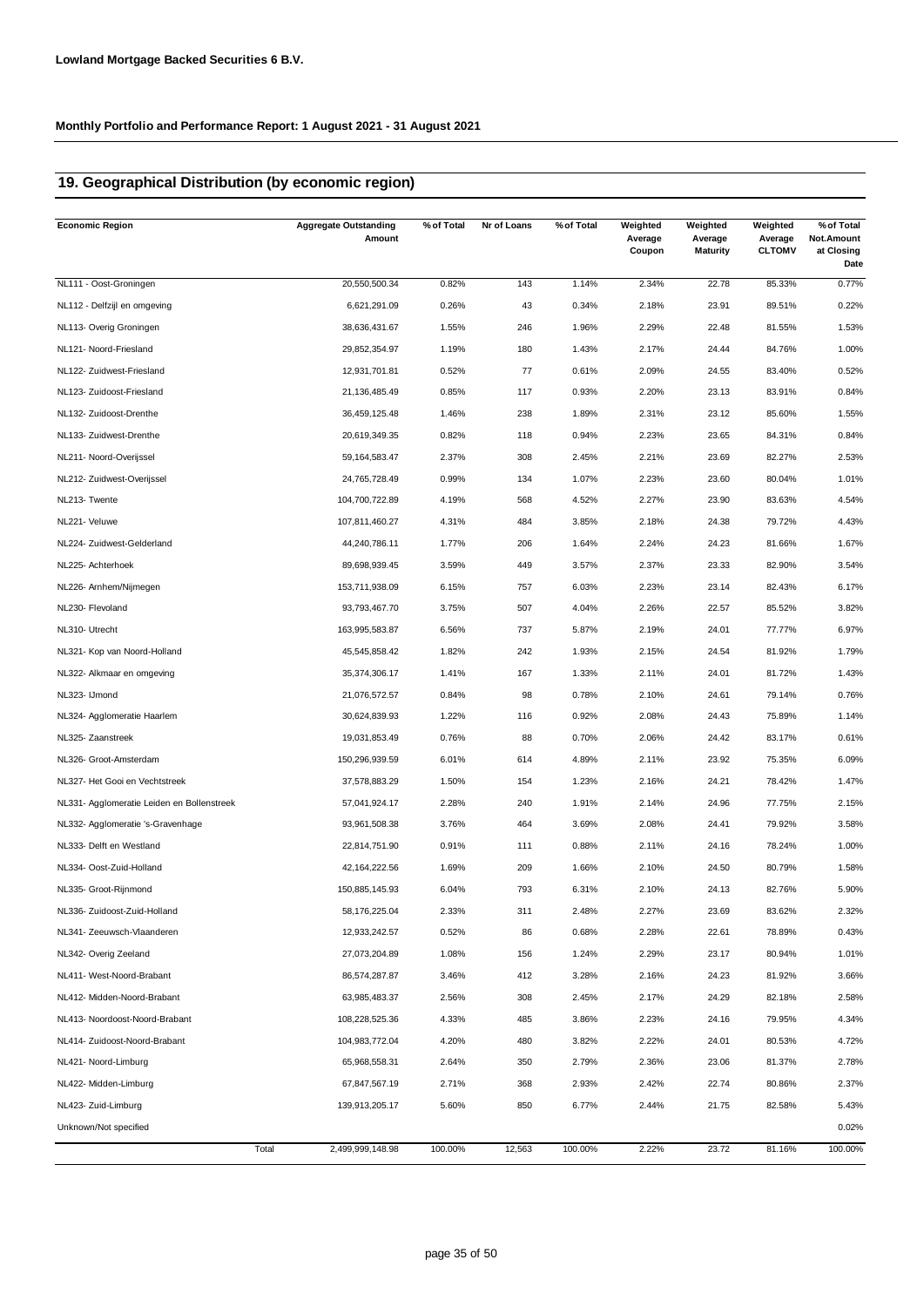### **20. Construction Deposits (% of net princ. amount)**

| From $(>=) -$ Until $(<)$ |       | <b>Aggregate Outstanding</b><br>Amount | % of Total | Nr of<br><b>Borrowers</b> | % of Total | Weighted<br>Average<br>Coupon | Weighted<br>Average<br><b>Maturity</b> | Weighted<br>Average<br><b>CLTOMV</b> | % of Total<br>Not.Amount<br>at Closing<br>Date |
|---------------------------|-------|----------------------------------------|------------|---------------------------|------------|-------------------------------|----------------------------------------|--------------------------------------|------------------------------------------------|
| 0%                        |       | 2,286,299,271.57                       | 91.45%     | 11,754                    | 93.56%     | 2.26%                         | 23.38                                  | 81.12%                               | 84.95%                                         |
| 0% - 10%                  |       | 147, 135, 015.25                       | 5.89%      | 566                       | 4.51%      | 1.75%                         | 27.28                                  | 82.55%                               | 11.67%                                         |
| 10% - 20%                 |       | 36,036,821.65                          | 1.44%      | 139                       | 1.11%      | 1.78%                         | 27.20                                  | 81.16%                               | 1.37%                                          |
| 20% - 30%                 |       | 9,422,478.45                           | 0.38%      | 35                        | 0.28%      | 1.64%                         | 27.42                                  | 76.87%                               | 0.56%                                          |
| 30% - 40%                 |       | 6,298,269.19                           | 0.25%      | 23                        | 0.18%      | 1.66%                         | 28.01                                  | 78.43%                               | 0.50%                                          |
| 40% - 50%                 |       | 7,386,905.47                           | 0.30%      | 21                        | 0.17%      | 1.72%                         | 28.27                                  | 77.83%                               | 0.30%                                          |
| 60% - 70%                 |       | 1,757,830.82                           | 0.07%      | 7                         | 0.06%      | 1.50%                         | 28.98                                  | 79.62%                               | 0.22%                                          |
| 70% - 80%                 |       | 1,380,347.00                           | 0.06%      | 4                         | 0.03%      | 1.49%                         | 28.02                                  | 87.90%                               | 0.06%                                          |
| 80% - 90%                 |       | 1,135,426.72                           | 0.05%      | 3                         | 0.02%      | 1.45%                         | 29.02                                  | 74.34%                               | 0.05%                                          |
| 90% - 100%                |       | 250,000.00                             | 0.01%      | 1                         | 0.01%      | 1.87%                         | 28.92                                  | 40.69%                               | 0.06%                                          |
| $100\% >$                 |       | 167.782.86                             | 0.01%      | 1                         | 0.01%      | 1.65%                         | 29.00                                  | 37.68%                               | 0.01%                                          |
|                           | Total | 2,499,999,148.98                       | 100.00%    | 12,563                    | 100.00%    | 2.22%                         | 23.72                                  | 81.16%                               | 100.00%                                        |

| <b>Weighted Average</b> | 1%   |
|-------------------------|------|
| Minimum                 | 0%   |
| Maximum                 | 101% |
|                         |      |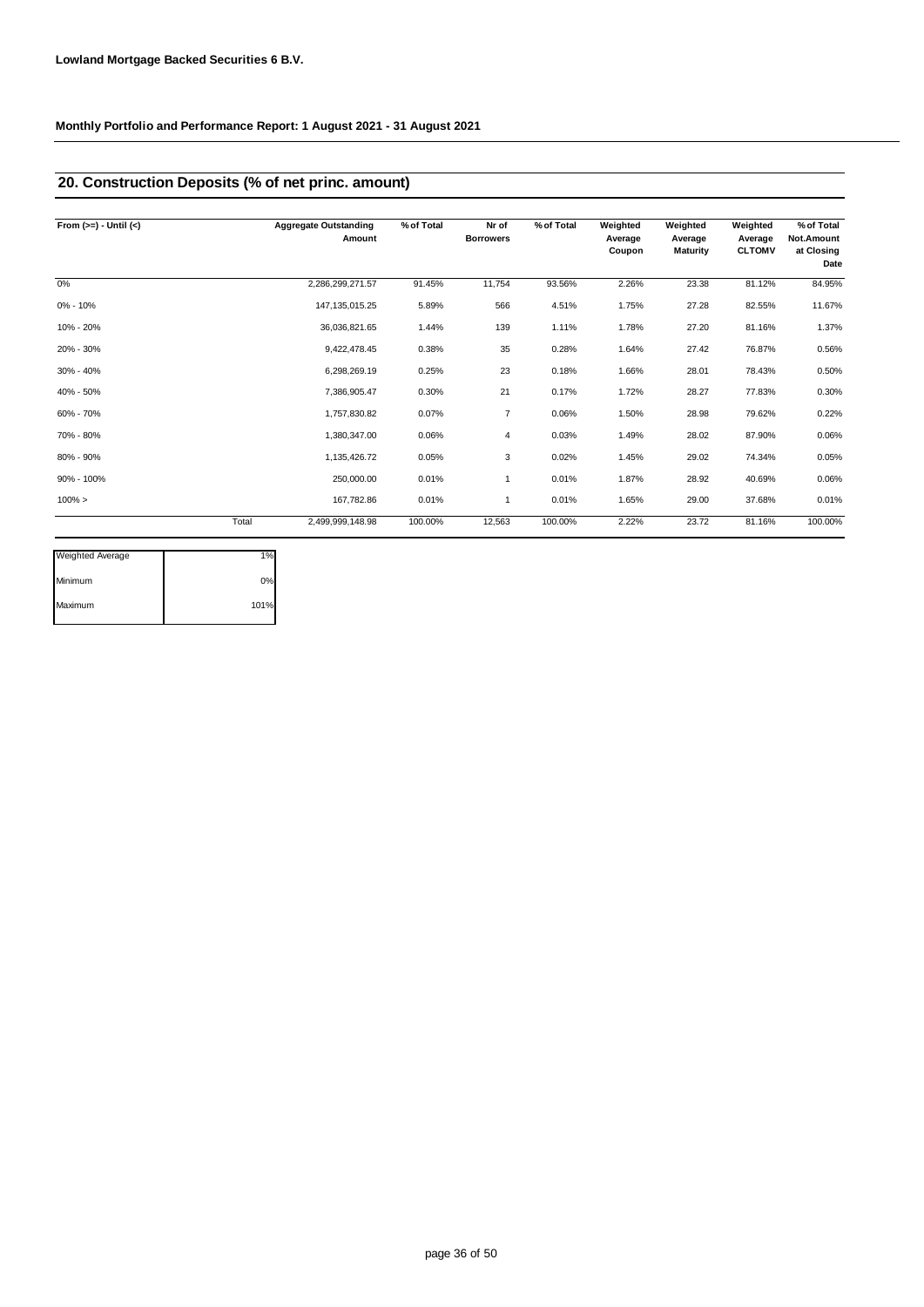| 21. Occupancy         |       |                                        |            |                           |            |                               |                                        |                                      |                                                |
|-----------------------|-------|----------------------------------------|------------|---------------------------|------------|-------------------------------|----------------------------------------|--------------------------------------|------------------------------------------------|
| <b>Description</b>    |       | <b>Aggregate Outstanding</b><br>Amount | % of Total | Nr of<br><b>Borrowers</b> | % of Total | Weighted<br>Average<br>Coupon | Weighted<br>Average<br><b>Maturity</b> | Weighted<br>Average<br><b>CLTOMV</b> | % of Total<br>Not.Amount<br>at Closing<br>Date |
| <b>Owner Occupied</b> |       | 2,499,999,148.98                       | 100.00%    | 12,563                    | 100.00%    | 2.22%                         | 23.72                                  | 81.16%                               | 100.00%                                        |
| Buy-to-let            |       |                                        |            |                           |            |                               |                                        |                                      |                                                |
| Unknown               |       |                                        |            |                           |            |                               |                                        |                                      |                                                |
|                       | Total | 2,499,999,148.98                       | 100.00%    | 12,563                    | 100.00%    | 2.22%                         | 23.72                                  | 81.16%                               | 100.00%                                        |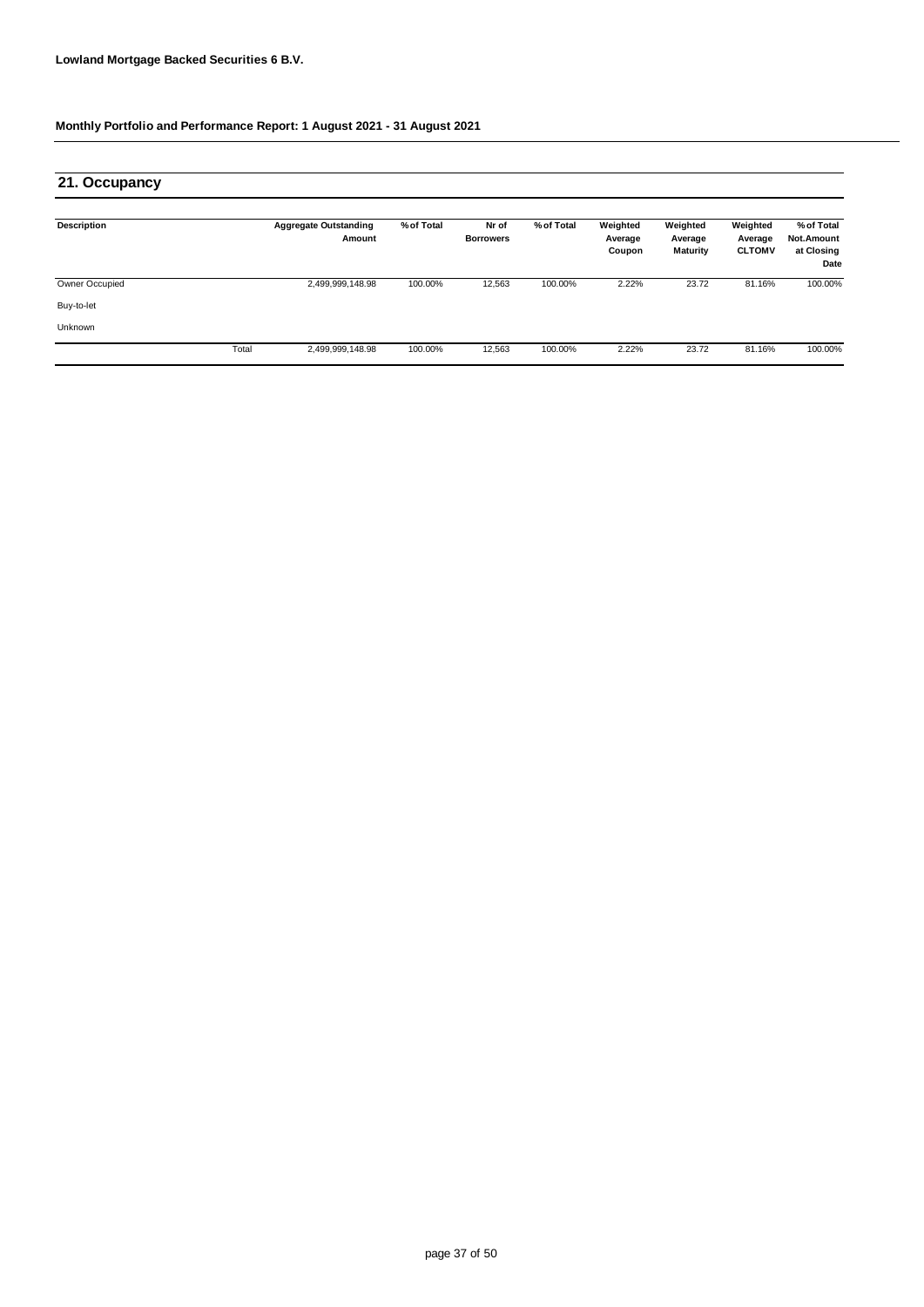## **22. Employment Status Borrower**

| <b>Description</b> |       | <b>Aggregate Outstanding</b><br>Amount | % of Total | Nr of<br><b>Borrowers</b> | % of Total | Weighted<br>Average<br>Coupon | Weighted<br>Average<br><b>Maturity</b> | Weighted<br>Average<br><b>CLTOMV</b> | % of Total<br>Not.Amount<br>at Closing<br>Date |
|--------------------|-------|----------------------------------------|------------|---------------------------|------------|-------------------------------|----------------------------------------|--------------------------------------|------------------------------------------------|
| Employed           |       | 2,398,435,594.68                       | 95.937%    | 12,143                    | 96.66%     | 2.22%                         | 23.73                                  | 81.43%                               | 93.60%                                         |
| Self Employed      |       | 68,986,874.61                          | 2.759%     | 218                       | 1.74%      | 2.14%                         | 25.19                                  | 74.68%                               | 2.99%                                          |
| Other              |       | 20,841,098.75                          | 0.834%     | 141                       | 1.12%      | 2.23%                         | 21.83                                  | 70.74%                               | 0.63%                                          |
| Unknown            |       | 11,735,580.94                          | 0.469%     | 61                        | 0.49%      | 2.74%                         | 15.78                                  | 85.73%                               | 0.56%                                          |
| Null values        |       |                                        |            |                           |            |                               |                                        |                                      | 2.22%                                          |
|                    | Total | 2,499,999,148.98                       | 100.00%    | 12,563                    | 100.00%    | 2.22%                         | 23.72                                  | 81.16%                               | 100.00%                                        |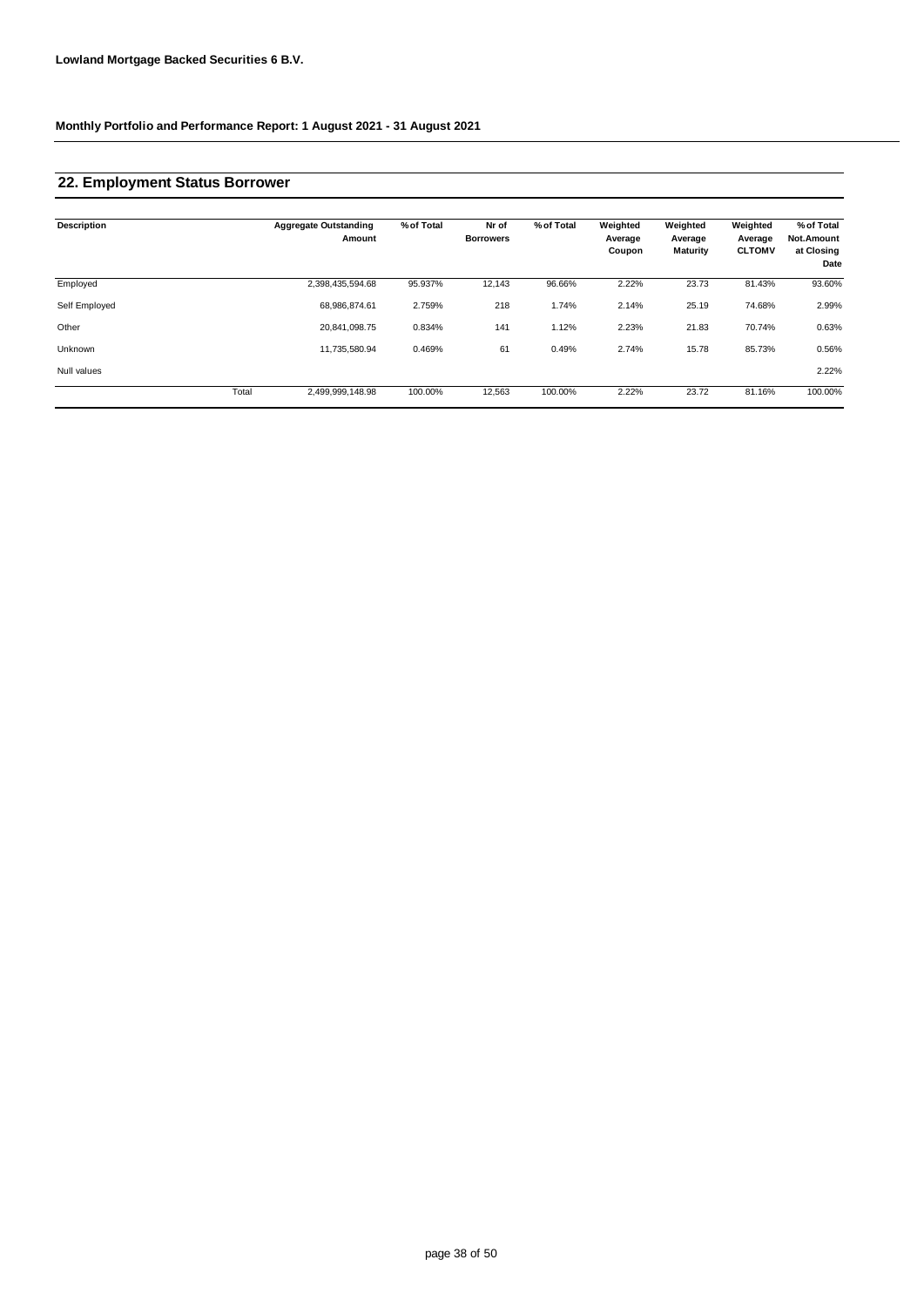## **23. Loan To Income**

| From $(>=) -$ Until $(<)$ |       | <b>Aggregate Outstanding</b><br>Amount | % of Total | Nr of<br><b>Borrowers</b> | % of Total | Weighted<br>Average<br>Coupon | Weighted<br>Average<br>Maturity | Weighted<br>Average<br><b>CLTOMV</b> | % of Total<br>Not.Amount<br>at Closing<br>Date |
|---------------------------|-------|----------------------------------------|------------|---------------------------|------------|-------------------------------|---------------------------------|--------------------------------------|------------------------------------------------|
| Self Certified (main)     |       |                                        |            |                           |            |                               |                                 |                                      | 0.03%                                          |
| < 0.5                     |       | 2,877,896.54                           | 0.12%      | 109                       | 0.87%      | 2.19%                         | 19.42                           | 44.52%                               | 0.03%                                          |
| $0.5 - 1.0$               |       | 6,338,432.56                           | 0.25%      | 127                       | 1.01%      | 2.55%                         | 16.72                           | 30.89%                               | 0.17%                                          |
| $1.0 - 1.5$               |       | 17,541,393.61                          | 0.70%      | 198                       | 1.58%      | 2.42%                         | 18.32                           | 44.06%                               | 0.27%                                          |
| $1.5 - 2.0$               |       | 42,997,175.85                          | 1.72%      | 319                       | 2.54%      | 2.37%                         | 20.81                           | 62.57%                               | 1.05%                                          |
| $2.0 - 2.5$               |       | 106,565,364.90                         | 4.26%      | 661                       | 5.26%      | 2.34%                         | 21.99                           | 68.63%                               | 2.72%                                          |
| $3.0 - 3.5$               |       | 375,991,655.86                         | 15.04%     | 1,971                     | 15.69%     | 2.28%                         | 23.81                           | 80.17%                               | 11.94%                                         |
| $3.5 - 4.0$               |       | 591,305,975.99                         | 23.65%     | 2,990                     | 23.80%     | 2.23%                         | 24.40                           | 82.69%                               | 18.84%                                         |
| $4.0 - 4.5$               |       | 608,447,598.01                         | 24.34%     | 2,865                     | 22.81%     | 2.11%                         | 24.85                           | 83.84%                               | 30.59%                                         |
| $4.5 - 5.0$               |       | 289,604,346.16                         | 11.58%     | 1,146                     | 9.12%      | 2.11%                         | 24.43                           | 84.57%                               | 16.48%                                         |
| $5.0 - 5.5$               |       | 109,100,929.24                         | 4.36%      | 418                       | 3.33%      | 2.21%                         | 22.71                           | 85.63%                               | 5.89%                                          |
| $5.5 - 6.0$               |       | 51,397,637.14                          | 2.06%      | 202                       | 1.61%      | 2.31%                         | 21.44                           | 84.75%                               | 2.20%                                          |
| $6.0 - 6.5$               |       | 25,740,146.03                          | 1.03%      | 111                       | 0.88%      | 2.27%                         | 19.28                           | 87.81%                               | 1.57%                                          |
| $6.5 - 7.0$               |       | 19,538,316.39                          | 0.78%      | 79                        | 0.63%      | 2.48%                         | 17.35                           | 88.25%                               | 0.86%                                          |
| $7.0 =$                   |       | 36,007,153.86                          | 1.44%      | 147                       | 1.17%      | 2.47%                         | 17.42                           | 86.30%                               | 1.17%                                          |
| Unknown                   |       | 134,745.99                             | 0.01%      | $\mathbf{1}$              | 0.01%      | 2.80%                         | 26.75                           | 58.59%                               |                                                |
|                           | Total | 2,499,999,148.98                       | 100.00%    | 12,563                    | 100.00%    | 2.22%                         | 23.72                           | 81.16%                               | 100.00%                                        |

| <b>Weighted Average</b> |       |
|-------------------------|-------|
| Minimum                 | 0.0   |
| Maximum                 | 621.2 |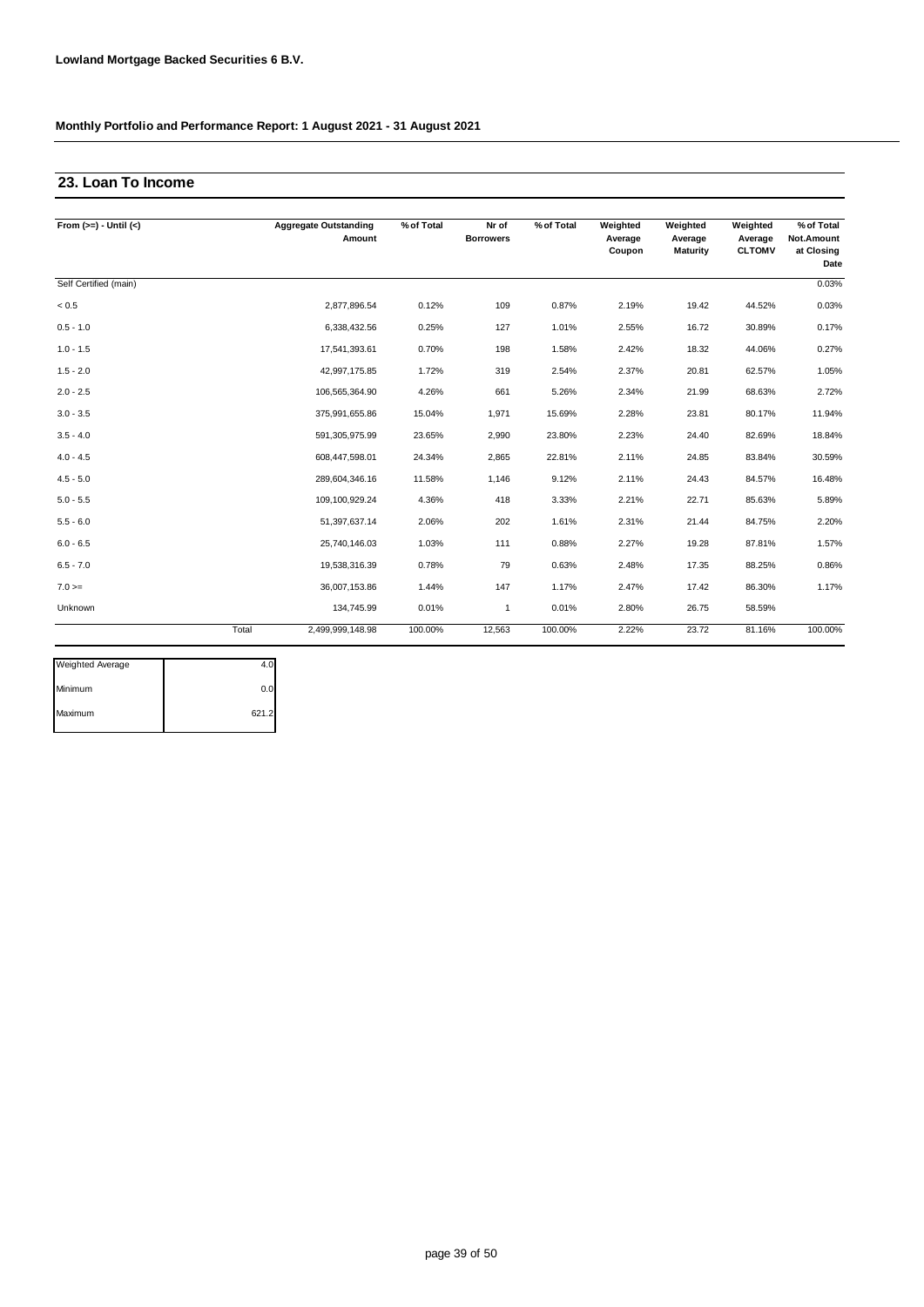## **24. Debt Service to Income**

| From $(>=) -$ Until $(<)$ |       | <b>Aggregate Outstanding</b><br>Amount | % of Total | Nr of<br><b>Borrowers</b> | % of Total | Weighted<br>Average<br>Coupon | Weighted<br>Average<br>Maturity | Weighted<br>Average<br><b>CLTOMV</b> | % of Total<br>Not.Amount<br>at Closing<br>Date |
|---------------------------|-------|----------------------------------------|------------|---------------------------|------------|-------------------------------|---------------------------------|--------------------------------------|------------------------------------------------|
| $< 5\%$                   |       | 23,483,254.66                          | 0.94%      | 308                       | 2.45%      | 1.88%                         | 19.35                           | 46.84%                               | 0.46%                                          |
| 5% - 10%                  |       | 174,851,004.38                         | 6.99%      | 1,030                     | 8.20%      | 1.98%                         | 21.32                           | 71.52%                               | 4.61%                                          |
| 10% - 15%                 |       | 653,034,167.77                         | 26.12%     | 3,171                     | 25.24%     | 2.10%                         | 23.39                           | 80.38%                               | 21.67%                                         |
| 15% - 20%                 |       | 1,049,855,290.09                       | 41.99%     | 5,141                     | 40.92%     | 2.15%                         | 24.52                           | 83.03%                               | 42.55%                                         |
| 20% - 25%                 |       | 496,956,828.07                         | 19.88%     | 2,392                     | 19.04%     | 2.46%                         | 23.95                           | 82.89%                               | 24.62%                                         |
| 25% - 30%                 |       | 81,227,859.70                          | 3.25%      | 410                       | 3.26%      | 3.01%                         | 22.21                           | 83.69%                               | 4.96%                                          |
| 35% - 40%                 |       | 3,882,058.20                           | 0.16%      | 23                        | 0.18%      | 2.97%                         | 18.70                           | 78.63%                               | 0.18%                                          |
| 40% - 45%                 |       | 1,172,118.64                           | 0.05%      | $\overline{7}$            | 0.06%      | 3.19%                         | 20.70                           | 73.71%                               | 0.04%                                          |
| 45% - 50%                 |       | 1,331,973.16                           | 0.05%      | $\overline{7}$            | 0.06%      | 2.87%                         | 17.82                           | 68.44%                               | 0.02%                                          |
| 50% - 55%                 |       | 428,256.71                             | 0.02%      | 3                         | 0.02%      | 2.91%                         | 17.58                           | 84.67%                               |                                                |
| 55% - 60%                 |       |                                        |            |                           |            |                               |                                 |                                      | 0.02%                                          |
| 60% - 65%                 |       | 426,941.10                             | 0.02%      | 3                         | 0.02%      | 3.45%                         | 17.38                           | 74.32%                               |                                                |
| 65% - 70%                 |       | 604,579.88                             | 0.02%      | 3                         | 0.02%      | 3.31%                         | 20.51                           | 81.22%                               |                                                |
| $70\%>=$                  |       | 1,547,032.45                           | 0.06%      | 6                         | 0.05%      | 2.59%                         | 18.52                           | 71.18%                               | 0.00%                                          |
| Unknown                   |       | 134,745.99                             | 0.01%      | $\overline{1}$            | 0.01%      | 2.80%                         | 26.75                           | 58.59%                               |                                                |
|                           | Total | 2,499,999,148.98                       | 100.00%    | 12,563                    | 100.00%    | 2.22%                         | 23.72                           | 81.16%                               | 100.00%                                        |

| <b>Weighted Average</b> | 18%    |
|-------------------------|--------|
| Minimum                 | 0%     |
| Maximum                 | 3,093% |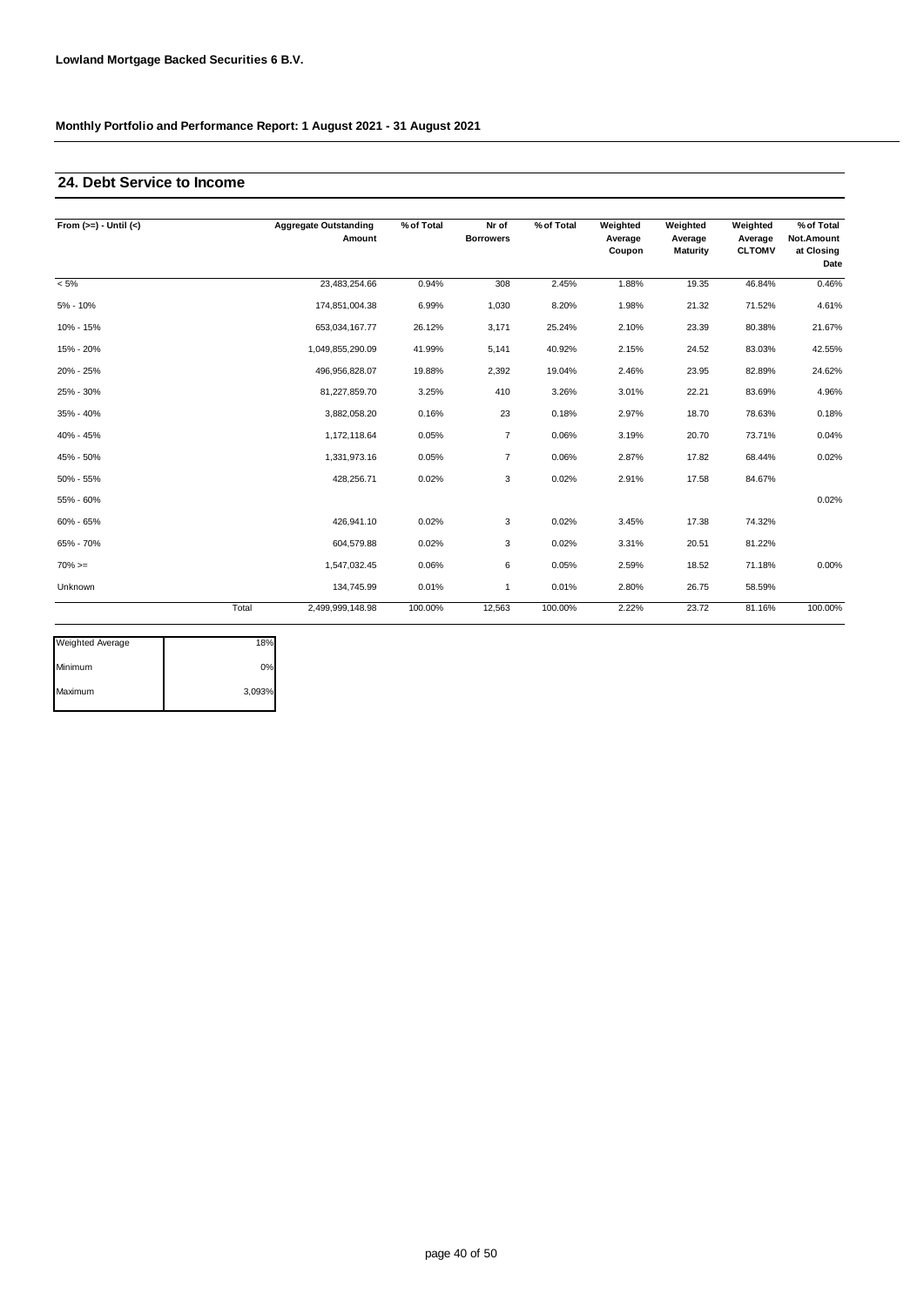## **25. Loanpart Payment Frequency**

| <b>Description</b> |       | <b>Aggregate Outstanding</b><br>Amount | % of Total | Nr of Loans | % of Total | Weighted<br>Average<br>Coupon | Weighted<br>Average<br><b>Maturity</b> | Weighted<br>Average<br><b>CLTOMV</b> | % of Total<br>Not.Amount<br>at Closing<br>Date |
|--------------------|-------|----------------------------------------|------------|-------------|------------|-------------------------------|----------------------------------------|--------------------------------------|------------------------------------------------|
| Monthly            |       | 2,499,999,148.98                       | 100.00%    | 12,563      | 100.00%    | 2.22%                         | 23.72                                  | 81.16%                               | 100.00%                                        |
| Quarterly          |       |                                        |            |             |            |                               |                                        |                                      |                                                |
| Semi-annualy       |       |                                        |            |             |            |                               |                                        |                                      |                                                |
| Annualy            |       |                                        |            |             |            |                               |                                        |                                      |                                                |
| Unknown            |       |                                        |            |             |            |                               |                                        |                                      | $0.00\%$                                       |
|                    | Total | 2,499,999,148.98                       | 100.00%    | 12,563      | 100.00%    | 2.22%                         | 23.72                                  | 81.16%                               | 100.00%                                        |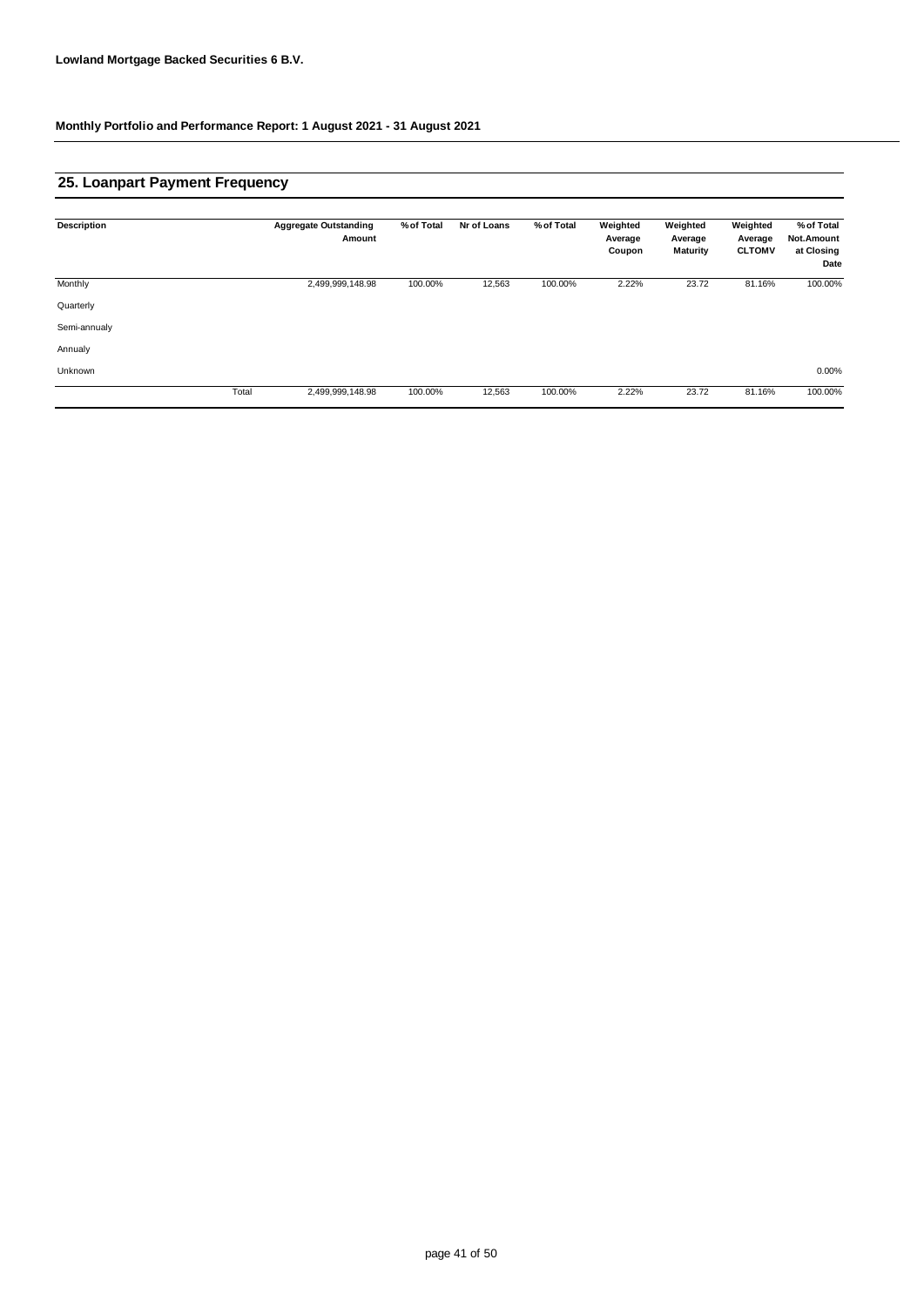### **26a. Guarantee Type - Loan**

| Description          |       | <b>Aggregate Outstanding</b><br>Amount | % of Total | Nr of Loans | % of Total | Weighted<br>Average<br>Coupon | Weighted<br>Average<br><b>Maturity</b> | Weighted<br>Average<br><b>CLTOMV</b> | % of Total<br><b>Not.Amount</b><br>at Closing<br>Date |
|----------------------|-------|----------------------------------------|------------|-------------|------------|-------------------------------|----------------------------------------|--------------------------------------|-------------------------------------------------------|
| <b>NHG Guarantee</b> |       | 1,070,272,692.56                       | 42.81%     | 6,627       | 52.75%     | 2.09%                         | 24.69                                  | 84.33%                               | 45.39%                                                |
| Non-NHG Guarantee    |       | 1.429.726.456.42                       | 57.19%     | 5,936       | 47.25%     | 2.31%                         | 23.00                                  | 78.79%                               | 54.61%                                                |
| Other                |       |                                        |            |             |            |                               |                                        |                                      |                                                       |
|                      | Total | 2,499,999,148.98                       | 100.00%    | 12,563      | 100.00%    | 2.22%                         | 23.72                                  | 81.16%                               | 100.00%                                               |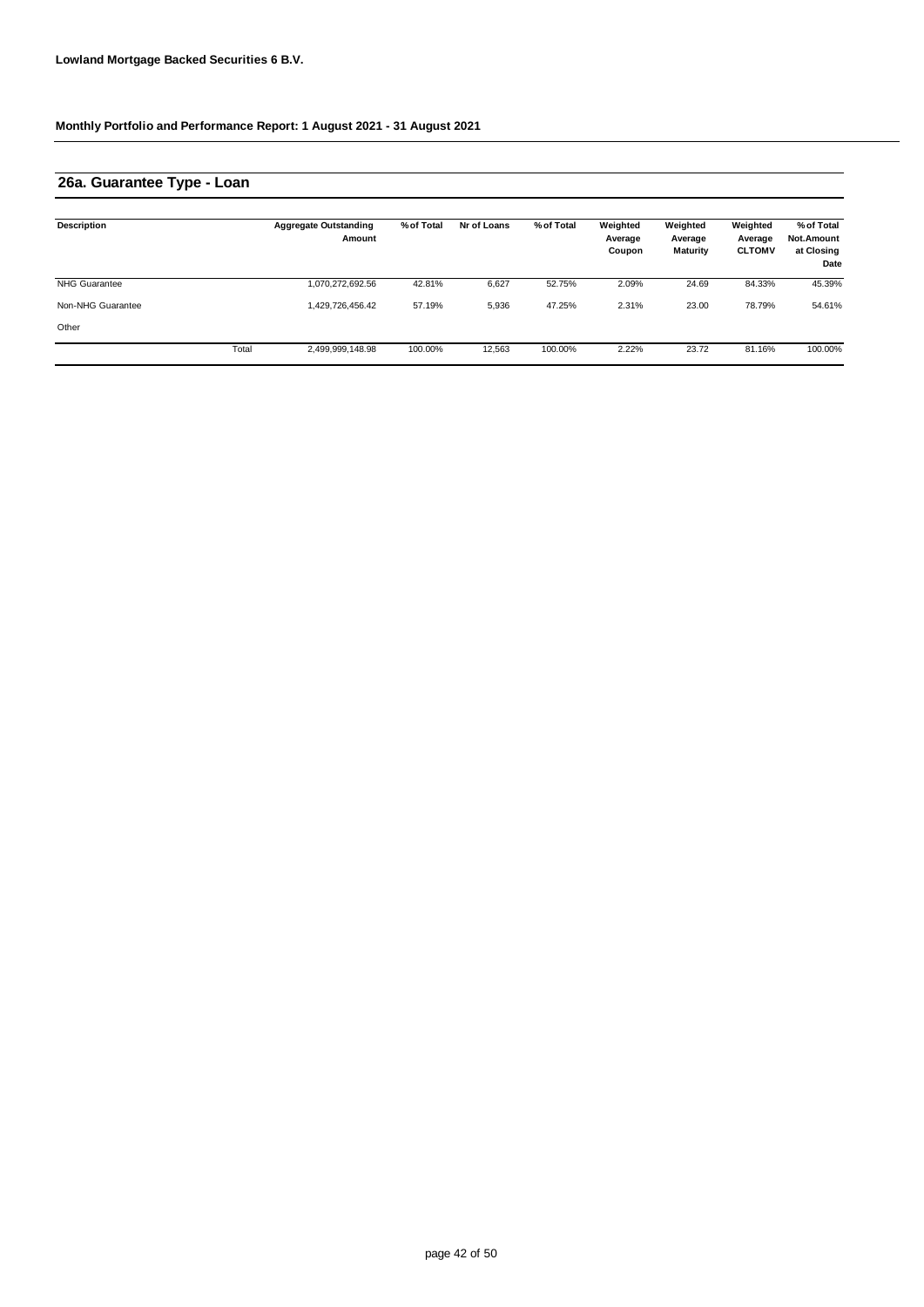### **26b. Guarantee Type - Loanpart**

| <b>Description</b>   |       | <b>Aggregate Outstanding</b><br>Amount | % of Total | Nr of<br>Loanspart | % of Total | Weighted<br>Average<br>Coupon | Weighted<br>Average<br><b>Maturity</b> | Weighted<br>Average<br><b>CLTOMV</b> | % of Total<br><b>Not.Amount</b><br>at Closing<br>Date |
|----------------------|-------|----------------------------------------|------------|--------------------|------------|-------------------------------|----------------------------------------|--------------------------------------|-------------------------------------------------------|
| <b>NHG Guarantee</b> |       | 1,140,957,188.38                       | 45.64%     | 13.579             | 54.28%     | 2.10%                         | 24.49                                  | 84.22%                               | 49.235%                                               |
| Non-NHG Guarantee    |       | 1,359,041,960.60                       | 54.36%     | 14,001             | 45.72%     | 2.31%                         | 23.08                                  | 78.60%                               | 50.765%                                               |
| Unknown              |       |                                        |            |                    |            |                               |                                        |                                      |                                                       |
|                      | Total | 2,499,999,148.98                       | 100.00%    | 27.580             | 100.00%    | 2.22%                         | 23.72                                  | 81.16%                               | 100.00%                                               |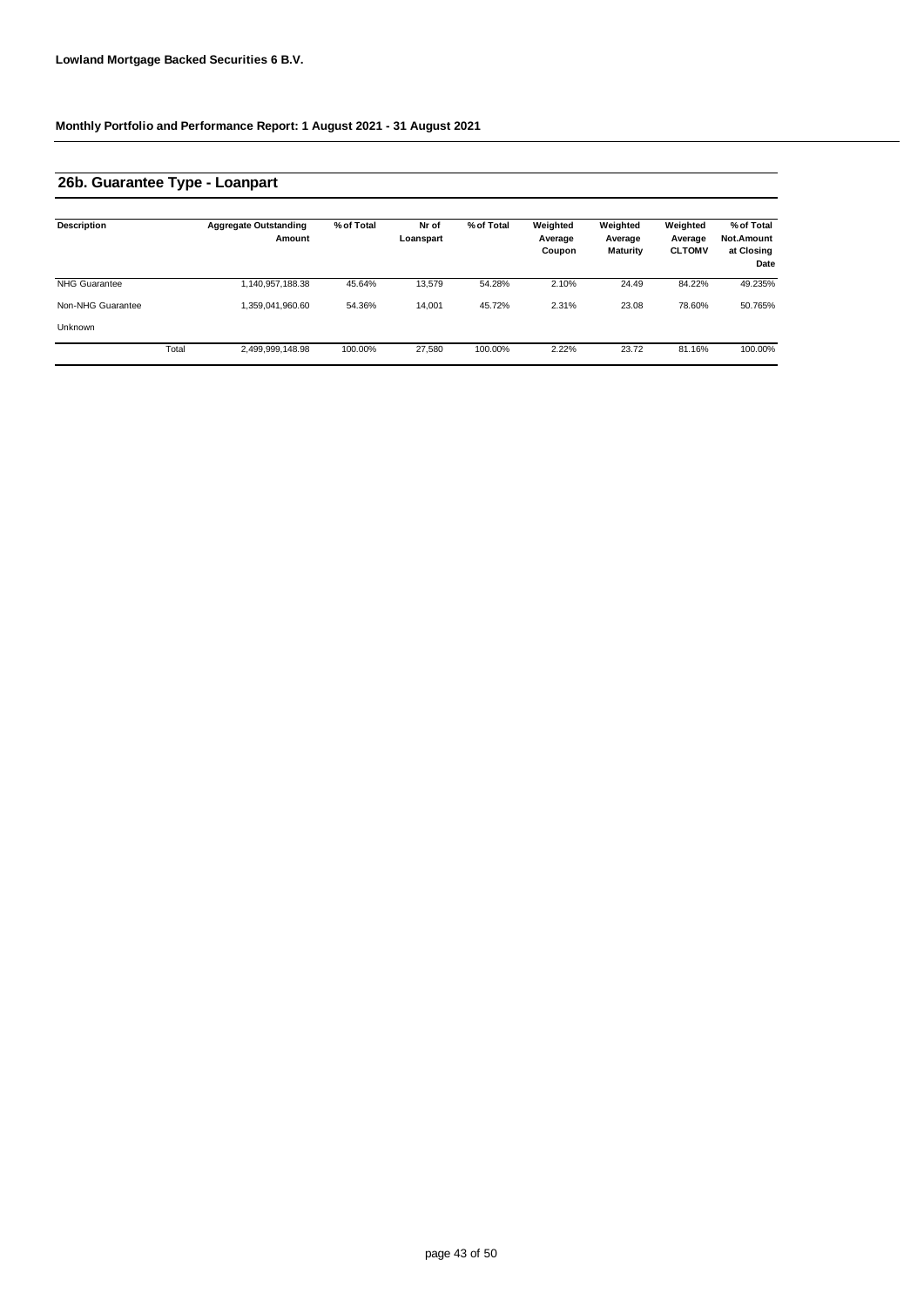| 27. Originator |       |                                        |            |             |            |                               |                                        |                                      |                                                |
|----------------|-------|----------------------------------------|------------|-------------|------------|-------------------------------|----------------------------------------|--------------------------------------|------------------------------------------------|
| Originator     |       | <b>Aggregate Outstanding</b><br>Amount | % of Total | Nr of Loans | % of Total | Weighted<br>Average<br>Coupon | Weighted<br>Average<br><b>Maturity</b> | Weighted<br>Average<br><b>CLTOMV</b> | % of Total<br>Not.Amount<br>at Closing<br>Date |
| Reaal          |       |                                        |            |             |            |                               |                                        |                                      |                                                |
| de Volksbank   |       | 2,499,999,148.98                       | 100.00%    | 12.563      | 100.00%    | 2.22%                         | 23.72                                  | 81.16%                               | 100.00%                                        |
|                | Total | 2,499,999,148.98                       | 100.00%    | 12,563      | 100.00%    | 2.22%                         | 23.72                                  | 81.16%                               | 100.00%                                        |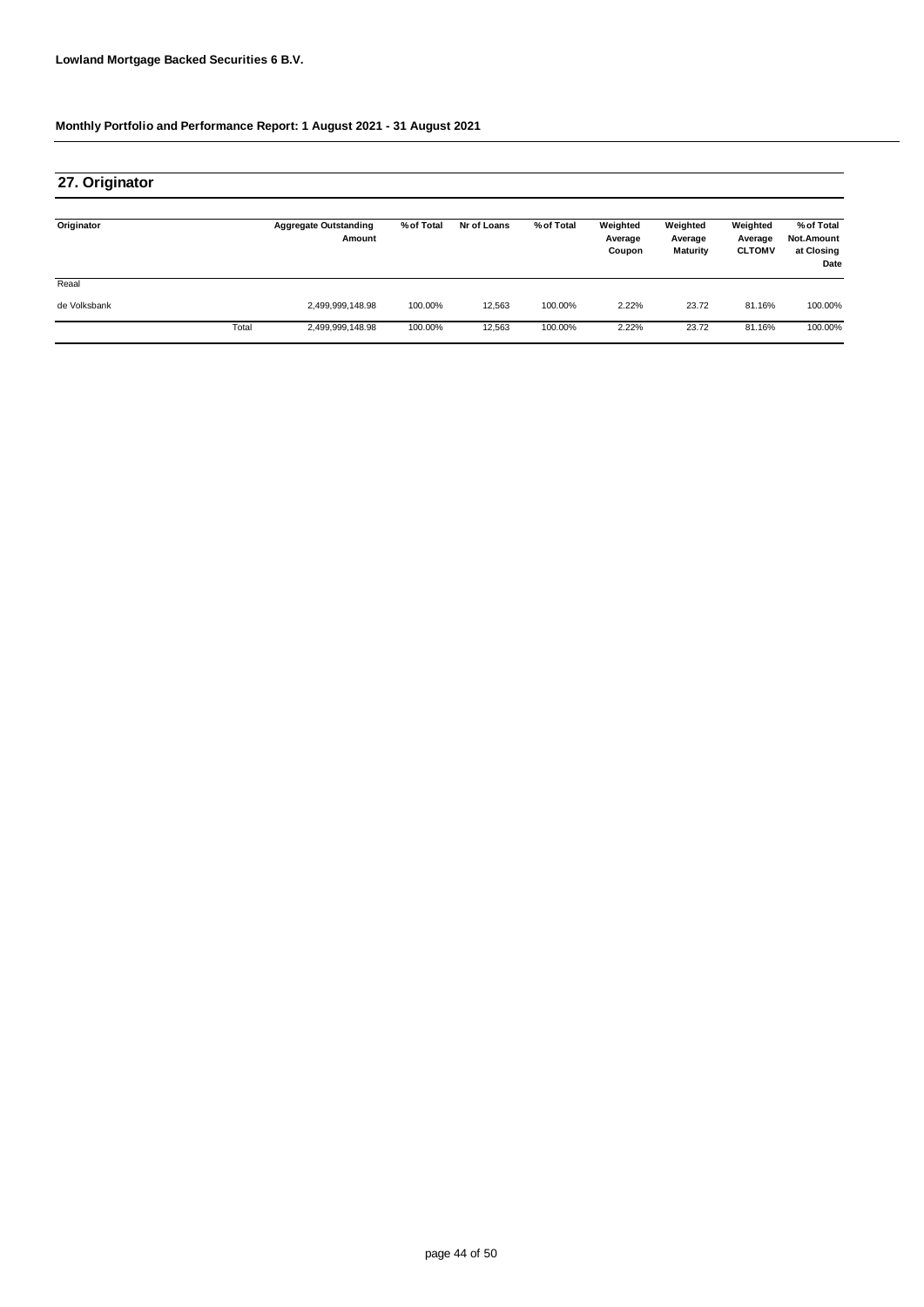| 28. Servicer |       |                                        |            |             |            |                               |                                 |                                      |                                                |
|--------------|-------|----------------------------------------|------------|-------------|------------|-------------------------------|---------------------------------|--------------------------------------|------------------------------------------------|
| Servicer     |       | <b>Aggregate Outstanding</b><br>Amount | % of Total | Nr of Loans | % of Total | Weighted<br>Average<br>Coupon | Weighted<br>Average<br>Maturity | Weighted<br>Average<br><b>CLTOMV</b> | % of Total<br>Not.Amount<br>at Closing<br>Date |
| de Volksbank |       | 2,499,999,148.98                       | 100.00%    | 12,563      | 100.00%    | 2.22%                         | 23.72                           | 81.16%                               | 100.00%                                        |
|              | Total | 2,499,999,148.98                       | 100.00%    | 12,563      | 100.00%    | 2.22%                         | 23.72                           | 81.16%                               | 100.00%                                        |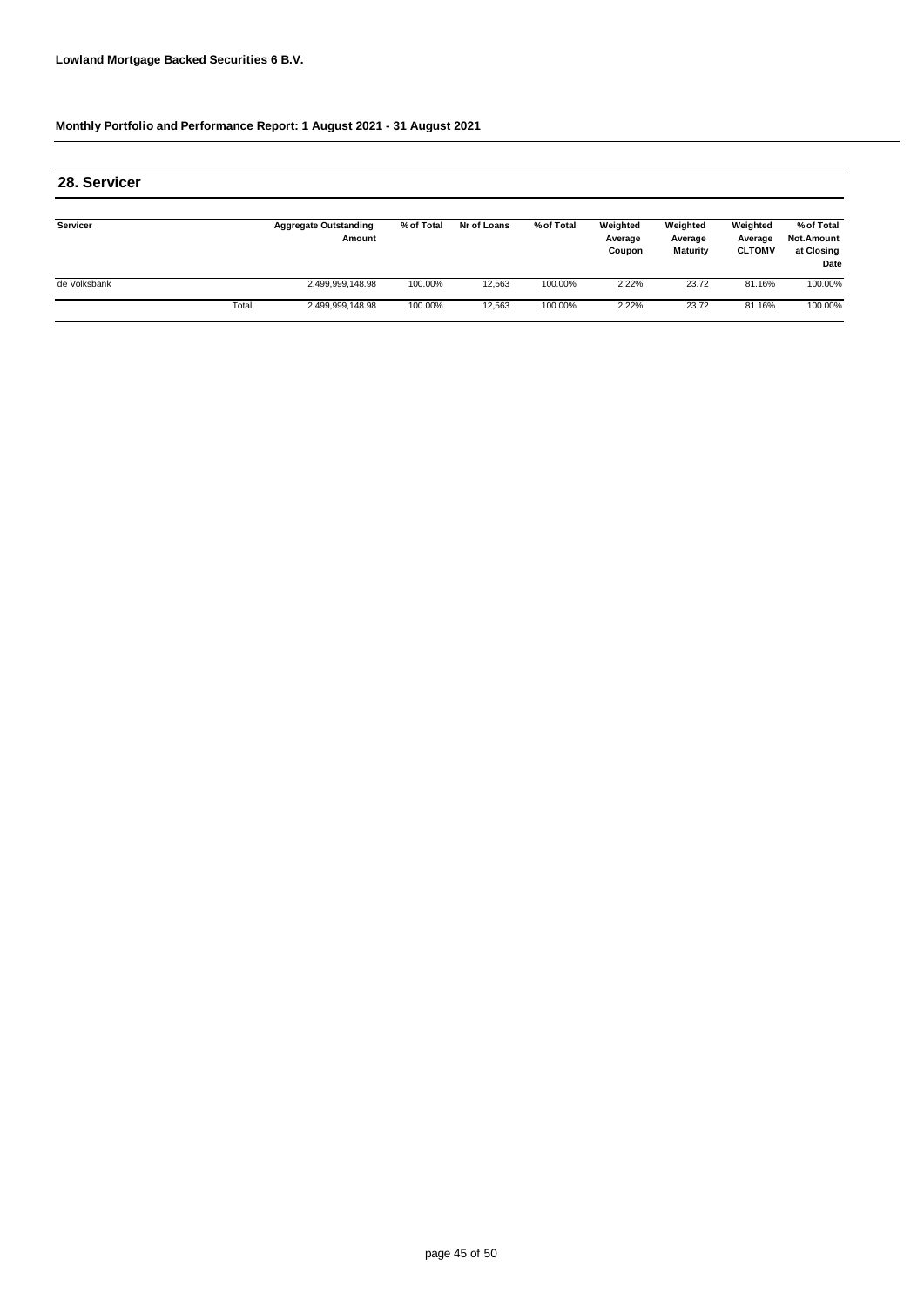#### **Insurance Policy Provider Aggregate Outstanding Amount % of Total Nr of Loanparts Weighted % of Total Weighted Average Coupon Weighted Average CLTOMV % of Total Not. Amount at Closing** Unknown 2,463,142,744.18 98.53% 26,814 2.20% 81.33% 98.46% SRLEV 36,856,404.80 1.47% 766 3.21% 69.68% 1.54% Total 2,499,999,148.98 100.00% 27,580 100.00% 2.22% 23.72 81.16% 100.00% **Average Maturity** 97.22% 23.88 2.78% 13.27 **29. Capital Insurance**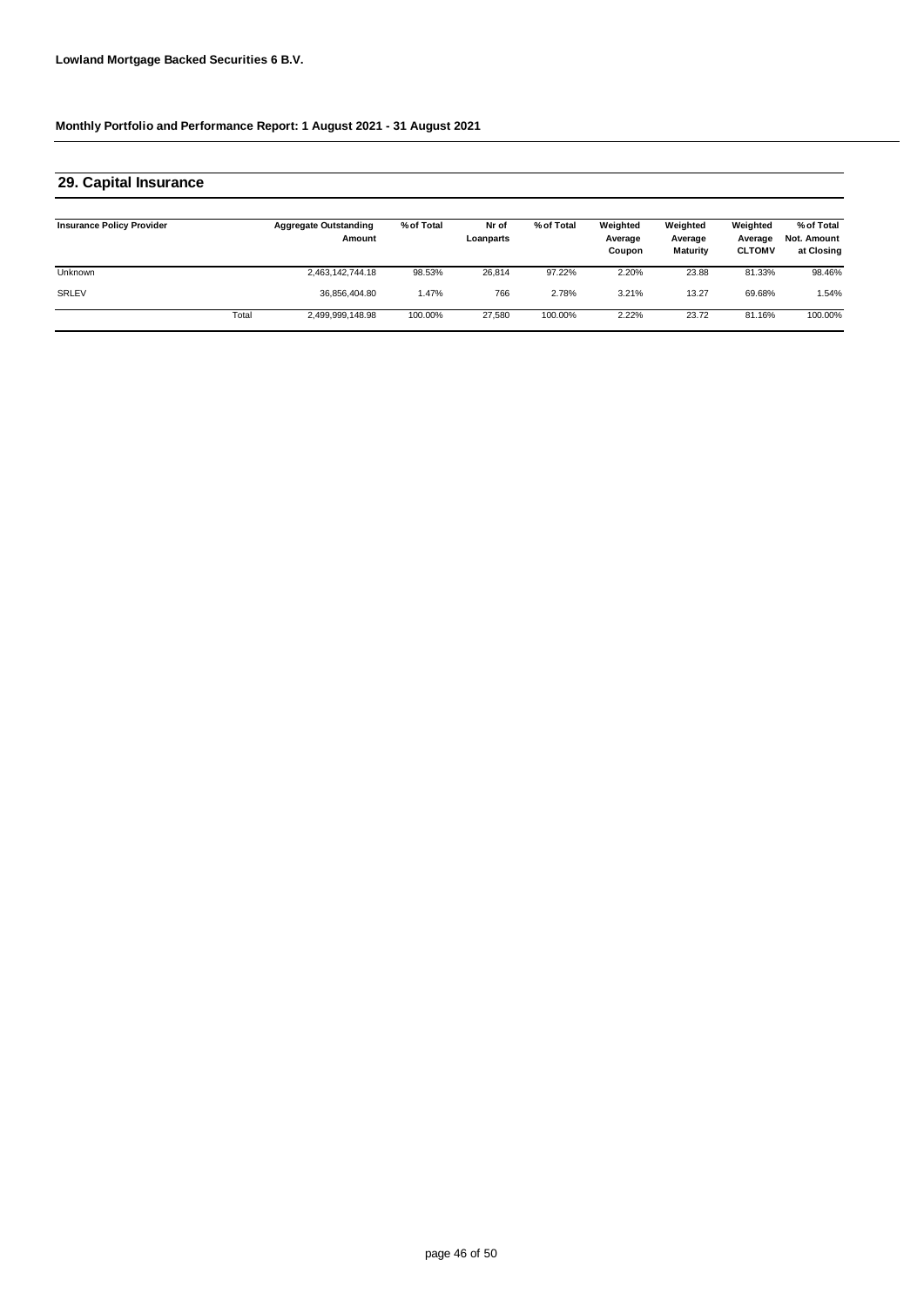### **Glossary**

| Term                                               | <b>Definition / Calculation</b>                                                                                                                                                                                                                                                            |
|----------------------------------------------------|--------------------------------------------------------------------------------------------------------------------------------------------------------------------------------------------------------------------------------------------------------------------------------------------|
| Arrears                                            | means an amount that is overdue exceeding EUR 11;                                                                                                                                                                                                                                          |
| Article 405 of the CRR                             | means Article 405 of Regulation (EU) No 575/2013 of the European Parliament and of the Council of 26 June 2013 on prudential<br>requirements for credit institutions and investment firms and amending Requlation (EU) No 648/2012;                                                        |
| Article 51 of the AIFMR                            | means Article 51 of the Commission Delegated Regulation No 231/2013 of 19 December 2012 supplementing Directive 2011/61/EU of the                                                                                                                                                          |
| Back-Up Servicer                                   | European Parliament and of the Council with regard to exemptions, general operating conditions, depositaries, leverage, transparency and<br>N/A;                                                                                                                                           |
| Cash Advance Facility                              | means the cash advance facility as referred to in Clause 3.1 of the Cash Advance Facility Agreement;                                                                                                                                                                                       |
| Cash Advance Facility Maximum Available Amount     | means an amount equal to the greater of (i) 1.6 per cent. of the Principal Amount Outstanding of the Class A Notes on such date and (ii) 0.6                                                                                                                                               |
| Cash Advance Facility Provider                     | per cent of the Principal Amount Outstanding of the Class A Notes as at the Closing Date.<br>means de Volkbank N.V.;                                                                                                                                                                       |
| Cash Advance Facility Stand-by Drawing Account     | means the Issuer Collection Account on which any Cash Advance Facility Stand-by Drawing will be deposited;                                                                                                                                                                                 |
| Constant Default Rate (CDR)                        | represents the percentage of outstanding principal balances in the pool that are in default in relation to the principal balance of the mortgage                                                                                                                                           |
| Constant Prepayment Rate (CPR)                     | pool;<br>means prepayment as ratio of the principal mortgage balance outstanding at the beginning of the relevant period;                                                                                                                                                                  |
| <b>Construction Deposit</b>                        | means in relation to a Mortgage Loan, that part of the Mortgage Loan which the relevant Borrower requested to be disbursed into a blocked                                                                                                                                                  |
| <b>Construction Deposit Guarantee</b>              | account held in his name with the relevant Seller, the proceeds of which may be applied towards construction of, or improvements to, the<br>N/A;                                                                                                                                           |
| Coupon                                             | means the interest coupons appertaining to the Notes;                                                                                                                                                                                                                                      |
| <b>Credit Enhancement</b>                          | the combined structural features that improve the credit worthiness of the respective notes.                                                                                                                                                                                               |
| <b>Credit Rating</b>                               | an assessment of the credit worthiness of the notes assigned by the Credit Rating Agencies;                                                                                                                                                                                                |
| Curr. Loan to Original Foreclosure Value (CLTOFV)  | means the ratio calculated by dividing the current outstanding loan amount by the Orignal Foreclosure Value;                                                                                                                                                                               |
| Current Loan to Indexed Foreclosure Value (CLTIFV) | means the ratio calculated by dividing the current outstanding loan amount by the Indexed Foreclosure Value;                                                                                                                                                                               |
| Current Loan to Indexed Market Value (CLTIMV)      | means the ratio calculated by dividing the current outstanding loan amount by the Indexed Market Value;                                                                                                                                                                                    |
| Current Loan to Original Market Value (CLTOMV)     | means the ratio calculated by dividing the current outstanding loan amount by the Original Market Value;                                                                                                                                                                                   |
| Custodian                                          | means ING Bank N.V.                                                                                                                                                                                                                                                                        |
|                                                    |                                                                                                                                                                                                                                                                                            |
| Cut-Off Date                                       | means (i) with respect to the Mortgage Receivables purchased on the Closing Date, 30 september 2018 and (ii) with respect to Further<br>Advance Receivables purchased on a Notes Payment Date, the first day of the month of the relevant Notes Payment Date;                              |
| Day Count Convention                               | means Actual/360 for the class A1 notes and 30/360 for the class A2 notes;                                                                                                                                                                                                                 |
| Debt Service to Income                             | means the ratio calculated by dividing the amount a borrower is required to pay (in interest and principal repayments) on an annual basis by<br>the borrower(s) disposable income;                                                                                                         |
| Deferred Purchase Price                            | means part of the purchase price for the Mortgage Receivables equal to the sum of all Deferred Purchase Price Instalments;                                                                                                                                                                 |
| Deferred Purchase Price Installment                | means, after application of the relevant available amounts in accordance with the relevant Priority of Payments, any amount remaining after<br>all items ranking higher than the item relating to the Deferred Purchase Price have been satisfied;                                         |
| Delinquency                                        | refer to Arrears;                                                                                                                                                                                                                                                                          |
| Economic Region (NUTS)                             | The Nomenclature of Territorial Units for Statistics (NUTS) was drawn up by Eurostat more than 30 years ago in order to provide a single<br>uniform breakdown of territorial units for the production of regional statistics for the European Union. The NUTS classification has been used |
| <b>Equivalent Securities</b>                       | securities equivalent to Purchased Securities under that Transaction. If and to the extent that such Purchased Securities have been<br>redeemed, the expression shall mean a sum of money equivalent to the proceeds of the redemption (other than Distributions);                         |
| <b>Excess Spread</b>                               | N/A;                                                                                                                                                                                                                                                                                       |
| Excess Spread Margin                               | N/A;                                                                                                                                                                                                                                                                                       |
| <b>Final Maturity Date</b>                         | means the Notes Payment Date falling in October 2055;                                                                                                                                                                                                                                      |
| First Optional Redemption Date                     | means the Notes Payment Date falling in October 2023;                                                                                                                                                                                                                                      |
| Foreclosed Mortgage Loan                           | means all mortgage rights and ancillary rights have been exercised;                                                                                                                                                                                                                        |
| Foreclosed NHG Loan                                | means all mortgage rights and ancillary rights have been exercised on mortgage loan that has the benefit of an NHG Guarantee;                                                                                                                                                              |
| Foreclosed Non NHG Loan                            | means all mortgage rights and ancillary rights have been exercised on mortgage loan that does not have the benefit of an NHG Guarantee;                                                                                                                                                    |
| Foreclosure                                        | means forced (partial) repayment of the mortgage loan;                                                                                                                                                                                                                                     |
| Foreclosure Value                                  | means the estimated value of the mortgaged property if the mortgaged property would be sold in a public auction;                                                                                                                                                                           |
| Further Advances / Modified Loans                  | "Further Advance" means a loan or a further advance to be made to a Borrower under a Mortgage Loan, which is secured by the same                                                                                                                                                           |
| Indexed Foreclosure Value                          | Mortgage:<br>means the estimated value of the mortgaged property if the mortgaged property would be sold in a public auction multiplied with the                                                                                                                                           |
| Indexed Market Value                               | indexation rate per the valuation date;<br>means the value of the collateral multiplied with the indexation rate per the valuation date, multiplied with the market value factor;                                                                                                          |
| Interest Rate Fixed Period                         | relates to the period for which mortgage loan interest has been fixed;                                                                                                                                                                                                                     |
| <b>Issuer Account Bank</b>                         | means Rabobank.                                                                                                                                                                                                                                                                            |
| <b>Issuer Transaction Account</b>                  | means the Issuer Collection Account.                                                                                                                                                                                                                                                       |
| Loan to Income (LTI)                               | means the ratio calculated by dividing the original loan amount by the income of the borrower at the moment of origination of the Mortgage                                                                                                                                                 |
| Loanpart Payment Frequency                         | Loan;<br>monthly;                                                                                                                                                                                                                                                                          |
|                                                    |                                                                                                                                                                                                                                                                                            |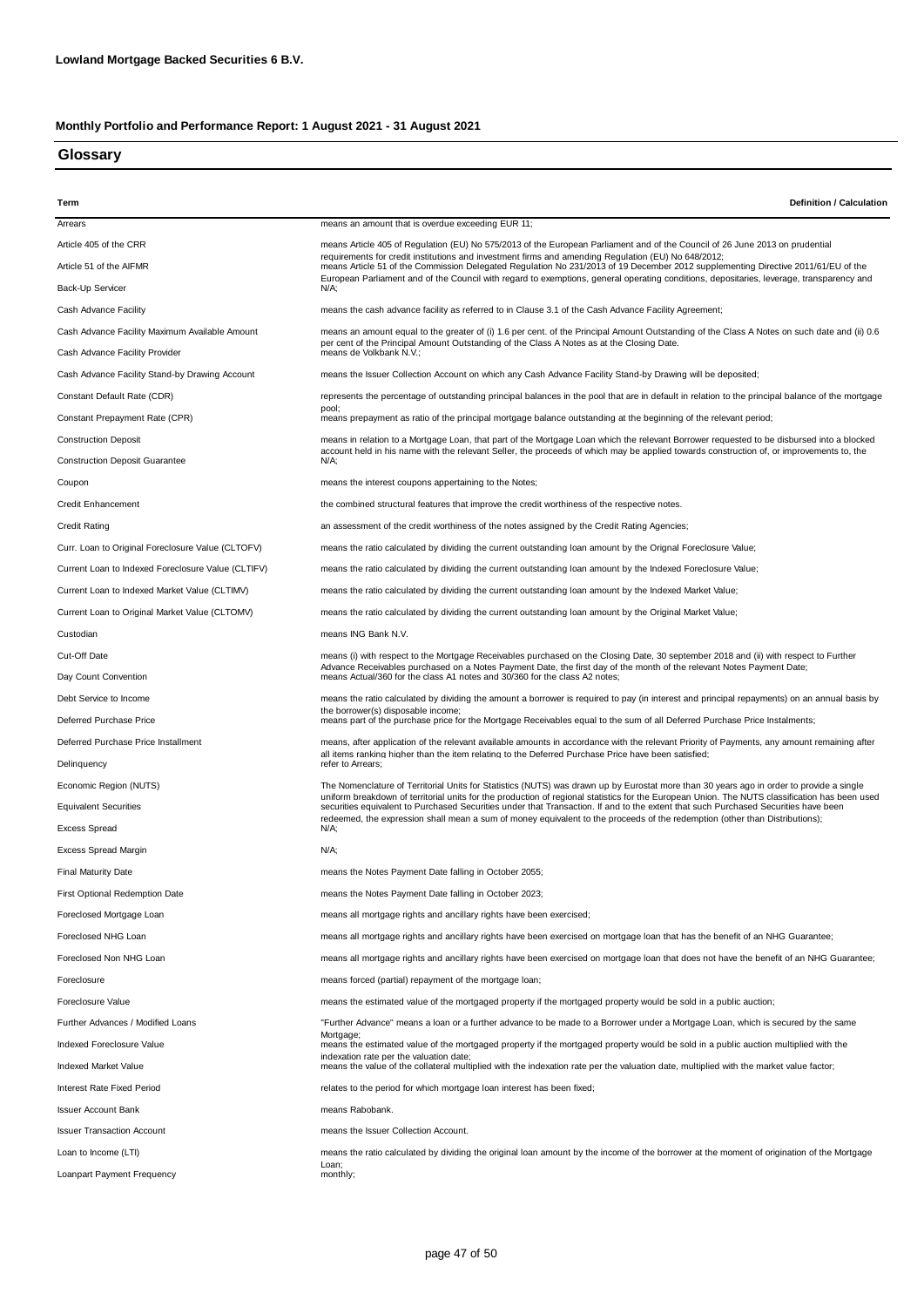| Loanpart(s)                                       | means one or more of the loan parts (leningdelen) of which a Mortgage Loan consists;                                                                                                                                                                                              |
|---------------------------------------------------|-----------------------------------------------------------------------------------------------------------------------------------------------------------------------------------------------------------------------------------------------------------------------------------|
| Loss                                              | refer to Realised Loss;                                                                                                                                                                                                                                                           |
| <b>Loss Severity</b>                              | means loss as a percentage of the principal outstanding at foreclosure;                                                                                                                                                                                                           |
| Market Value                                      | means estimated value of the mortgaged property if the mortgaged property would be privately sold voluntarily;                                                                                                                                                                    |
| Mortgage Loan                                     | means the mortgage loans granted by the relevant Seller to the relevant borrowers which may consist of one or more Loan Parts as set forth                                                                                                                                        |
| Mortgage Loan Portfolio                           | in the List of Mortgage Loans and, after any purchase and assignment of any New Mortgage Receivables or Further Advance Receivables<br>means the portfolio of Mortgage Loans;                                                                                                     |
| Mortgage Receivable(s)                            | means any and all rights of the relevant Seller (and after assignment of such rights to the Issuer, of the Issuer) against the Borrower under or                                                                                                                                  |
| <b>NHG Guarantee</b>                              | in connection with a Mortgage Loan, including any and all claims of the relevant Seller (or the Issuer after assignment) on the Borrower as a<br>means a guarantee (borgtocht) under the NHG Conditions granted by Stichting WEW;                                                 |
| NHG Loan                                          | means a Mortgage Loan that has the benefit of an NHG Guarantee;                                                                                                                                                                                                                   |
| Non NHG Loan                                      | means a Mortgage Loan that does not have the benefit of an NHG Guarantee;                                                                                                                                                                                                         |
| <b>Notification Events</b>                        | means any of the Assignment Notification Events and the Pledge Notification Events;                                                                                                                                                                                               |
| <b>Notification Trigger</b>                       | A notification trigger is an event that when it occurs or a threshold that when it is breached, is considered to be an Assignment Notification                                                                                                                                    |
| Occupancy                                         | Event:<br>means the way the mortgaged property is used (eg. owner occupied);                                                                                                                                                                                                      |
| Orig. Loan to Original Foreclosure Value (OLTOFV) | means the ratio calculated by dividing the original principal amount of a Mortgage Receivable at the moment of origination by the Original                                                                                                                                        |
| Orig. Loan to Original Market Value (OLTOMV)      | Foreclosure Value;<br>means the ratio calculated by dividing the original loan amount by the Original Market Value;                                                                                                                                                               |
| Original Foreclosure Value                        | means the Foreclosure Value as assessed by the relevant Originator at the time of granting the Mortgage Loan;                                                                                                                                                                     |
| Original Market Value                             | means the value of the mortgaged property if the mortgaged property would be privately sold voluntarily, estimated during the assessment of                                                                                                                                       |
| Originator                                        | the application;<br>means each of de Volksbank N.V.                                                                                                                                                                                                                               |
| Outstanding Principal Amount                      | means, at any moment in time, (i) the outstanding principal amount of a Mortgage Receivable at such time and (ii), after a Realised Loss of                                                                                                                                       |
| Payment Ratio                                     | type (a) and (b) of the definition in respect of such Mortgage Receivable has been debited to the Principal Deficiency Ledger, zero;<br>The actual principal and interest payments received as ratio of the scheduled principal and interest payments during the relevant period; |
| Penalties                                         | means amounts to be paid by the borrower with regard to amounts in arrears and or (partial) prepayment of the mortgage loan according to                                                                                                                                          |
| Performing Loans                                  | the relevant mortgage contract and applicable general conditions;<br>means Mortgage Loans that are not in Arrears or Delinquent;                                                                                                                                                  |
| Post-Foreclosure Proceeds                         | means all amounts with regard to the relevant mortgage loan received after foreclosure of that mortgage loan;                                                                                                                                                                     |
| Prepayments                                       | means non scheduled principal paid by the borrower prior to the expected maturity date;                                                                                                                                                                                           |
| Principal Deficiency Ledger                       | means the principal deficiency ledger relating to the relevant Classes of Notes and comprising sub-ledgers for each such Class of Notes;                                                                                                                                          |
| Principal Payment Date                            | means the current monthly payment date on which principal is paid out on the relevant notes;                                                                                                                                                                                      |
| Principal Payment Rate (PPR)                      | means scheduled repayment as ratio of scheduled repayments to the principal mortgage balance outstanding at the beginning of the                                                                                                                                                  |
| Prospectus                                        | relevant period;<br>means the prospectus dated 18 October 2018 relating to the issue of the Notes;                                                                                                                                                                                |
| <b>Realised Losses</b>                            | "means, on any relevant Notes Calculation Date, the sum of                                                                                                                                                                                                                        |
| Recoveries                                        | (a) with respect to the Mortgage Receivables in respect of which the relevant Seller, the relevant Servicer on behalf of the Issuer, the Issuer<br>refer to Post-Foreclosure-Proceeds;                                                                                            |
| Redemption Priority of Payments                   | means the priority of payments set out as such Clause 5.4 of the Trust Deed;                                                                                                                                                                                                      |
| Remaining Tenor                                   | the length of time until the final maturity date of the mortgage loan expressed in years;                                                                                                                                                                                         |
| Replacements                                      | N/A;                                                                                                                                                                                                                                                                              |
| Replenishments                                    | means any Portfolio Mortgage Loan which is sold and assigned by the Seller to the                                                                                                                                                                                                 |
| Repossesions                                      | Issuer pursuant to clause 6 and 11 of the Mortgage Receivables Purchase Agreement;<br>refer to foreclosure;                                                                                                                                                                       |
| Reserve Account                                   | N/A;                                                                                                                                                                                                                                                                              |
| Reserve Account Target Level                      | N/A;                                                                                                                                                                                                                                                                              |
| Revenue Priority of Payments                      | means the priority of payments set out as such in section 5.2 (Priorities of Payments) of this Prospectus;                                                                                                                                                                        |
| Saving Deposits                                   | means savings in a bank account, pledged to the mortgage lender, which are meant to repay the loan at maturity;                                                                                                                                                                   |
| Seasoning                                         | means the difference between the loan start date and the current reporting period;                                                                                                                                                                                                |
| Seller                                            | means each of de Volksbank N.V.;                                                                                                                                                                                                                                                  |
| Servicer                                          | means each of de Volksbank N.V.;                                                                                                                                                                                                                                                  |
| <b>Signing Date</b>                               | means 18 October 2018 or such later date as may be agreed between the Issuer, the Seller and the Manager;                                                                                                                                                                         |
| <b>Special Servicer</b>                           | N/A;                                                                                                                                                                                                                                                                              |
| Subordinated Loan                                 | N/A;                                                                                                                                                                                                                                                                              |
| Swap Counterparty                                 | N/A;                                                                                                                                                                                                                                                                              |
| Swap Counterparty Default Payment                 | N/A;                                                                                                                                                                                                                                                                              |
| Swap Notional Amount                              | N/A;                                                                                                                                                                                                                                                                              |
| <b>Trust Deed</b>                                 | means the trust deed entered into by, amongst others, the Issuer and the Security Trustee dated the Closing Date;                                                                                                                                                                 |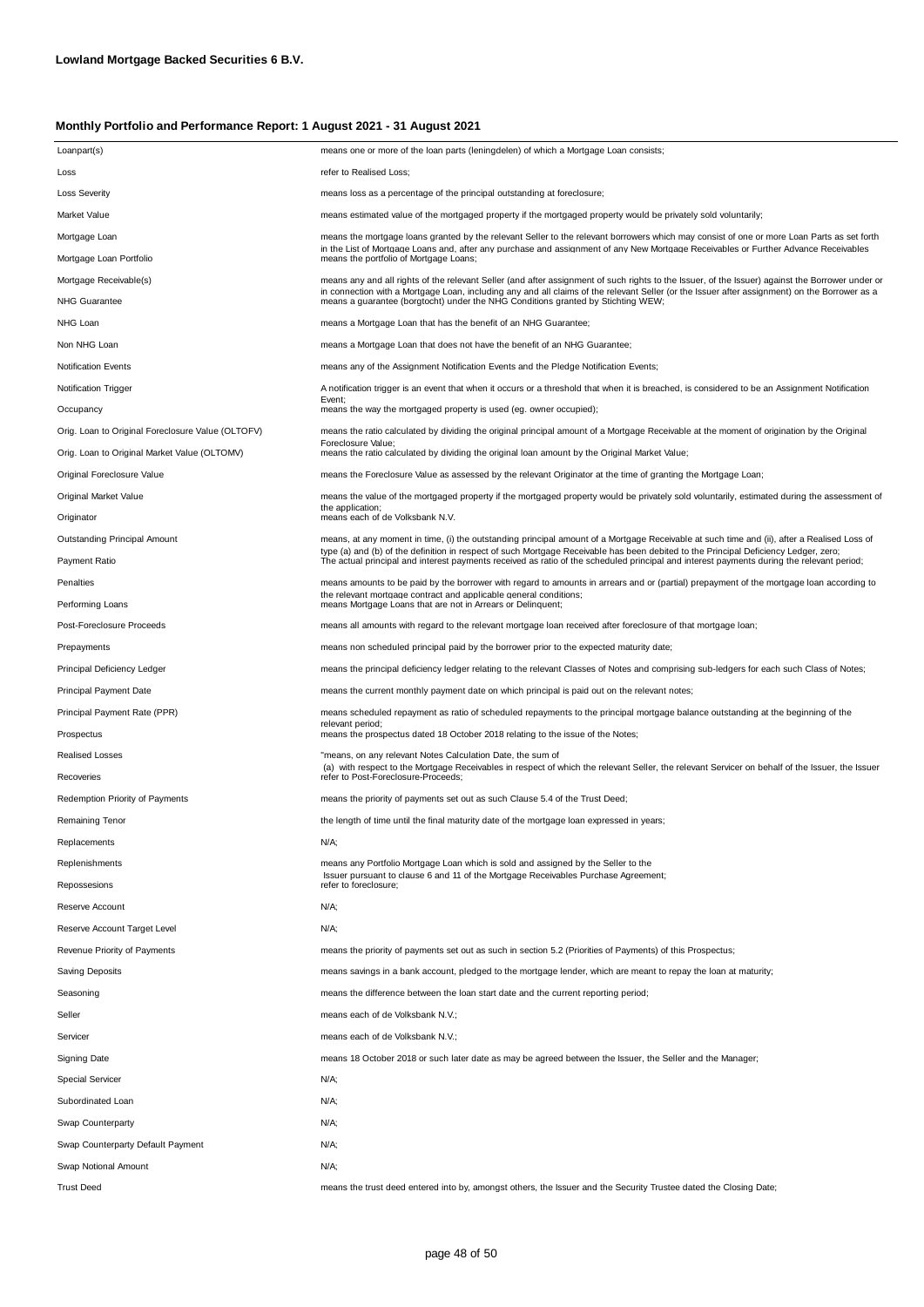| Weighted Average Life     | means the expected average total number of years needed for the issuer to repay all principal, whereby the time between origination and                                                  |
|---------------------------|------------------------------------------------------------------------------------------------------------------------------------------------------------------------------------------|
| Weighted Average Maturity | each repayment is weighted by the repayment amount;<br>means the expected average number of years between the reporting date and the maturity of each loan, whereby the time between the |
| WEW                       | reporting date and the maturity of each loan is weighted by the size of the loan;<br>Stichting Waarborgfonds Eigen Woning;                                                               |
| <b>WEW Claims</b>         | means losses which are claimed with the WEW based on the NHG conditions:                                                                                                                 |